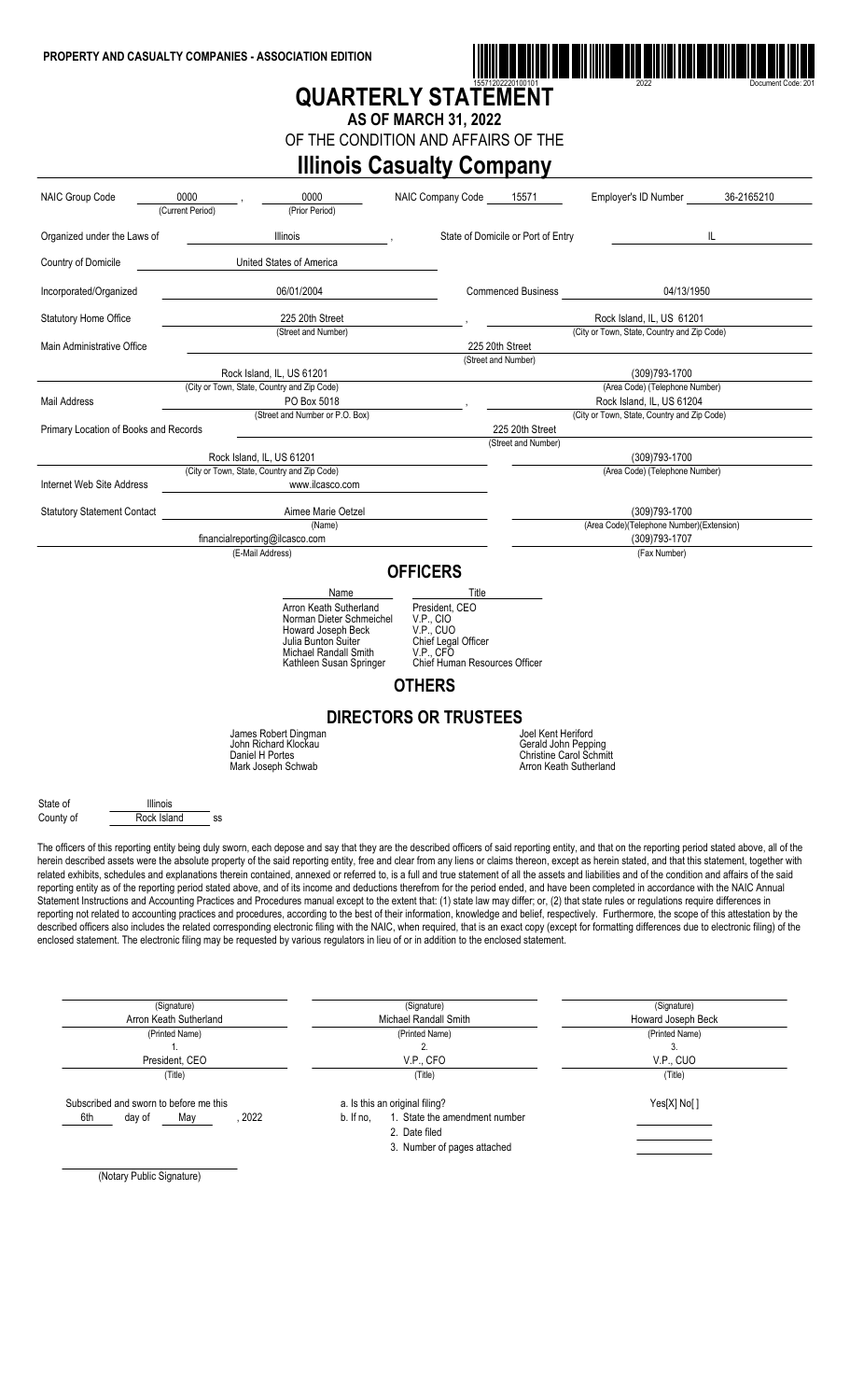#### **ASSETS** Current Statement Date 4 1 2 3 Net Admitted December 31 Nonadmitted | Assets | Prior Year Net Assets | Assets | (Cols. 1 - 2) | Admitted Assets 1. Bonds ……………………………………………………………………………… |…… 102,991,003 |…………………… |……. 102,991,003 |……. 100,497,075 2. Stocks: 2.1 Preferred stocks . . . . . . . . . . . . . . . . . . . . . . . . . . . . . . . . . . . . . . . . . . . . . . . . . . . . . . . . . . . . . . . . . . . . . . . . 1,188,915 . . . . . . . . . . . . . . . . . . . . . . . . . . . . . . . . . 1,188,915 . . . . . . . . . . 1,248,355 2.2 Common stocks . . . . . . . . . . . . . . . . . . . . . . . . . . . . . . . . . . . . . . . . . . . . . . . . . . . . . . . . . . . . . . . . . . . . . . . 21,817,561 . . . . . . . . . . . . . . . . . . . . . . . . . . . . . . . . 21,817,561 . . . . . . . . . 22,499,952 3. Mortgage loans on real estate: 3.1 First liens ............. 3.2 Other than first liens .......................... 4. Real estate: 4.1 Properties occupied by the company (less \$................0 encumbrances) . . . . . . . . . . . . . . . . . . . . . . . . . . . . . . . . . . . . . . . . . . . . . . . . . . . . . . . . . . . . . . . . . . . . . . . . . 3,712,498 . . . . . . . . . . . . . . . . . . . . . . . . . . . . . . . . . 3,712,498 . . . . . . . . . . 3,742,811 4.2 Properties held for the production of income (less \$.................0 encumbrances) . . . . . . . . . . . . . . . . . . . . . . . . . . . . . . . . . . . . . . . . . . . . . . . . . . . . . . . . . . . . . . . . . . . . . . . . . 2,901,984 . . . . . . . . . . . . . . . . . . . . . . . . . . . . . . . . . 2,901,984 . . . . . . . . . . 2,486,802 4.3 Properties held for sale (less \$................0 encumbrances). 5. Cash (\$.......3,411,165), cash equivalents (\$.........652,416) and short-term investments (\$...............0) . . . . . . . . . . . . . . . . . . . . . . . . . . . . . . . . . . . . . . . . . . . . . . . . . . . . . . . 4,063,581 . . . . . . . . . . . . . . . . . . . . . . . . . . . . . . . . . 4,063,581 . . . . . . . . . . 3,904,538 6. Contract loans (including \$................0 premium notes)... 7. Derivatives . . . . . . . . . . . . . . . . . . . . . . . . . . . . . . . . . . . . . . . . . . . . . . . . . . . . . . . . . . . . . . . . . . . . . . . . . . . . . . . . . . . . . . . . . . . . . . . . . . . . . . . . . . . . . . . . . . . . . . . . . . . . . . . . . . . . . . . . . . . . . . . . . . . . . . . . . . . . . . . . . . . . . . . . . 8. Other invested assets . . . . . . . . . . . . . . . . . . . . . . . . . . . . . . . . . . . . . . . . . . . . . . . . . . . . . . . . . . . . . . . . . . . . . . . . . . 3,535,807 . . . . . . . . . . . . . . . . . . . . . . . . . . . . . . . . . 3,535,807 . . . . . . . . . . 3,559,754 9. Receivables for securities... 10. Securities lending reinvested collateral assets 11. Aggregate write-ins for invested assets .. 12. Subtotals, cash and invested assets (Lines 1 to 11) . . . . . . . . . . . . . . . . . . . . . . . . . . . . . . . . . . . 140,211,349 . . . . . . . . . . . . . . . . . . . . . . . . . . . . . . 140,211,349 . . . . . . . 137,939,287 13. Title plants less \$................0 charged off (for Title insurers only) 14. Investment income due and accrued . . . . . . . . . . . . . . . . . . . . . . . . . . . . . . . . . . . . . . . . . . . . . . . . . . . . . . . . . . . 704,882 . . . . . . . . . . . . . . . . . . . . . . . . . . . . . . . . . . . . 704,882 . . . . . . . . . . . . . 640,777 15. Premiums and considerations: 15.1 Uncollected premiums and agents' balances in the course of collection . . . . . . . . . . . . . . . . . . . . . . . . . . . . . . . . . . . . . . . . . . . . . . . . . . . . . . . . . . . . . . . . . . . . . . . . . . . . . . . . 5,435,640 . . . . . . . . . . . . . . . . 1,426 . . . . . . . . . . 5,434,214 . . . . . . . . . . 5,322,827 15.2 Deferred premiums, agents' balances and installments booked but deferred and not yet due (including \$.........134,214 earned but unbilled premiums) . . . . . . . . . . . . . . . . . . . . . . . . . . . . . . . . . . . . . . . . . . . . . . . . . . . . . . . . . . . . . . . . . . . 21,613,436 . . . . . . . . . . . . . . 13,422 . . . . . . . . . 21,600,014 . . . . . . . . . 21,094,971 15.3 Accrued retrospective premiums (\$...............0) and contracts subject to redetermination (\$...............0) . . . . . . . . . . . . . . . . . . . . . . . . . . . . . . . . . . . . . . . . . . . . . . . . . . . . . . . . . . . . . . . . . . . . . . . . . . . . . . . . . . . . . . . . . . . . . . . . . . . . . . . . . . . . . . . . . . . . . . . . . . . . . 16. Reinsurance: 16.1 Amounts recoverable from reinsurers . . . . . . . . . . . . . . . . . . . . . . . . . . . . . . . . . . . . . . . . . . . . . . . . . 285,344 . . . . . . . . . . . . . . . . . . . . . . . . . . . . . . . . . . . . 285,344 . . . . . . . . . . . . . 719,601 16.2 Funds held by or deposited with reinsured companies 16.3 Other amounts receivable under reinsurance contracts 17. Amounts receivable relating to uninsured plans. 18.1 Current federal and foreign income tax recoverable and interest the 1.553.351 1.000 1.553.351 1.000 1.553.351 1.000 1.553.351 1.000 1.553.351 1.000 1.553.351 1.000 1.553.351 1.000 1.553.351 1.000 1.553.351 1.000 1.553.351 1.000 1.553.351 1.000 1.553.351 1.000 1.553.351 1.000 1.000 1.000 1. 19. Guaranty funds receivable or on deposit .. 20. Electronic data processing equipment and software . . . . . . . . . . . . . . . . . . . . . . . . . . . . . . . . . . . . . . . . . 792,091 . . . . . . . . . . . . . 591,677 . . . . . . . . . . . . . 200,414 . . . . . . . . . . . . . 175,269 21. Furniture and equipment, including health care delivery assets (\$...............0) . . . . . . . . . . . . . . . . . . . . . . . . . . . . . . . . . . . . . . . . . . . . . . . . . . . . . . . . . . . . . . . . . . . . . . . . . . . . . . . . . . . . . . . 126,529 . . . . . . . . . . . . . 126,529 . . . . . . . . . . . . . . . . . . . . . . . . . . . . . . . . . . . . . . . . . . . . . . 22. Net adjustments in assets and liabilities due to foreign exchange rates . . . . . . . . . . . . . . . . . . . . . . . . . . . . . . . . . . . . . . . . . . . . . . . . . . . . . . . . . . . . . . . . . . . . . . . . . . . . . . . . . . . . . . . . . . . . . . . . . 23. Receivables from parent, subsidiaries and affiliates . . . . . . . . . . . . . . . . . . . . . . . . . . . . . . . . . . . . . . . . . . 18,892 . . . . . . . . . . . . . . . . . . . . . . . . . . . . . . . . . . . . . 18,892 . . . . . . . . . . . . . 136,623 24. Health care (\$................0) and other amounts receivable 25. Aggregate write-ins for other-than-invested assets . . . . . . . . . . . . . . . . . . . . . . . . . . . . . . . . . . . . . . . 1,019,748 . . . . . . . . . . . . . 310,603 . . . . . . . . . . . . . 709,145 . . . . . . . . . . . . . 742,305 26. TOTAL assets excluding Separate Accounts, Segregated Accounts and Protected Cell Accounts (Lines 12 to 25) . . . . . . . . . . . . . . . . . . . . . . . . . . . . . . . . . . . . . . . . . . . . . . . . 171,761,262 . . . . . . . . . . 1,043,657 . . . . . . . 170,717,605 . . . . . . . 167,982,630 27. From Separate Accounts, Segregated Accounts and Protected Cell Accounts . . . . . . . . . . . . . . . . . . . . . . . . . . . . . . . . . . . . . . . . . . . . . . . . . . . . . . . . . . . . . . . . . . . . . . . . . . . . . . . . . . . . . . . . . . . . . . . . . . . . . . . . . . . . . . . . . . . . . . . . . . . . . . . . . . . . . . . . . . . . . . . . . . . . . . . . . . . . . . . . . . . . . . . . . . . 28. TOTAL (Lines 26 and 27) . . . . . . . . . . . . . . . . . . . . . . . . . . . . . . . . . . . . . . . . . . . . . . . . . . . . . . . . . . . . . . . . . . 171,761,262 . . . . . . . . . . 1,043,657 . . . . . . . 170,717,605 . . . . . . . 167,982,630 **DETAILS OF WRITE-INS** 1101. . . . . . . . . . . . . . . . . . . . . . . . . . . . . . . . . . . . . . . . . . . . . . . . . . . . . . . . . . . . . . . . . . . . . . . . . . . . . . . . . . . . . . . . . . . . . . . . . . . . . . . . . . . . . . . . . . . . . . . . . . . . . . . . . . . . . . . . . . . . . . . . . . . . . . . . . . . . . . . . . . . . . . . . . . . . . . . . . . . . . . . . 1102. . . . . . . . . . . . . . . . . . . . . . . . . . . . . . . . . . . . . . . . . . . . . . . . . . . . . . . . . . . . . . . . . . . . . . . . . . . . . . . . . . . . . . . . . . . . . . . . . . . . . . . . . . . . . . . . . . . . . . . . . . . . . . . . . . . . . . . . . . . . . . . . . . . . . . . . . . . . . . . . . . . . . . . . . . . . . . . . . . . . . . . . 1103. . . . . . . . . . . . . . . . . . . . . . . . . . . . . . . . . . . . . . . . . . . . . . . . . . . . . . . . . . . . . . . . . . . . . . . . . . . . . . . . . . . . . . . . . . . . . . . . . . . . . . . . . . . . . . . . . . . . . . . . . . . . . . . . . . . . . . . . . . . . . . . . . . . . . . . . . . . . . . . . . . . . . . . . . . . . . . . . . . . . . . . . 1198. Summary of remaining write-ins for Line 11 from overflow page 1199. TOTALS (Lines 1101 through 1103 plus 1198) (Line 11 above) 2501. Prepaid maintenance and insurance . . . . . . . . . . . . . . . . . . . . . . . . . . . . . . . . . . . . . . . . . . . . . . . . . . . . . . . . . . . 286,603 . . . . . . . . . . . . . 286,603 . . . . . . . . . . . . . . . . . . . . . . . . . . . . . . . . . . . . . . . . . . . . 0 2502. Deposits and other receivables . . . . . . . . . . . . . . . . . . . . . . . . . . . . . . . . . . . . . . . . . . . . . . . . . . . . . . . . . . . . . . . . . . 627,656 . . . . . . . . . . . . . . 24,000 . . . . . . . . . . . . . 603,656 . . . . . . . . . . . . . 605,260 2503. Premiums receivable on reinsurance . . . . . . . . . . . . . . . . . . . . . . . . . . . . . . . . . . . . . . . . . . . . . . . . . . . . . . . . . . . 105,489 . . . . . . . . . . . . . . . . . . . . . . . . . . . . . . . . . . . . 105,489 . . . . . . . . . . . . . 137,045 2598. Summary of remaining write-ins for Line 25 from overflow page 2599. TOTALS (Lines 2501 through 2503 plus 2598) (Line 25 above) . . . . . . . . . . . . . . . . . . . . . . . . 1,019,748 . . . . . . . . . . . . . 310,603 . . . . . . . . . . . . . 709,145 . . . . . . . . . . . . . 742,305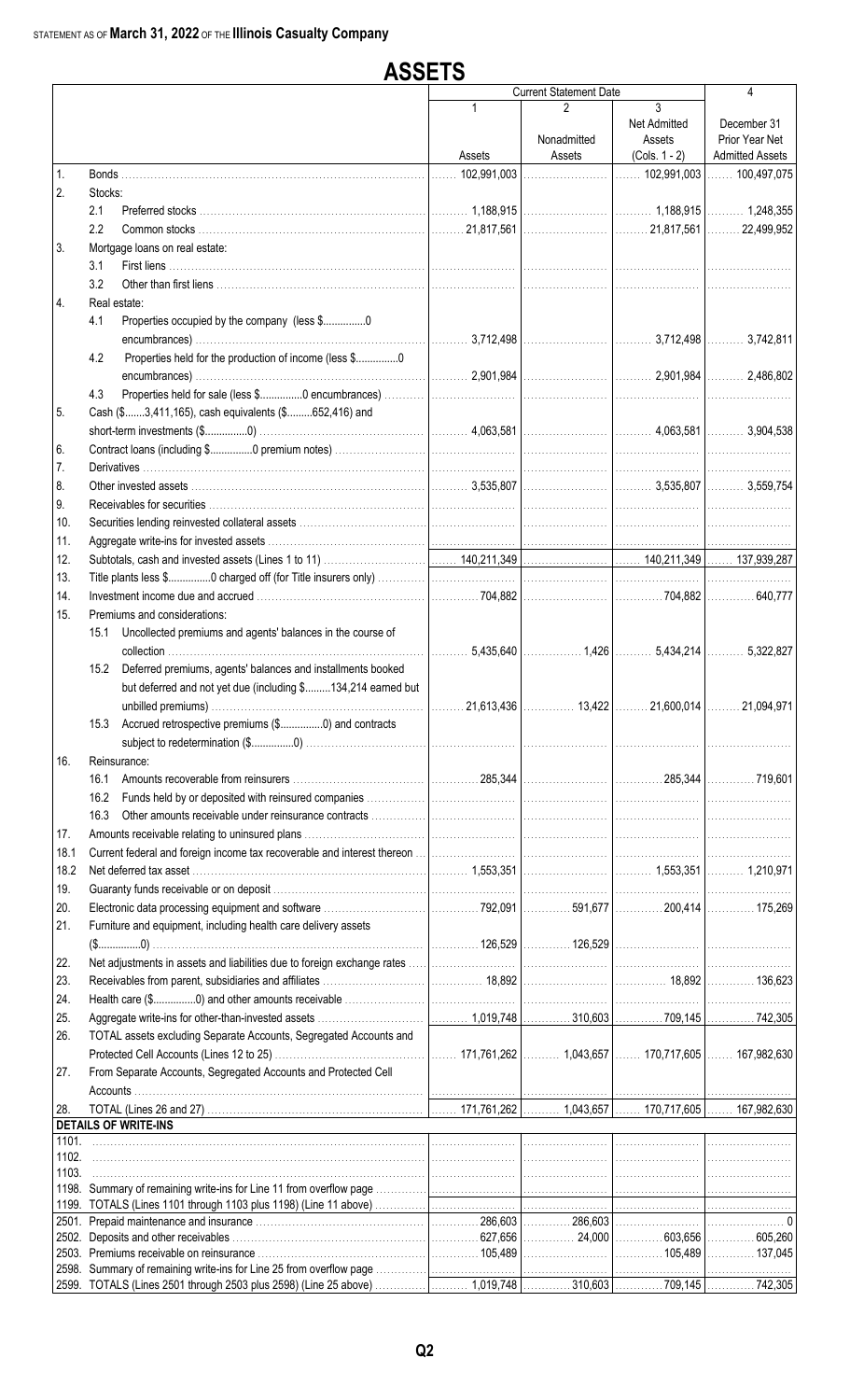# **LIABILITIES, SURPLUS AND OTHER FUNDS**

|                |                                                                                                                      | $\mathbf{1}$          | $\overline{2}$ |
|----------------|----------------------------------------------------------------------------------------------------------------------|-----------------------|----------------|
|                |                                                                                                                      | Current               | December 31,   |
|                |                                                                                                                      | <b>Statement Date</b> | Prior Year     |
| 1.             |                                                                                                                      |                       |                |
| 2.             |                                                                                                                      |                       |                |
| 3.             |                                                                                                                      |                       |                |
| 4.             |                                                                                                                      |                       |                |
| 5.             |                                                                                                                      |                       |                |
| 6.             |                                                                                                                      |                       |                |
| 7.1            |                                                                                                                      |                       |                |
| 7.2            |                                                                                                                      |                       |                |
| 8.             |                                                                                                                      |                       |                |
| 9.             | Unearned premiums (after deducting unearned premiums for ceded reinsurance of \$948,000 and including                |                       |                |
|                | warranty reserves of \$0 and accrued accident and health experience rating refunds including \$0                     |                       |                |
|                |                                                                                                                      |                       |                |
| 10.            |                                                                                                                      |                       |                |
| 11.            | Dividends declared and unpaid:                                                                                       |                       |                |
|                | 11.1                                                                                                                 |                       |                |
|                | 11.2                                                                                                                 |                       |                |
| 12.            |                                                                                                                      |                       |                |
| 13.            |                                                                                                                      |                       |                |
| 14.            |                                                                                                                      |                       |                |
| 15.            |                                                                                                                      |                       |                |
| 16.            |                                                                                                                      |                       |                |
| 17.            |                                                                                                                      |                       |                |
| 18.            |                                                                                                                      |                       |                |
| 19.            |                                                                                                                      |                       |                |
| 20.            |                                                                                                                      |                       |                |
| 21.            |                                                                                                                      |                       |                |
| 22.            |                                                                                                                      |                       |                |
| 23.            |                                                                                                                      |                       |                |
| 24.            |                                                                                                                      |                       |                |
| 25.            |                                                                                                                      |                       |                |
| 26.            |                                                                                                                      |                       |                |
| 27.            |                                                                                                                      |                       |                |
| 28.            |                                                                                                                      |                       |                |
|                |                                                                                                                      |                       |                |
| 29.            |                                                                                                                      |                       |                |
| 30.            |                                                                                                                      |                       |                |
| 31.            |                                                                                                                      |                       |                |
| 32.            |                                                                                                                      |                       |                |
| 33.            |                                                                                                                      |                       |                |
| 34.            |                                                                                                                      |                       |                |
| 35.            |                                                                                                                      |                       |                |
| 36.            | Less treasury stock, at cost:                                                                                        |                       |                |
|                | 36.1                                                                                                                 |                       |                |
|                | 36.2                                                                                                                 |                       |                |
| 37.            |                                                                                                                      |                       |                |
| 38.            |                                                                                                                      |                       |                |
| 2501.          | <b>DETAILS OF WRITE-INS</b>                                                                                          |                       |                |
| 2502.          |                                                                                                                      |                       |                |
| 2503.          |                                                                                                                      |                       |                |
| 2598.          |                                                                                                                      |                       |                |
| 2599.<br>2901. |                                                                                                                      |                       |                |
| 2902.          |                                                                                                                      |                       |                |
| 2903.          |                                                                                                                      |                       |                |
| 2998.          |                                                                                                                      |                       |                |
| 2999.          |                                                                                                                      |                       |                |
| 3201.<br>3202. |                                                                                                                      |                       |                |
| 3203.          |                                                                                                                      |                       |                |
| 3298.          |                                                                                                                      |                       |                |
| 3299.          | TOTALS (Lines 3201 through 3203 plus 3298) (Line 32 above) <i>matter contained accordinational contained through</i> |                       |                |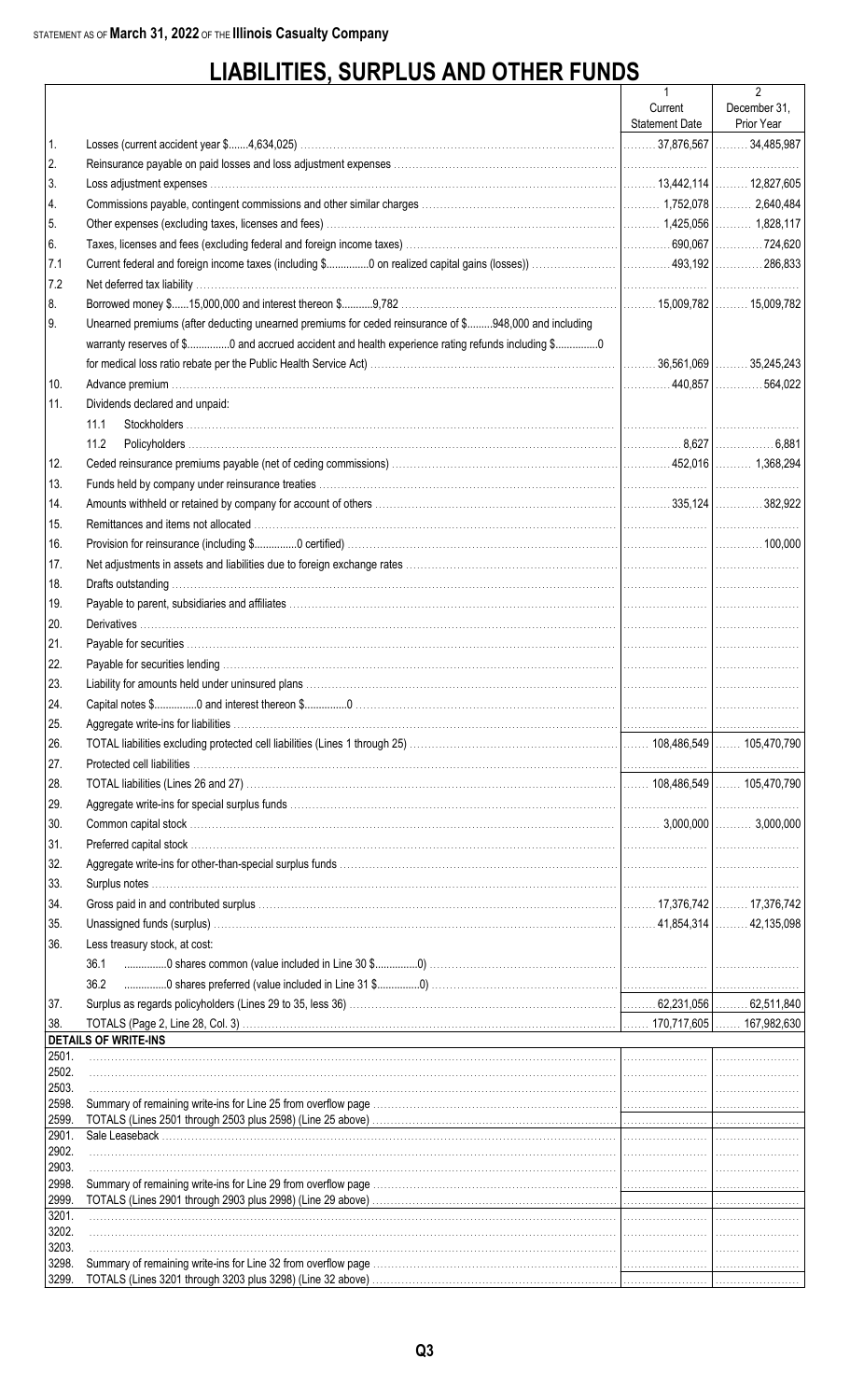# **STATEMENT OF INCOME**

|                    |                                                                                                                                                                                                                               | 1                   | $\overline{2}$ | 3                   |
|--------------------|-------------------------------------------------------------------------------------------------------------------------------------------------------------------------------------------------------------------------------|---------------------|----------------|---------------------|
|                    |                                                                                                                                                                                                                               | <b>Current Year</b> | Prior Year     | Prior Year Ended    |
|                    |                                                                                                                                                                                                                               | to Date             | to Date        | December 31         |
|                    | UNDERWRITING INCOME                                                                                                                                                                                                           |                     |                |                     |
| $\mathbf{1}$ .     | Premiums earned                                                                                                                                                                                                               |                     |                |                     |
|                    | 1.1                                                                                                                                                                                                                           |                     |                | $\ldots$ 64,652,638 |
|                    | 1.2                                                                                                                                                                                                                           |                     |                |                     |
|                    | 1.3                                                                                                                                                                                                                           |                     |                |                     |
|                    | 1.4                                                                                                                                                                                                                           |                     |                |                     |
| <b>DEDUCTIONS:</b> |                                                                                                                                                                                                                               |                     |                |                     |
| I 2.               | Losses incurred (current accident year \$4,337,136)                                                                                                                                                                           |                     |                |                     |
|                    | 2.1                                                                                                                                                                                                                           |                     |                | $\ldots$ 36,149,404 |
|                    | 2.2                                                                                                                                                                                                                           |                     |                |                     |
|                    | 2.3                                                                                                                                                                                                                           |                     |                |                     |
|                    | 2.4                                                                                                                                                                                                                           |                     |                |                     |
| 3.                 |                                                                                                                                                                                                                               |                     |                |                     |
| 4.                 |                                                                                                                                                                                                                               |                     |                |                     |
| 5.                 |                                                                                                                                                                                                                               |                     |                |                     |
| 6.                 |                                                                                                                                                                                                                               |                     |                |                     |
| 17.<br>8.          |                                                                                                                                                                                                                               |                     |                |                     |
|                    | <b>INVESTMENT INCOME</b>                                                                                                                                                                                                      |                     |                |                     |
| 9.                 |                                                                                                                                                                                                                               |                     |                |                     |
| 10.                |                                                                                                                                                                                                                               |                     |                |                     |
| 11.                |                                                                                                                                                                                                                               |                     |                |                     |
|                    | <b>OTHER INCOME</b>                                                                                                                                                                                                           |                     |                |                     |
| 12.                | Net gain or (loss) from agents' or premium balances charged off (amount recovered \$5,226                                                                                                                                     |                     |                |                     |
|                    |                                                                                                                                                                                                                               |                     |                |                     |
| 13.                |                                                                                                                                                                                                                               |                     |                |                     |
| 14.                | Aggregate write-ins for miscellaneous income members of the content of the content of the content of the content of the content of the content of the content of the content of 13,686                                        |                     |                |                     |
| 15.                |                                                                                                                                                                                                                               |                     |                |                     |
| 16.                | Net income before dividends to policyholders, after capital gains tax and before all other federal and                                                                                                                        |                     |                |                     |
|                    |                                                                                                                                                                                                                               |                     |                |                     |
| 17.                |                                                                                                                                                                                                                               |                     |                |                     |
| 18.                | Net income, after dividends to policyholders, after capital gains tax and before all other federal and                                                                                                                        |                     |                |                     |
|                    |                                                                                                                                                                                                                               |                     |                |                     |
| 19.                | Federal and foreign income taxes incurred Material Material Material Material Material Material Material Material Material Material Material Material Material Material Material Material Material Material Material Material |                     |                |                     |
| 20.                |                                                                                                                                                                                                                               |                     |                |                     |
|                    | <b>CAPITAL AND SURPLUS ACCOUNT</b>                                                                                                                                                                                            |                     |                |                     |
| 21.                |                                                                                                                                                                                                                               |                     |                |                     |
| 22.                |                                                                                                                                                                                                                               |                     |                |                     |
| 23.                |                                                                                                                                                                                                                               |                     |                |                     |
| 24.                | Change in net unrealized capital gains or (losses) less capital gains tax of \$(254,498)  (957,399)   538,380    2,105,461                                                                                                    |                     |                |                     |
| 25.                |                                                                                                                                                                                                                               |                     |                |                     |
| 26.                |                                                                                                                                                                                                                               |                     |                |                     |
| 27.                |                                                                                                                                                                                                                               |                     |                |                     |
| 28.                |                                                                                                                                                                                                                               |                     |                |                     |
| 29.                |                                                                                                                                                                                                                               |                     |                |                     |
| 30.                |                                                                                                                                                                                                                               |                     |                |                     |
| 31.                |                                                                                                                                                                                                                               |                     |                | .                   |
| 32.                | Capital changes:                                                                                                                                                                                                              |                     |                |                     |
|                    | 32.1                                                                                                                                                                                                                          |                     |                |                     |
|                    | 32.2                                                                                                                                                                                                                          |                     |                |                     |
|                    | 32.3                                                                                                                                                                                                                          |                     |                | .                   |
| 33.                | Surplus adjustments:                                                                                                                                                                                                          |                     |                |                     |
|                    | 33.1<br>Paid in                                                                                                                                                                                                               |                     |                |                     |
|                    | 33.2<br>33.3                                                                                                                                                                                                                  |                     |                |                     |
|                    |                                                                                                                                                                                                                               |                     |                |                     |
| 34.<br>35.         |                                                                                                                                                                                                                               |                     |                |                     |
| 36.                |                                                                                                                                                                                                                               |                     |                |                     |
| 37.                |                                                                                                                                                                                                                               |                     |                |                     |
| 38.                |                                                                                                                                                                                                                               |                     |                |                     |
| 39.                |                                                                                                                                                                                                                               |                     |                |                     |
|                    | <b>DETAILS OF WRITE-INS</b>                                                                                                                                                                                                   |                     |                |                     |
| 0501.              |                                                                                                                                                                                                                               |                     |                |                     |
| 0502.              |                                                                                                                                                                                                                               |                     |                |                     |
| 0503.              |                                                                                                                                                                                                                               |                     |                |                     |
| 0598.              |                                                                                                                                                                                                                               |                     |                |                     |
| 0599.              |                                                                                                                                                                                                                               |                     |                |                     |
| 1401.              |                                                                                                                                                                                                                               |                     |                |                     |
| 1402.              |                                                                                                                                                                                                                               |                     |                |                     |
| 1403.              |                                                                                                                                                                                                                               |                     |                |                     |
| 1498.              |                                                                                                                                                                                                                               |                     |                |                     |
| 1499.              |                                                                                                                                                                                                                               |                     |                |                     |
| 3701.              |                                                                                                                                                                                                                               |                     |                |                     |
| 3702.              |                                                                                                                                                                                                                               |                     |                |                     |
| 3703.              |                                                                                                                                                                                                                               |                     |                |                     |
| 3798.              |                                                                                                                                                                                                                               |                     |                |                     |
| 3799.              |                                                                                                                                                                                                                               |                     |                |                     |
|                    |                                                                                                                                                                                                                               |                     |                |                     |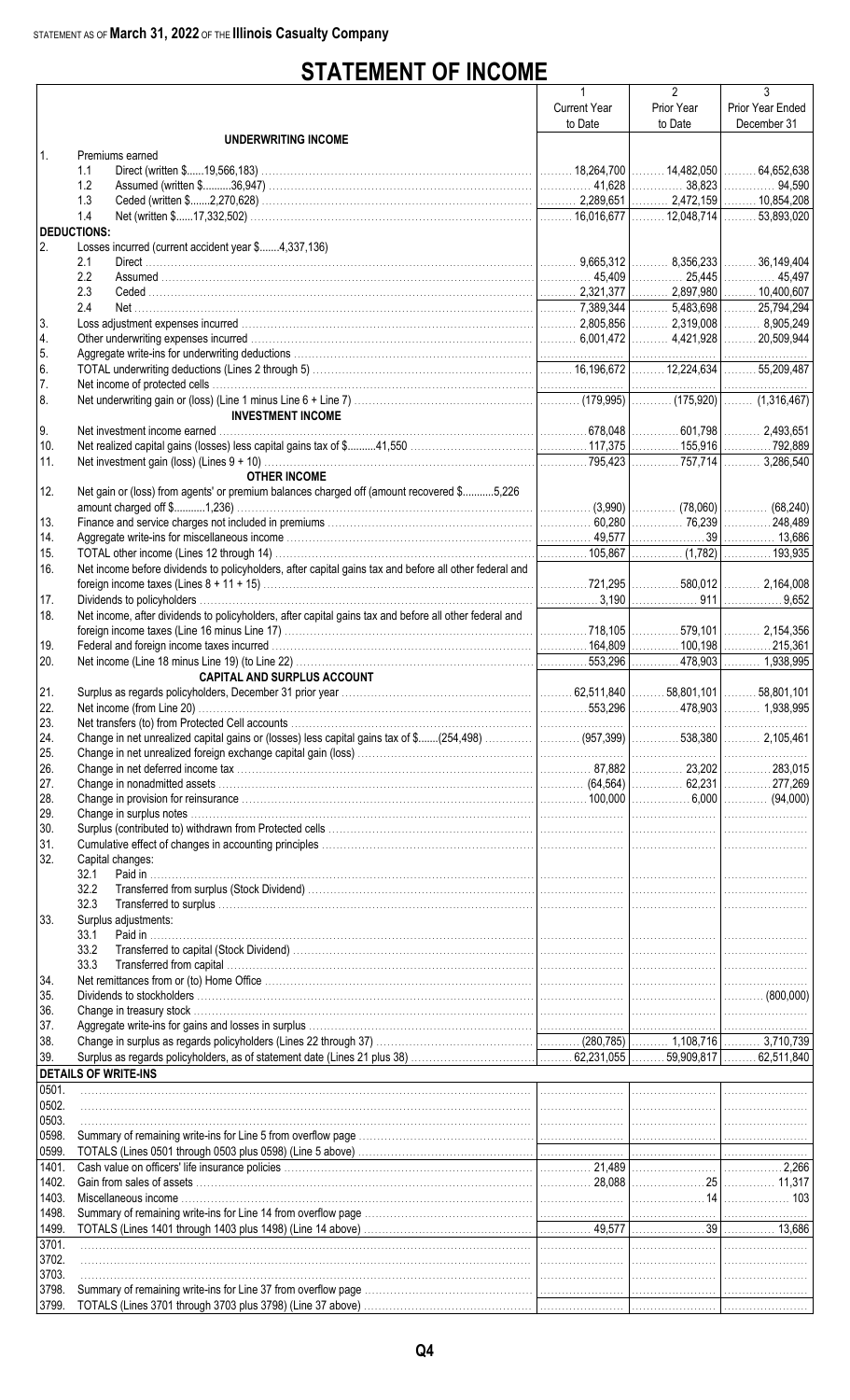|                    |              | <b>CASH FLOW</b>                                                                                                                                                   |                                            |                                            |                                         |
|--------------------|--------------|--------------------------------------------------------------------------------------------------------------------------------------------------------------------|--------------------------------------------|--------------------------------------------|-----------------------------------------|
|                    |              |                                                                                                                                                                    | $\mathbf{1}$<br>Current<br>Year<br>To Date | $\overline{2}$<br>Prior<br>Year<br>To Date | 3<br>Prior<br>Year Ended<br>December 31 |
|                    |              | <b>Cash from Operations</b>                                                                                                                                        |                                            |                                            |                                         |
| 1.                 |              |                                                                                                                                                                    |                                            |                                            |                                         |
| 2.                 |              |                                                                                                                                                                    |                                            |                                            |                                         |
| 3.                 |              |                                                                                                                                                                    |                                            |                                            |                                         |
| 4.                 |              |                                                                                                                                                                    |                                            |                                            |                                         |
| 5.                 |              |                                                                                                                                                                    |                                            |                                            |                                         |
| 6.                 |              |                                                                                                                                                                    |                                            |                                            |                                         |
| 7.                 |              |                                                                                                                                                                    |                                            |                                            |                                         |
| 8.                 |              |                                                                                                                                                                    |                                            |                                            |                                         |
| 9.                 |              | Federal and foreign income taxes paid (recovered) net of \$41,550 tax on capital gains                                                                             |                                            |                                            |                                         |
|                    |              |                                                                                                                                                                    |                                            |                                            |                                         |
| 10.                |              |                                                                                                                                                                    |                                            |                                            |                                         |
| 11.                |              |                                                                                                                                                                    |                                            |                                            |                                         |
|                    |              | <b>Cash from Investments</b>                                                                                                                                       |                                            |                                            |                                         |
| 12.                |              | Proceeds from investments sold, matured or repaid:                                                                                                                 |                                            |                                            |                                         |
|                    | 12.1         |                                                                                                                                                                    |                                            |                                            |                                         |
|                    | 12.2         |                                                                                                                                                                    |                                            |                                            |                                         |
|                    | 12.3<br>12.4 |                                                                                                                                                                    |                                            |                                            |                                         |
|                    |              |                                                                                                                                                                    |                                            |                                            |                                         |
|                    | 12.5         |                                                                                                                                                                    |                                            |                                            |                                         |
|                    | 12.6         |                                                                                                                                                                    |                                            |                                            |                                         |
|                    | 12.7         |                                                                                                                                                                    |                                            |                                            |                                         |
|                    | 12.8         |                                                                                                                                                                    |                                            |                                            |                                         |
| 13.                |              | Cost of investments acquired (long-term only):                                                                                                                     |                                            |                                            |                                         |
|                    | 13.1         |                                                                                                                                                                    |                                            |                                            |                                         |
|                    | 13.2         |                                                                                                                                                                    |                                            |                                            |                                         |
|                    | 13.3         |                                                                                                                                                                    |                                            |                                            |                                         |
|                    | 13.4         |                                                                                                                                                                    |                                            |                                            |                                         |
|                    | 13.5         |                                                                                                                                                                    |                                            |                                            |                                         |
|                    | 13.6         |                                                                                                                                                                    |                                            |                                            |                                         |
|                    | 13.7         |                                                                                                                                                                    |                                            |                                            |                                         |
| 14.                |              |                                                                                                                                                                    |                                            |                                            |                                         |
| 15.                |              |                                                                                                                                                                    |                                            |                                            |                                         |
|                    |              | <b>Cash from Financing and Miscellaneous Sources</b>                                                                                                               |                                            |                                            |                                         |
| 16.                |              | Cash provided (applied):                                                                                                                                           |                                            |                                            |                                         |
|                    | 16.1         |                                                                                                                                                                    |                                            |                                            |                                         |
|                    | 16.2         |                                                                                                                                                                    |                                            |                                            |                                         |
|                    | 16.3         |                                                                                                                                                                    |                                            |                                            |                                         |
|                    | 16.4         |                                                                                                                                                                    |                                            |                                            |                                         |
|                    | 16.5         |                                                                                                                                                                    |                                            |                                            |                                         |
|                    | 16.6         |                                                                                                                                                                    |                                            |                                            |                                         |
| 17.                |              | Net cash from financing and miscellaneous sources (Line 16.1 through 16.4 minus Line 16.5                                                                          |                                            |                                            |                                         |
|                    |              |                                                                                                                                                                    |                                            |                                            |                                         |
| 18.                |              | RECONCILIATION OF CASH, CASH EQUIVALENTS AND SHORT-TERM INVESTMENTS<br>Net change in cash, cash equivalents and short-term investments (Line 11, plus Lines 15 and |                                            |                                            |                                         |
|                    |              |                                                                                                                                                                    | .                                          |                                            | . 159,043   (1,229,676)   (2,037,538)   |
| 19.                |              | Cash, cash equivalents and short-term investments:                                                                                                                 |                                            |                                            |                                         |
|                    | 19.1         |                                                                                                                                                                    |                                            |                                            |                                         |
|                    | 19.2         | Supplemental Disclosures of Cash Flow Information for Non-Cash Transactions:<br>Note:                                                                              |                                            |                                            |                                         |
| 20.0001            |              |                                                                                                                                                                    |                                            |                                            |                                         |
| 20.0002<br>20.0003 |              |                                                                                                                                                                    |                                            |                                            |                                         |
| 20.0004            |              |                                                                                                                                                                    |                                            |                                            |                                         |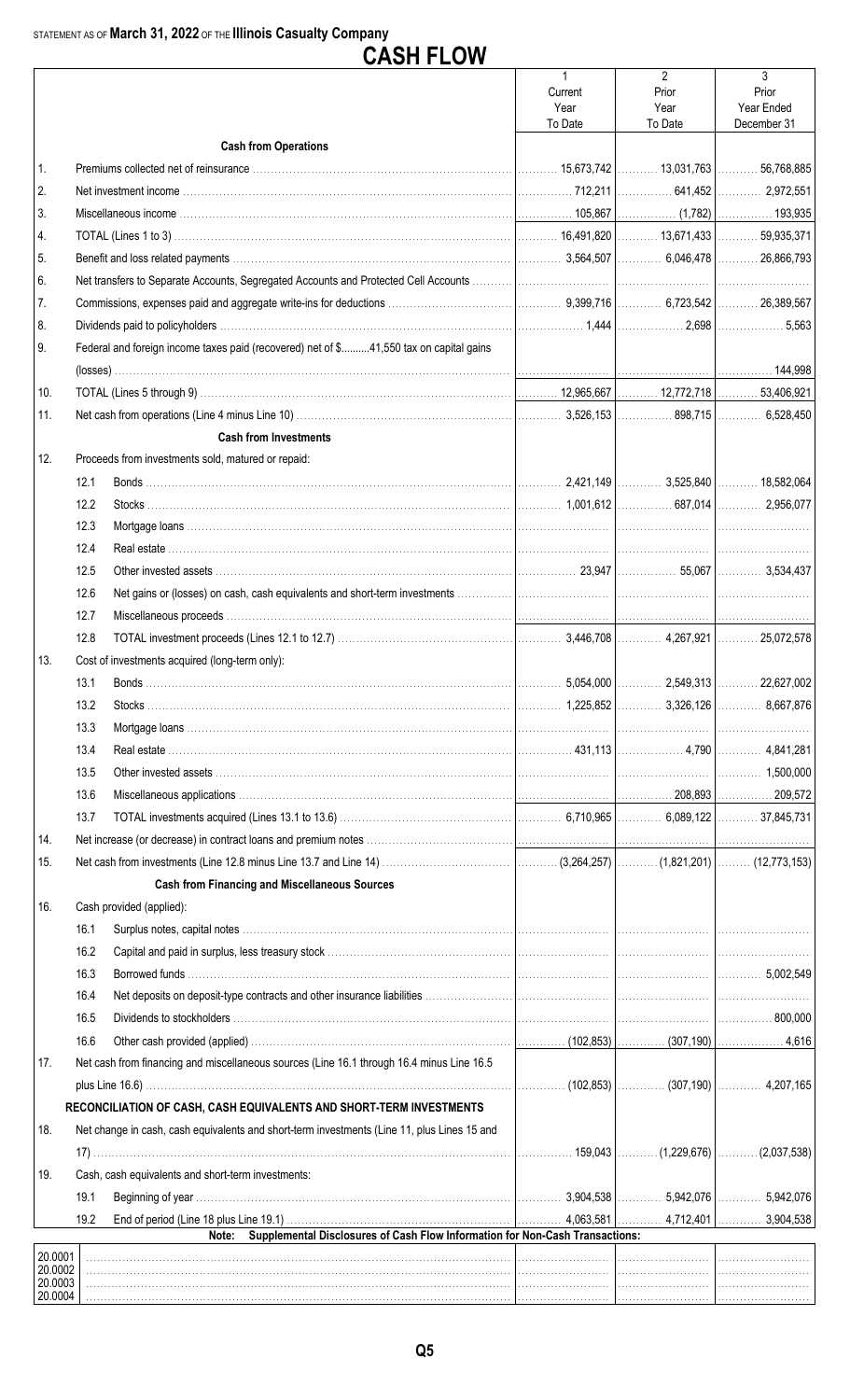#### **1. Summary of Significant Accounting Policies and Going Concern**

#### A. Accounting Practices

The financial statements of Illinois Casualty Company are presented on the basis of accounting practices prescribed or permitted by the Illinois Department of Insurance.

The Illinois Department of Insurance recognizes only statutory accounting practices prescribed or permitted by the State of Illinois for determining and reporting the financial condition and results of operations of an insurance company, and for determining its solvency under the Illinois Insurance Law. The National Association of Insurance Commissioners' (NAIC) *Accounting Practices and Procedures Manual* (NAIC SAP) has been adopted as a component of prescribed or permitted practices by the State of Illinois.

|     |                                                                           | SSAP# | F/S Page   | $F/S$ Line # | 2022       | 2021       |
|-----|---------------------------------------------------------------------------|-------|------------|--------------|------------|------------|
|     | <b>NET INCOME</b>                                                         |       |            |              |            |            |
| (1) | State basis (Page 4, Line 20, Columns $1 \& 3$ )                          | XXX   | <b>XXX</b> | XXX          | 553,296    | 1,938,995  |
| (2) | State Prescribed Practices that are an increase/(decrease) from NAIC SAP: |       |            |              |            |            |
|     |                                                                           |       |            |              |            | $\Omega$   |
|     |                                                                           |       |            |              |            | $\Omega$   |
| (3) | State Permitted Practices that are an increase/(decrease) from NAIC SAP:  |       |            |              |            |            |
|     |                                                                           |       |            |              |            |            |
| (4) | NAIC SAP (1-2-3=4)                                                        | XXX   | <b>XXX</b> | XXX          | 553,296    | 1,938,995  |
|     | <b>SURPLUS</b>                                                            |       |            |              |            |            |
| (5) | State basis (Page 3, Line 37, Columns $1 \& 2$ )                          | XXX   | XXX        | XXX          | 62.231.056 | 62,511,840 |
| (6) | State Prescribed Practices that are an increase/(decrease) from NAIC SAP: |       |            |              |            |            |
|     |                                                                           |       |            |              |            |            |
| (7) | State Permitted Practices that are an increase/(decrease) from NAIC SAP:  |       |            |              |            |            |
|     |                                                                           |       |            |              |            |            |
| (8) | NAIC SAP $(5-6-7=8)$                                                      | XXX   | <b>XXX</b> | XXX          | 62,231,056 | 62,511,840 |

#### B. Use of Estimates in the Preparation of the Financial Statements

The preparation of financial statements in conformity with NAIC SAP requires management to make estimates and assumptions that affect the reported amounts of assets and liabilities. It also requires disclosure of contingent assets and liabilities at the date of the financial statements and the reported amounts of revenue and expenses during the period. Actual results could differ from those estimates.

C. Accounting Policy

Premiums are earned over the terms of the related insurance policies and reinsurance contracts. Unearned premium reserves are established to cover the unexpired portion of premiums written. Such reserves are computed by pro rata methods for direct business and are based on reports sent to the Company's reinsurance companies.

Expenses incurred in connection with acquiring new insurance business, including such acquisition costs as sale commissions, are charged to operations as incurred. Expenses incurred are reduced for ceding allowances received or receivable.

In addition, the Company uses the following accounting policies:

- 1. Short-term money market investments are stated at fair value. Short-term bond investments are stated at amortized cost.
- 2. Bonds with a NAIC rating 1 and 2 are stated at amortized cost using the interest method; all others are stated at the lower of amortized cost or fair value. For residential mortgage-backed securities (RMBS), commercial mortgage-backed securities (CMBS) and loan-backed and structured securities (LBASS), the NAIC has retained third-party investment management firms to assist in the determination of the appropriate NAIC designations and Book Adjusted Carrying Values based not only on the probability of loss, but also the severity of loss. Those RMBS, CMBS and LBASS securities that are not modeled but receive a current year Acceptable Rating Organizations (ARO) rating are subject to the Modified FE process which determines the appropriate NAIC designations and Book Adjusted Carrying Values.
- 3. The Company maintains an investment in properties held for the production of income. The properties are presented at cost, less accumulated depreciation, and are depreciated for financial statement purposes for a period based on their economic life.
- 4. The Company carries the intercompany collateralized note receivable at book value.
- 5. The Company carries other loan receivables at cost.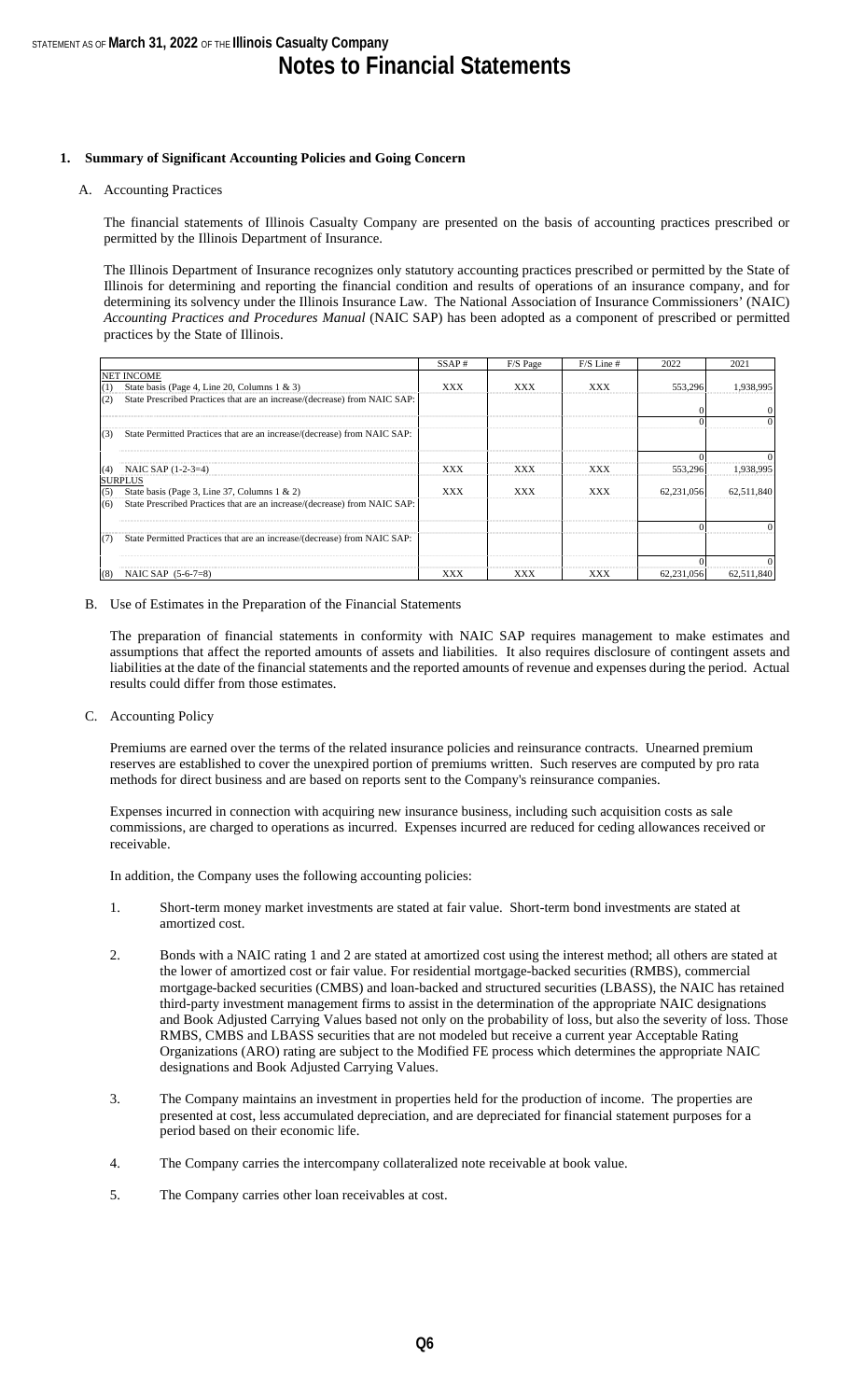- 6. Common stocks, exchange trade funds, other than investments in stocks of subsidiary and unaffiliated companies, are stated at fair value.
- 7. Investment grade redeemable preferred stocks are stated at amortized cost, others are carried at market.
- 8. The Company does not participate in mortgage loans as an investment vehicle.
- 9. Loan-backed securities are stated at either amortized cost or the lower of amortized cost or fair value. The retrospective adjustment method is used to value those securities. Intercompany loans are stated at book value.
- 10. The Company does not have any investments in any joint ventures, partnerships, or limited liability companies.
- 11. The Company does not utilize derivatives as an investment vehicle.
- 12. The Company does not factor anticipated investment income into the premium deficiency reserve.
- 13. Unpaid losses and loss adjustment expenses include an amount determined from individual case estimates and loss reports and an amount, based on past experience, for losses incurred but not reported. Such liabilities are necessarily based on assumptions and estimates and while management believes the amount is adequate, the ultimate liability may be in excess of or less than the amount provided. The methods for making such estimates and for establishing the resulting liability are continually reviewed and any adjustments are reflected in the period determined.
- 14. Non-Admitted Assets Certain assets designated as "non-admitted", in accordance with Statement of Statutory Accounting Principles (SSAP) No.4 Assets and Non-Admitted Assets, are excluded from the statutory balance sheet and such amounts are charged directly to unassigned funds.
- 15. The Company has not modified its capitalization policy from the prior period.

#### **2. Accounting Changes and Corrections of Errors**

None

#### **3. Business Combinations and Goodwill**

None

**4. Discontinued Operations**

None

#### **5. Investments**

A. Mortgage Loans, including Mezzanine Real Estate Loans

Not Applicable

B. Debt Restructuring

Not Applicable

C. Reverse Mortgages

Not Applicable

- D. Loan-Backed Securities
	- 1. Prepayment assumptions for Agency Mortgage-Backed Securities and Collateralized Mortgage Obligations were generated using a third-party prepayment model. The multi-factor model captures house price change trends, housing turnover, borrower default, and refinance incentive, among other factors. On an ongoing basis and with the assistance of a third-party investment manager, we monitor the rate of prepayment and calibrate the model to reflect actual experience, market factors, and viewpoint.
	- 2. Not Applicable
	- 3. Not Applicable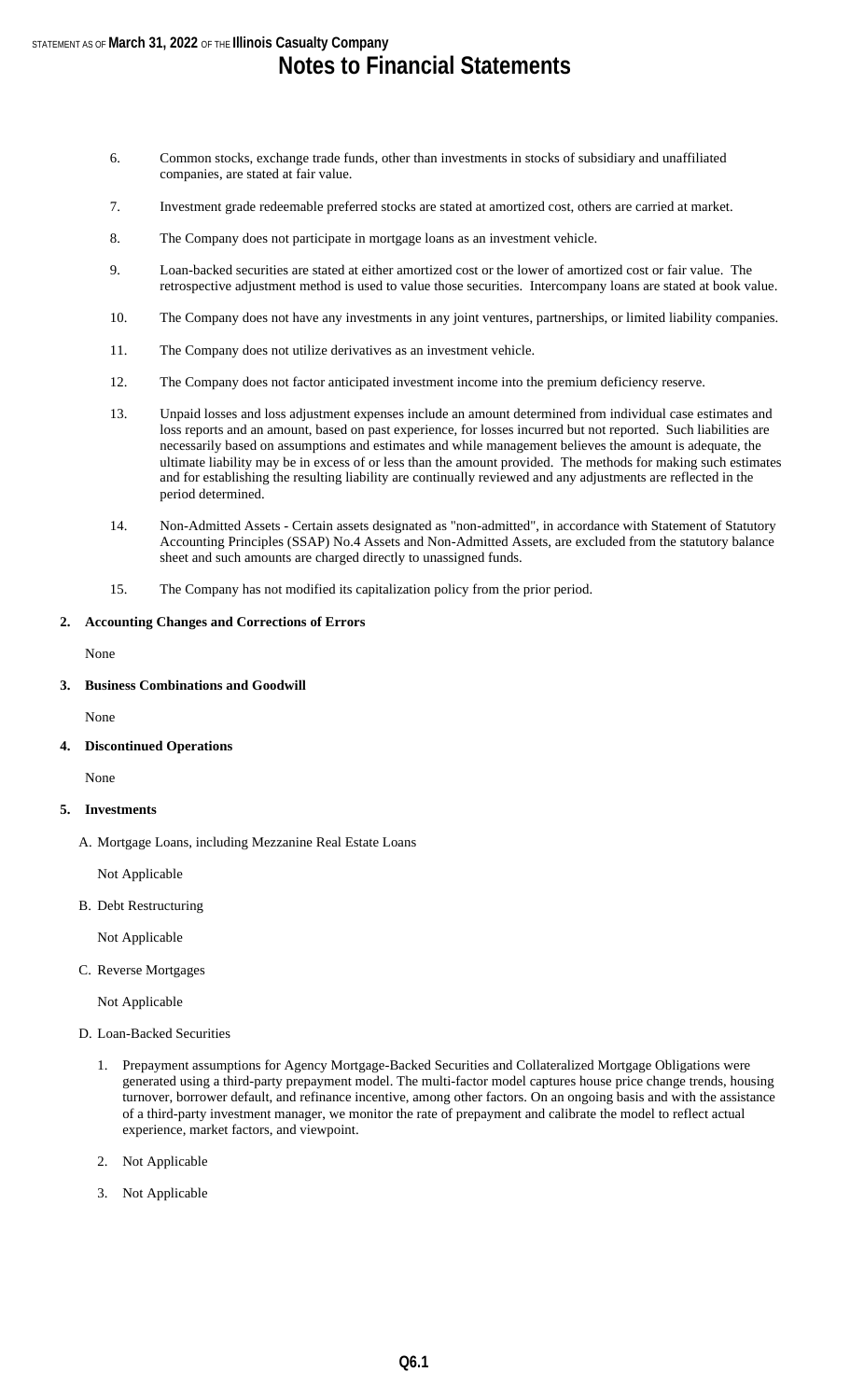4.

| Description                                                               | Amount     |
|---------------------------------------------------------------------------|------------|
| a. The aggregate amount of unrealized losses:                             |            |
| 1. Less than 12 Months                                                    | (605,512)  |
| 2. 12 Months or Longer                                                    | (588, 465) |
| b. The aggregate related fair value of securities with unrealized losses: |            |
| 1. Less than 12 Months                                                    | 26,241,072 |
| 2. 12 Months or Longer                                                    | 6,371,179  |

5. The Company regularly performs various valuation procedures with respect to its investments, including reviewing each fixed maturity security in an unrealized loss position to assess whether the security is a candidate for credit loss. Specifically, the Company, with the assistance of a third-party investment manager, considers credit rating, market price, and issuer specific financial information, among other factors, to assess the likelihood of collection of all principal and interest as contractually due. Securities for which the Company determines that a credit loss is likely are subjected to further analysis to estimate the credit loss to be recognized in earnings, if any. Upon identification of such securities and periodically thereafter, a detailed review is performed to determine whether the decline is considered other than temporary.

The factors considered in reaching the conclusion that a decline below cost is other than temporary include among others, whether:

- a. the issuer is in financial distress;
- b. the investment is secured;
- c. a significant credit rating action occurred;
- d. scheduled interest payments were delayed or missed;
- e. change in laws or regulations have affected an issuer or industry;
- f. the investment has an unrealized loss and was identified by our investment manager as an investment to be sold before recovery or maturity; and
- g. the investment failed cash flow projection testing to determine if anticipated principal and interest payments will be realized.

The securities listed in the above tables are not deemed to be other-than-temporarily impaired

E. Dollar Repurchase Agreements and/or Securities Lending Transactions

#### None

F. Repurchase Agreements Transactions Accounted for as Secured Borrowing

None

- G. Reverse Repurchase Agreements Transactions Accounted for as Secured Borrowing None
- H. Repurchase Agreements Transactions Accounted for as a Sale

#### None

I. Reverse Repurchase Agreements Transactions Accounted for as a Sale

None

J. Real Estate

Not Applicable

K. Low-Income Housing Tax Credits (LIHTC)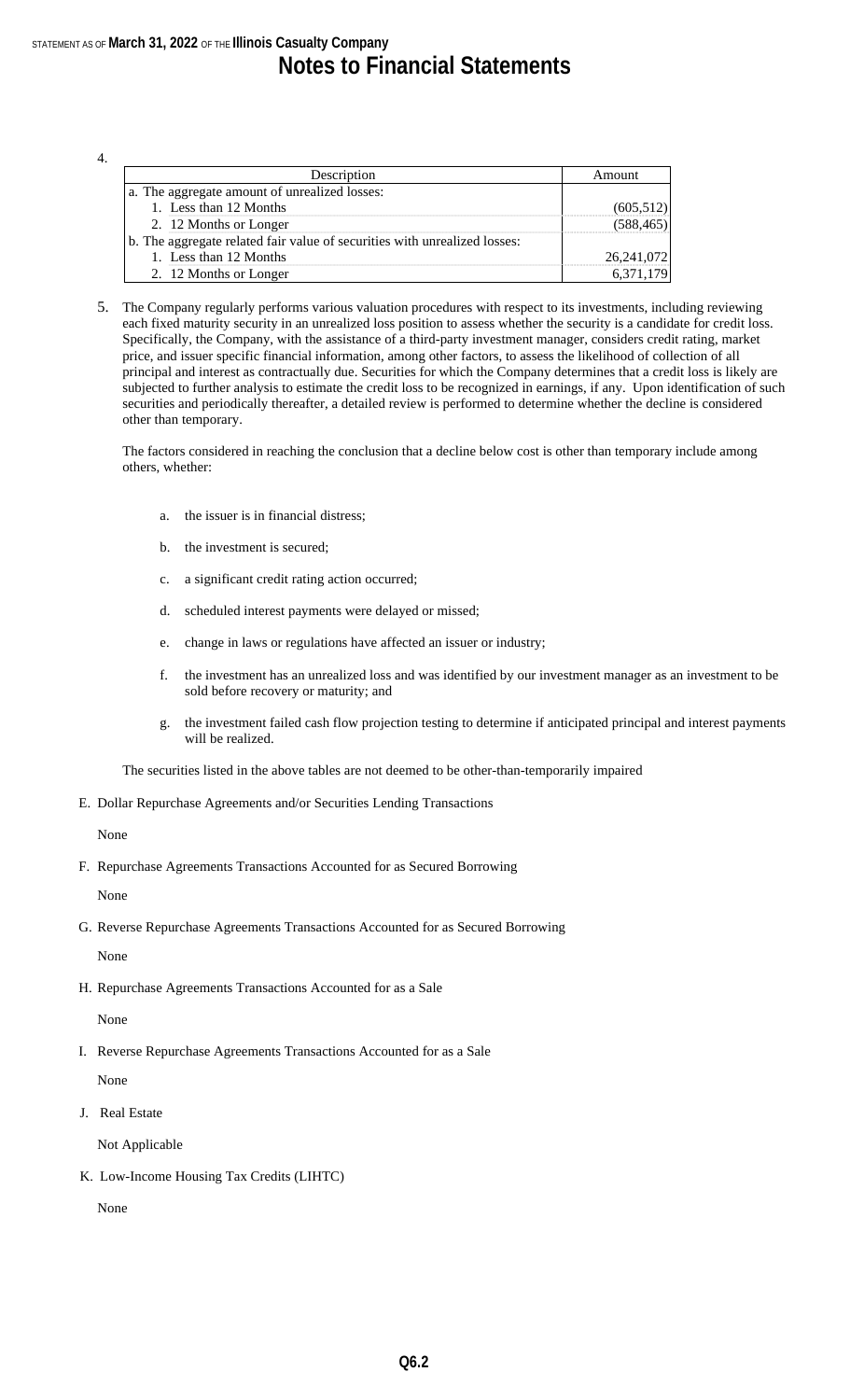#### L. Restricted Assets

1. Restricted Assets (Including Pledged)

|                   |                                           | Gross (Admitted & Nonadmited) Restricted |                                                     |                        |                       |                |                   | Current Year           |                |                        |                  |                       |
|-------------------|-------------------------------------------|------------------------------------------|-----------------------------------------------------|------------------------|-----------------------|----------------|-------------------|------------------------|----------------|------------------------|------------------|-----------------------|
|                   |                                           |                                          |                                                     | Current Year           |                       |                | 6                 | $\tau$                 | 8              | $\overline{Q}$         | Percentage       |                       |
|                   |                                           |                                          | $\overline{2}$                                      | $\mathbf{3}$           |                       | 5              |                   |                        |                |                        | 10               | 11                    |
|                   |                                           |                                          | G/A Supporting                                      | <b>Total Protected</b> | Protected Cell        |                |                   |                        |                | Total                  | Gross (Admitted  | Admitted              |
|                   |                                           |                                          | Protected Cell                                      | Cell Account           | <b>Account Assets</b> |                |                   | Increase/              | Total          | Admitted               | & Nonadmitted)   | Restricted to         |
|                   |                                           | <b>Total General</b>                     | <b>Account Activity</b>                             | Restricted             | Supporting G/A        | Total          | <b>Total From</b> | (Decrease)             | Nonadmitted    | Restricted             | Restricted to    | <b>Total Admitted</b> |
|                   | <b>Restricted Asset Category</b>          | Account $(G/A)$                          | (a)                                                 | Assets                 | Activity (b)          | $(1$ plus $3)$ | Prior Year        | $(5 \text{ minus } 6)$ | Restricted     | $(5 \text{ minus } 8)$ | Total Assets (c) | Assets (d)            |
|                   | Subject to contractual<br>(a)             |                                          |                                                     |                        |                       |                |                   |                        |                |                        |                  |                       |
|                   | obligation for which                      |                                          |                                                     |                        |                       |                |                   |                        |                |                        |                  |                       |
|                   | liability is not shown                    | $\Omega$                                 | $\sqrt{ }$                                          | $\mathbf{0}$           | $\Omega$              | $\mathbf{0}$   | $\Omega$          | $\Omega$               | $\Omega$       | $\Omega$               | 0.000            | 0.000                 |
|                   | Collateral held under<br>(b)              |                                          |                                                     |                        |                       |                |                   |                        |                |                        |                  |                       |
|                   | security lending agreements               | $\theta$                                 | $\Omega$                                            | $\mathbf{0}$           | $\mathbf{0}$          | $\mathbf{0}$   | $\Omega$          | $\Omega$               | $\Omega$       | $\Omega$               | 0.000            | 0.000                 |
|                   | (c) Subject to repurchase                 |                                          |                                                     |                        |                       |                |                   |                        |                |                        |                  |                       |
|                   | agreements                                | $\Omega$                                 | $\Omega$                                            | $\mathbf{0}$           | $\mathbf{0}$          | $\mathbf{0}$   | $\Omega$          | $\Omega$               | $\mathbf{0}$   | $\Omega$               | 0.000            | 0.000                 |
|                   | (d) Subject to reverse                    |                                          |                                                     |                        |                       |                |                   |                        |                |                        |                  |                       |
|                   | repurchase agreements                     | $\mathbf{0}$                             | $\sqrt{ }$                                          | $\mathbf{0}$           | $\mathbf{0}$          | $\mathbf{0}$   | $\mathbf{0}$      | $\mathbf{0}$           | $\mathbf{0}$   | $\Omega$               | 0.000            | 0.000                 |
|                   | Subject to dollar repurchase<br>(e)       |                                          |                                                     |                        |                       |                |                   |                        |                |                        |                  |                       |
|                   | agreements                                | $\Omega$                                 | $\Omega$                                            | $\mathbf{0}$           | $\Omega$              | $\Omega$       | $\Omega$          | $\Omega$               | $\Omega$       | $\Omega$               | 0.000            | 0.000                 |
|                   | Subject to dollar reverse<br>(f)          |                                          |                                                     |                        |                       |                |                   |                        |                |                        |                  |                       |
|                   | repurchase agreements                     | $\mathbf{0}$                             | $\Omega$                                            | $\mathbf{0}$           | $\mathbf{0}$          | $\mathbf{0}$   | $\Omega$          | $\Omega$               | $\mathbf{0}$   | $\Omega$               | 0.000            | 0.000                 |
|                   | Placed under option<br>(g)                |                                          |                                                     |                        |                       |                |                   |                        |                |                        |                  |                       |
|                   | contracts                                 | $\Omega$                                 | $\Omega$                                            | $\mathbf{0}$           | $\mathbf{0}$          | $\Omega$       | $\Omega$          | $\Omega$               | $\Omega$       | $\Omega$               | 0.000            | 0.000                 |
|                   | Letter stock or securities<br>(h)         |                                          |                                                     |                        |                       |                |                   |                        |                |                        |                  |                       |
|                   | restricted as to sale -                   |                                          |                                                     |                        |                       |                |                   |                        |                |                        |                  |                       |
|                   | excluding FHLB capital                    |                                          |                                                     |                        |                       |                |                   |                        |                |                        |                  |                       |
|                   | stock                                     |                                          | $\sqrt{ }$                                          | $\mathbf{0}$           | $\mathbf{0}$          | $\Omega$       |                   | $\Omega$               | $\mathbf{0}$   |                        | 0.000            | 0.000                 |
| (i)               | FHLB capital stock                        | 300,000                                  | $\Omega$                                            | $\mathbf{0}$           | $\Omega$              | 300,000        | 300,000           |                        | $\mathbf{0}$   | 300,000                | 0.175            | 0.176                 |
| (i)               | On deposit with states                    | 3.688.155                                | $\Omega$                                            | $\mathbf{0}$           | $\Omega$              | 3.688.155      | 3.689.365         | (1,210)                | $\Omega$       | 3,688,155              | 2.147            | 2.160                 |
|                   | On deposit with other<br>(k)              |                                          |                                                     |                        |                       |                |                   |                        |                |                        |                  |                       |
|                   | regulatory bodies                         | $\Omega$                                 | $\Omega$                                            | $\Omega$               | $\Omega$              | $\Omega$       | $\Omega$          | $\Omega$               | $\Omega$       | £                      | 0.000            | 0.000                 |
| $\left( 1\right)$ | Pledged as collateral to                  |                                          |                                                     |                        |                       |                |                   |                        |                |                        |                  |                       |
|                   | FHLB (including assets                    |                                          |                                                     |                        |                       |                |                   |                        |                |                        |                  |                       |
|                   | backing funding                           |                                          |                                                     |                        |                       |                |                   |                        |                |                        |                  |                       |
|                   | agreements)                               | 19,670,818                               | $\Omega$                                            | $\mathbf{0}$           |                       | 0 19,670,818   | 19,228,112        | 442,706                | $\mathbf{0}$   | 19,670,818             | 11.452           | 11.522                |
|                   | (m) Pledged as collateral not             |                                          |                                                     |                        |                       |                |                   |                        |                |                        |                  |                       |
|                   | captured in other categories              | 2,000,000                                | $\sqrt{ }$                                          | $\mathbf{0}$           | $\Omega$              | 2,000,000      | 2,000,000         | $\Omega$               | $\mathbf{0}$   | 2,000,000              | 1.164            | 1.172                 |
|                   | Other restricted assets<br>(n)            | 0                                        |                                                     | $\theta$               | $\Omega$              | $\overline{0}$ |                   | 0                      | $\overline{0}$ |                        | 0.000            | 0.000                 |
|                   | <b>Total Restricted Assets</b><br>$\circ$ | 25,658,973                               | $\Omega$                                            | $\Omega$               |                       | 0 25,658,973   | 25,217,477        | 441.496                | $\Omega$       | 25,658,973             | 14.939           | 15.030                |
|                   | (a) Subset of column 1                    |                                          | (c) Column 5 divided by Asset Page Column 1 Line 28 |                        |                       |                |                   |                        |                |                        |                  |                       |

(a) Subset of column 1 (b) Subset of column 3 (c) Column 5 divided by Asset Page Column 1,Line 28 (d) Column 9 divided by Asset Page, Column 3, Line 28

#### 2. Detail of Asset Pledged as Collateral Not Captured in Other Categories (Contracts That Share Similar Characteristics, Such as Reinsurance and Derivatives, Are Reported in the Aggregate)

|                              |           |                                |              | Percentage            |           |                   |                        |              |                     |            |
|------------------------------|-----------|--------------------------------|--------------|-----------------------|-----------|-------------------|------------------------|--------------|---------------------|------------|
|                              |           |                                | Current Year |                       |           |                   |                        |              |                     | 10         |
|                              |           |                                |              |                       |           |                   |                        |              | Gross               | Admitted   |
|                              | Total     | G/A Supporting Total Protected |              | Protected Cell        |           |                   |                        | Total        | Admitted &          | Restricted |
|                              | General   | Protected Cell                 | Cell Account | <b>Account Assets</b> |           |                   | Increase/              | Current Year | Nonadmitted)        | to Total   |
|                              | Account   | Account                        | Restricted   | Supporting G/A        | Total     | <b>Total From</b> | (Decrease)             | Admitted     | Restricted to       | Admitted   |
| <b>Description of Assets</b> | (G/A)     | Activity (a)                   | Assets       | Activity (b)          | plus 3)   | Prior Year        | $(5 \text{ minus } 6)$ | Restricted   | <b>Total Assets</b> | Assets     |
| Ouad City Bank & Trust LOC   | 2,000,000 |                                |              |                       | 2,000,000 | 2,000,000         |                        | 2,000,000    | 1.164               | . 172      |
| Total (c)                    | 2,000,000 |                                |              |                       | 2,000,000 | 2,000,000         |                        | 2,000,000    | 1.164               | 1.172      |
| $(a)$ Cubant of column 1     |           |                                |              |                       |           |                   |                        |              |                     |            |

(a) Subset of column 1 (b) Subset of column 3

1 through 7 should equal 5L(1)M Columns 1 through 7 respectively and Total Line for Columns 8 through 10 should equal 5L(1)M Columns 9 through 11 respectively .

3. Detail of Other Restricted Assets (Contracts That Share Similar Characteristics, Such as Reinsurance and Derivatives, Are Reported in the Aggregate)

None

4. Collateral Received and Reflected as Assets Within the Reporting Entity's Financial Statements

None

M. Working Capital Finance Investments

Not Applicable

N. Offsetting and Netting of Assets and Liabilities

Not Applicable

O. 5GI Securities

None

P. Short Sales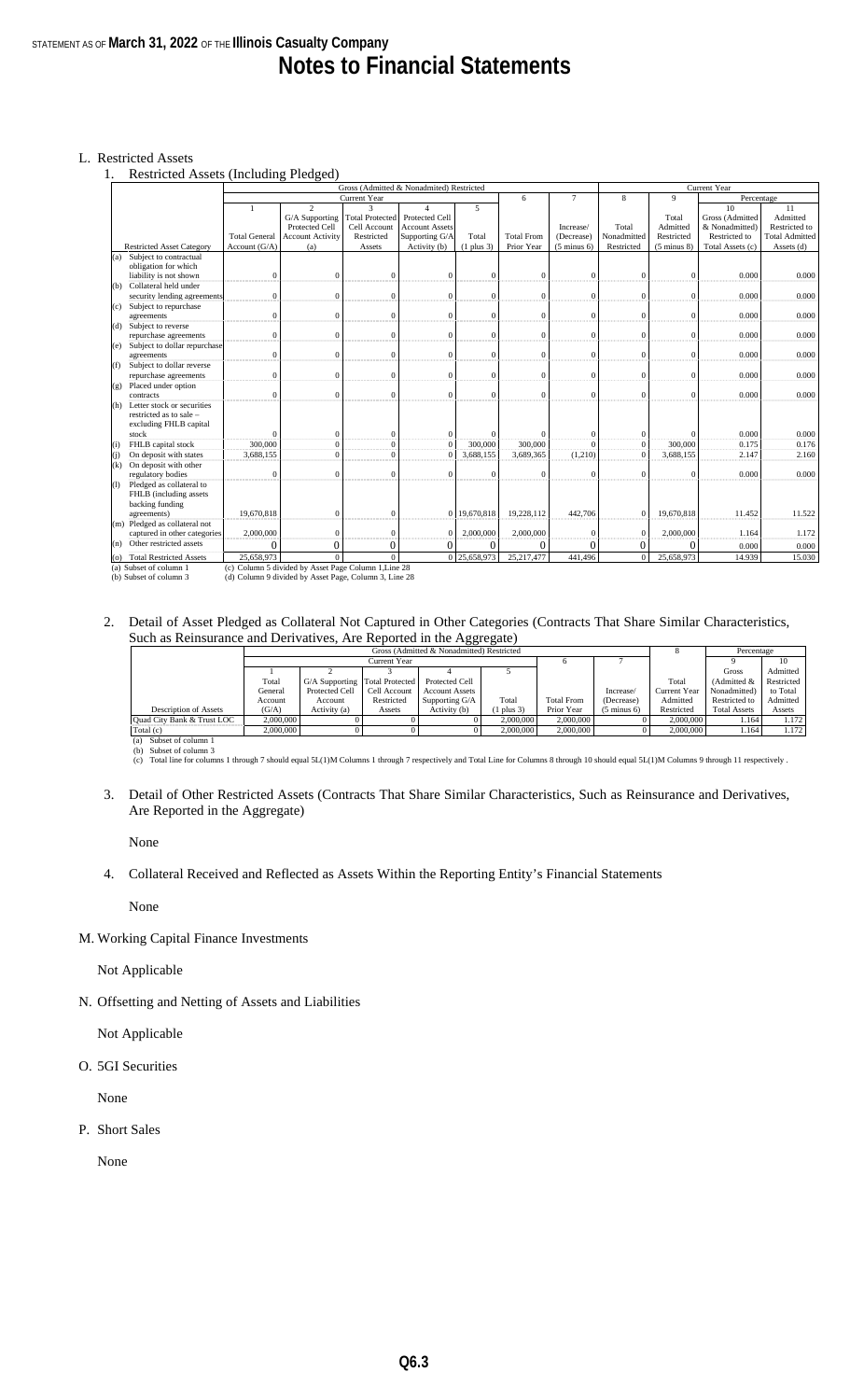#### Q. Prepayment Penalty and Acceleration Fees

| Description                                  | General Account | Protected Cell |
|----------------------------------------------|-----------------|----------------|
| Number of CUSIPs                             |                 |                |
| <b>Aggregate Amount of Investment Income</b> |                 |                |

#### R. Reporting Entity's Share of Cash Pool by Asset type.

| Asset Type             | Percent Share |
|------------------------|---------------|
| Cash                   | 83.900%       |
| Cash Equivalents       | 16.100%       |
| Short-Term Investments | 0.000%        |
| Total                  | 100.000%      |

#### **6. Joint Ventures, Partnerships and Limited Liability Companies**

Not Applicable

#### **7. Investment Income**

A. Accrued Investment Income

The Company does not admit investment income due and accrued if amounts are over 90 days past due.

#### B. Amounts Non-admitted

None

#### **8. Derivative Instruments**

None

#### **9. Income Taxes**

The Company did not incur any major changes to its income taxes since December 31, 2021.

#### **10. Information Concerning Parent, Subsidiaries, Affiliates and Other Related Parties**

A. Nature of Relationships

Illinois Casualty Company converted from a mutual to a stock insurance company on March 24, 2017, and became the wholly owned subsidiary of ICC Holdings, Inc. Stock of ICC Holdings is traded on the NASDAQ exchange under the symbol ICCH.

Illinois Casualty Company sold Estrella Innovative Solutions, Inc. and Beverage Insurance Agency to its parent company, ICC Holdings, Inc. on June 27, 2018. The purchase price for Estrella Innovative Solutions, Inc. was equal to Illinois Casualty Company's capital contribution of \$270,078 and the purchase price of Beverage Insurance Agency was \$1,000.

Estrella Innovative Solutions, Inc., was a wholly owned non-insurance subsidiary through June 27, 2018. Estrella Innovative Solutions, Inc. was incorporated August 25, 2014, for the purpose of providing information technology services.

ICC Properties, LLC is a wholly owned LLC company for the purpose of holding income producing real estate. ICC Properties, LLC was organized on March 28, 2019.

#### B. Detail of Transactions Greater than ½% of Admitted Assets

On September 7, 2018, ICC and its parent, ICC Holdings, Inc. (ICCH), entered into a loan agreement in which ICC loaned ICCH \$3.0 million and ICCH pledged real estate owned by ICC Realty, LLC. as collateral. In exchange for the \$3.0 million, ICCH agreed to make monthly payments in the amount of \$17,788 for 20 years beginning October 7, 2018. The effective annual interest rate is 3.75%. Since this transaction is a collateralized loan, it is reflected on Schedule BA of the financial statements and thus included on the "Other invested assets" line of ICC's balance sheet. Additionally, the Company has recorded \$5,129 and \$25,821 in interest income related to this transaction for the periods ended March 31, 2022 and 2021, respectively.

On May 30, 2019, ICC and ICCH entered into a second loan agreement in which ICC loaned ICCH \$3.0 million and ICCH pledged additional real estate owned by ICC Realty, LLC as collateral. In exchange for the \$3.0 million, ICCH agreed to make monthly payments in the amount of \$17,383 for 20 years beginning June 30, 2019. The effective annual interest rate is 3.49%. This loan was paid off as of June 30, 2021. The Company recorded \$40,902 in interest income in 2021.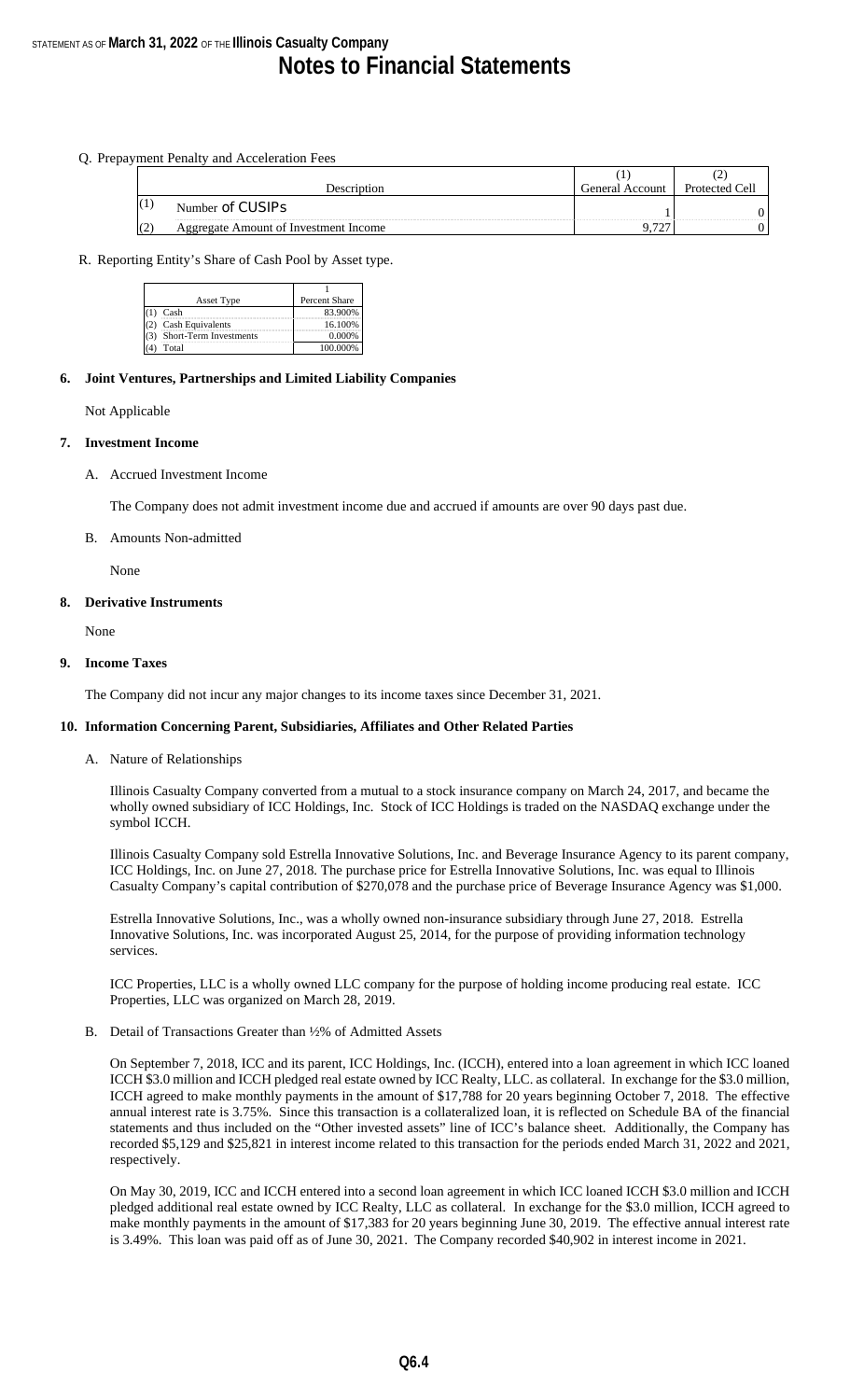On May 31, 2021, ICC purchased its Home Office building back from ICCH in the amount of \$3.4 million. The Home Office is being held by ICC's wholly owned subsidiary, ICC Properties, LLCD. This transaction was approved by the Illinois Department of Insurance in June 2021 for an effective date of May 31, 2021. Simultaneous to this transaction, ICCH paid down \$3.4 million on the existing intercompany notes.

C. Change in Terms of Intercompany Arrangements

None

D. Amounts Due to or from Related Parties

At March 31, 2021, the Company reported \$18,892 as amounts receivable from related parties.

E. Guarantees of Contingencies for Related Parties

The Company does not have any guarantees or undertakings, written or otherwise, for the benefit of an affiliate or related party that result in a material contingent exposure of the reporting entity's or any related party's assets or liabilities.

F. Management Service Contracts, Cost Sharing Agreements

The Company participates in a cost sharing agreement with ICCH, ICC Realty, Estrella Innovative Solutions, Inc., Beverage Insurance Agency, and Southern Hospitality Education, LLC. The method of allocation between the companies is subject to a written agreement accepted by the Illinois Department of Insurance. The Parties may share services determined to be reasonably necessary in the conduct of their operations, including but not limited to: (i) accounting, reporting, tax and auditing; (ii) telecommunication services and electronic data processing services, facilities and integration, including software programming and documentation, hardware utilization, and systems support; (iii) legal services; (iv) purchasing, payroll and employee relations services; (v) executive management services; (vi) other administrative services; and (vii) the cooperative purchase of goods and third party services, including but not limited to office equipment, office supplies, insurance, health and welfare plans, software licensing, and professional services ("Services").

Estrella has contracted with a firm in Mexico to provide technical services. These services are provided by Estrella to ICC at cost. The Company incurred \$139,031 and \$101,958 for the periods ended March 31, 2022 and 2021, respectively, for third party programming fees.

The Company incurred costs on behalf of its parent company, for which it billed \$100,584 and \$231,606 for the periods ended March 31, 2022 and 2021, respectively. These amounts are derived from allocations by the Company for services as mentioned above. The Company filed the Second Amended Cost Sharing agreement with the Illinois Department of Insurance and received the Illinois Department of Insurance's approval in July 2017.

Beverage Insurance Agency incurred costs on behalf of the Company, for which it billed ICC \$19,297 and \$18,671 for the periods ended March 31, 2022 and 2021, respectively. These amounts are derived from allocations by the Company for services as mentioned above.

The Company incurred costs on behalf of Southern Hospitality Education, LLC, for which it billed \$45,715 for the period ended March 31, 2022. This amount is derived from allocations by the Company for services as mentioned above. The Company filed a third Amended Cost Sharing agreement with the Illinois Department of Insurance in Q4 2021 with an effective date of October 1, 2021 and received the Illinois Department of Insurance's approval in February 2022.

#### G. – L. Not Applicable

#### M. All SCA Investments

1. Balance Sheet Value (Admitted and Nonadmitted) All SCAs (Except 8bi Entities)

Not Applicable

2. NAIC Filing Response Information

Not Applicable

N. Investment in Insurance SCAs

None

O. SCA or SSAP 48 Entity Loss Tracking

Not Applicable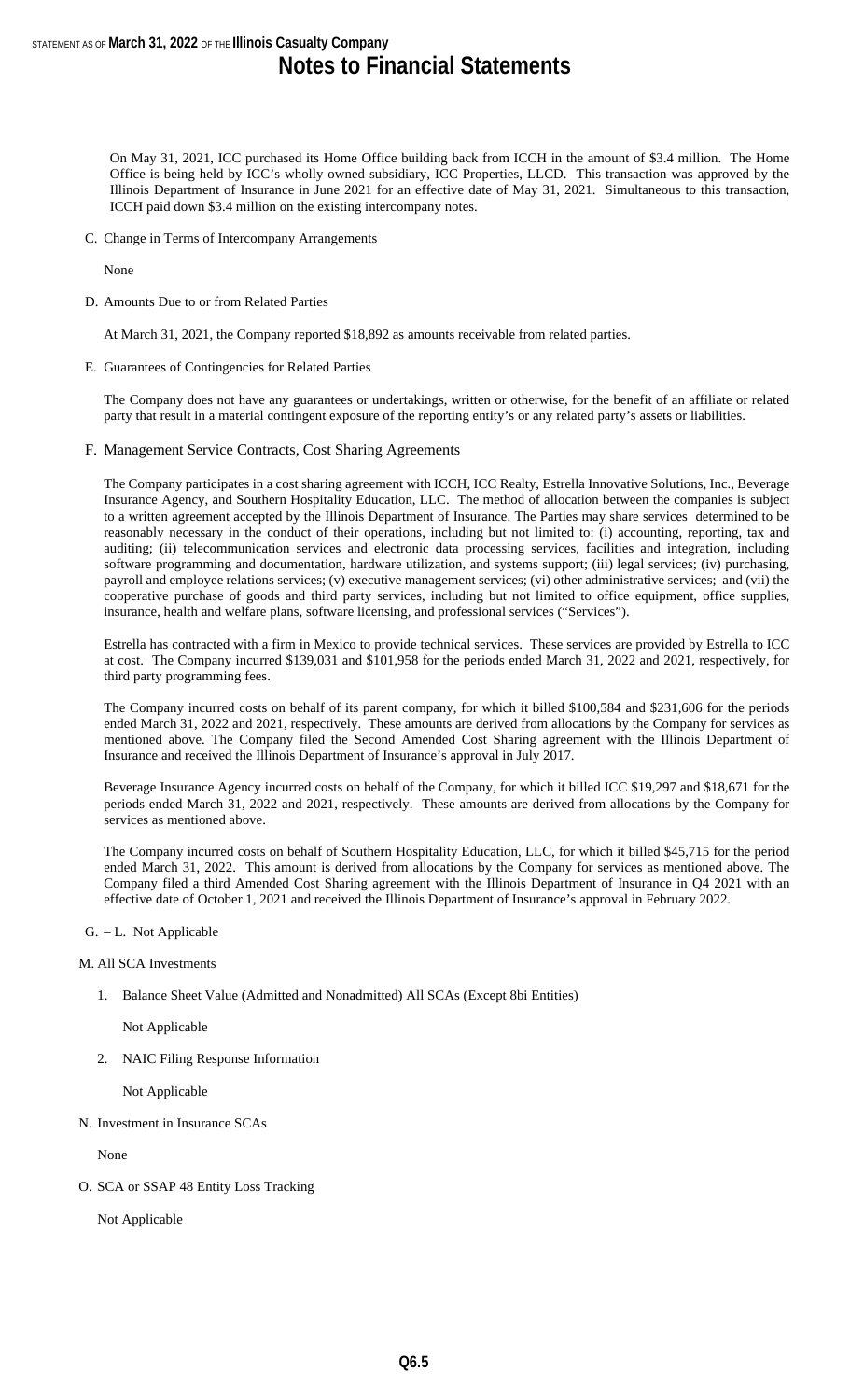#### **11. Debt**

A. Debt Consists of the Following Obligations

In March 2020, the World Health Organization declared a pandemic related to the rapidly spreading coronavirus (COVID-19) outbreak, which has led to a global health emergency. As part of the Company's response to COVID-19, the Company obtained in March 2020 a \$6.0 million loan from the Federal Home Loan Bank Chicago (FHLBC) as a precautionary measure to increase its cash position and compensate for potential reductions in premium receivable collections. The term of the loan is 5 years bearing interest at 1.4%. The Company pledged \$6.8 million of fixed income securities as collateral for the loan.

A \$4.0 million, 0% interest loan that was obtained in May 2020 by the Company, matured in May 2021 and a forward advance of \$4.0 million with a fixed 0.74% borrowing rate became effective.

The Company also obtained in May 2021 a \$5.0 million, 0% interest, one-year loan from the FHLBC. The Company pledged an additional \$5.8 million of fixed income securities as collateral for this loan. Upon maturity in May 2022, this loan will rollover to a \$5.0 million, 1.36% fixed interest loan. No collateral was pledged for this forward advance.

- B. FHLB (Federal Home Loan Bank) Agreements
	- 1. The Company became a member of the Federal Home Loan Bank Chicago (FHLBC) in February 2018. It is part of the Company's strategy to utilize funds as needed. The Company estimates its borrowing capacity to be \$41.9 million. The Company calculated this amount in accordance with instructions provided by the FHLBC.
	- 2. FHLB Capital Stock

#### a Aggregate Totals

| 00 0 |     |                                        |            | $\mathfrak{D}$ | 3                     |
|------|-----|----------------------------------------|------------|----------------|-----------------------|
|      |     |                                        | Total      | General        | <b>Protected Cell</b> |
|      |     | Description                            | $2 + 3$    | Account        | Accounts              |
| 1.   |     | Current Year                           |            |                |                       |
|      | (a) | Membership Stock - Class A             |            |                |                       |
|      | (b) | Membership Stock - Class B             | 60,100     | 60,100         |                       |
|      | (c) | <b>Activity Stock</b>                  | 239,900    | 239,900        |                       |
|      | (d) | <b>Excess Stock</b>                    |            |                |                       |
|      | (e) | Aggregate Total $(a+b+c+d)$            | 300,000    | 300,000        |                       |
|      | (f) | Actual or estimated Borrowing Capacity |            |                |                       |
|      |     | as Determined by the Insurer           | 41,995,000 | XXX            | XXX                   |
| 2.   |     | Prior Year-end                         |            |                |                       |
|      | (a) | Membership Stock - Class A             |            |                | $\Omega$              |
|      | (b) | Membership Stock - Class B             | 51,300     | 51,300         |                       |
|      | (c) | <b>Activity Stock</b>                  | 248,700    | 248,700        |                       |
|      | (d) | <b>Excess Stock</b>                    |            |                |                       |
|      | (e) | Aggregate Total $(a+b+c+d)$            | 300,000    | 300,000        | $\Omega$              |
|      | (f) | Actual or estimated Borrowing Capacity |            |                |                       |
|      |     | as Determined by the Insurer           | 37,000,000 | XXX            | XXX                   |

11B(2)a1(f) should be equal to or greater than 11B(4)a1(d)

11B(2)a2(f) should be equal to or greater than 11B(4)a2(d)

#### b. Membership Stock (Class A and B) Eligible and Not Eligible for Redemption

|                  |               |              | Eligible for Redemption |                                                      |       |              |  |  |  |
|------------------|---------------|--------------|-------------------------|------------------------------------------------------|-------|--------------|--|--|--|
|                  | Current Year  | Not Eligible |                         |                                                      |       |              |  |  |  |
|                  | Total         | for          |                         | Less Than $6 \mid 6$ months to less 1 to less than 3 |       |              |  |  |  |
| Membership Stock | $(2+3+4+5+6)$ | Redemption   | Months                  | than 1 year                                          | vears | 3 to 5 Years |  |  |  |
| Class A          |               |              |                         |                                                      |       |              |  |  |  |
| Class B          | 60.100        |              |                         |                                                      |       | 60.100       |  |  |  |

11B(2)b1 Current Year Total (Column 1) should equal 11B(2)a1(a) Total (Column 1)

11B(2)b2 Current Year Total (Column 1) should equal 11B(2)a1(b) Total (Column 1)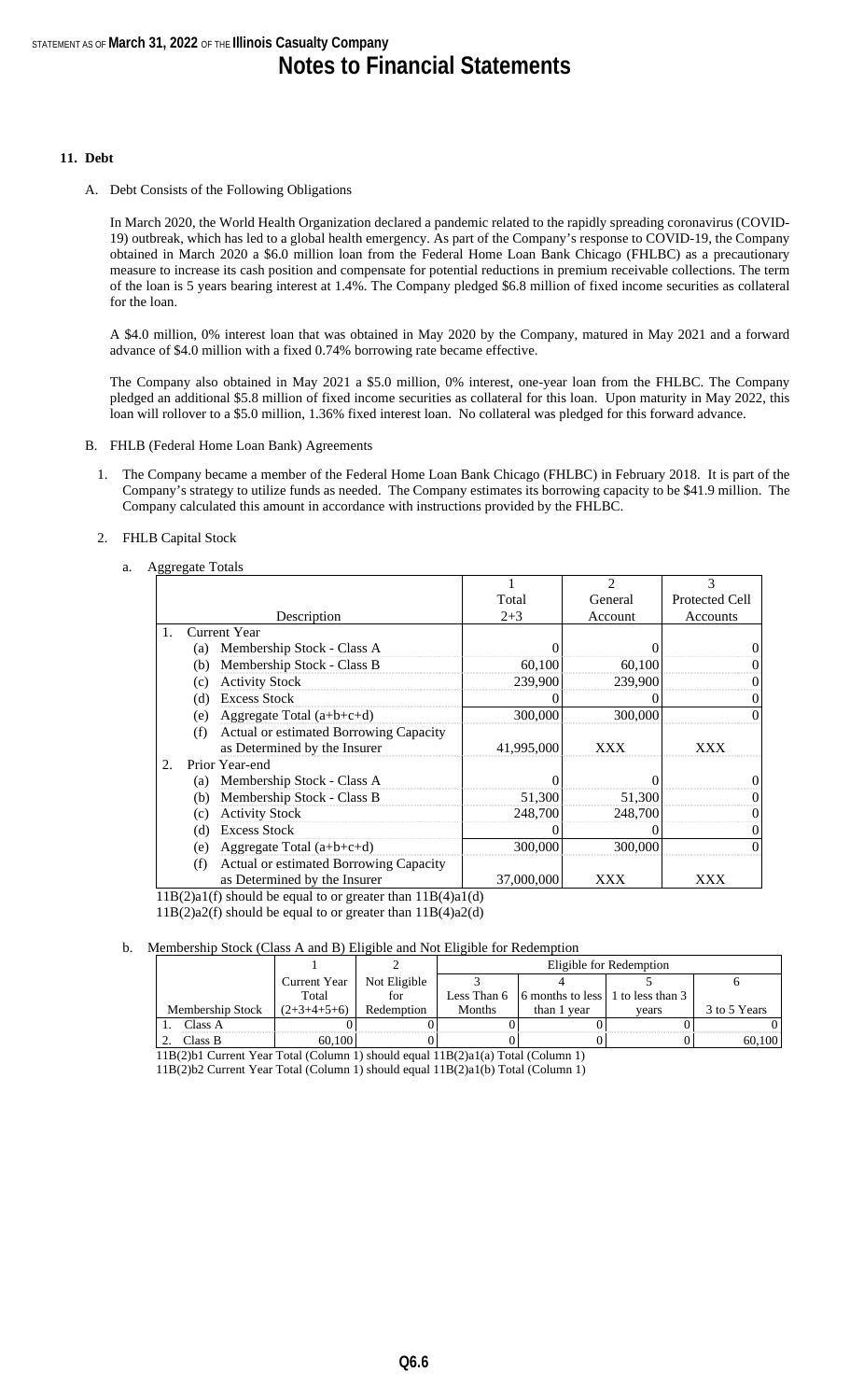#### 3. Collateral Pledged to FHLB

#### a. Amount Pledged as of Reporting Date

|                                                                                                               |            |                | <b>Aggregate Total</b> |
|---------------------------------------------------------------------------------------------------------------|------------|----------------|------------------------|
| <b>Total Collateral Pledged</b>                                                                               | Fair Value | Carrying Value | Borrowing              |
| 1. Current year total general and protected cell accounts total collateral pledged (lines 2+3)                | 18,922,319 | 19.670.818     | 15,000,000             |
| Current year general account total collateral pledged                                                         | 18,922,319 | 19.670.818     | 15,000,000             |
| Current year protected cell accounts total collateral pledged                                                 |            |                |                        |
| Prior year-end total general and protected cell accounts total collateral pledged                             | 19.618.926 | 19.228.112     | 15,000,000             |
| $11B(3)a1$ (Columns 1, 2 and 3) should be equal to or less than $11B(3)b1$ (Columns 1, 2 and 3, respectively) |            |                |                        |
| $11B(3)a2$ (Columns 1, 2 and 3) should be equal to or less than $11B(3)b2$ (Columns 1, 2 and 3, respectively) |            |                |                        |
| $11B(3)a3$ (Columns 1, 2 and 3) should be equal to or less than $11B(3)b3$ (Columns 1, 2 and 3, respectively) |            |                |                        |
| $11B(3)a4$ (Columns 1, 2 and 3) should be equal to or less than $11B(3)b4$ (Columns 1, 2 and 3, respectively) |            |                |                        |
|                                                                                                               |            |                |                        |

#### b. Maximum Amount Pledged During Reporting Period.

|                                                                                                     |            |            | Amount             |
|-----------------------------------------------------------------------------------------------------|------------|------------|--------------------|
|                                                                                                     |            |            | <b>Borrowed</b> at |
|                                                                                                     |            | Carrying   | Time of Maximum    |
| Maximum Collateral Pledged                                                                          | Fair Value | Value      | Collateral         |
| 1. Current year total general and protected cell accounts maximum collateral pledged (lines $2+3$ ) | 18.922.319 | 19,670,818 | 15,000,000         |
| Current year general account maximum collateral pledged                                             | 18.922.319 | 19,670,818 | 15,000,000         |
| Current year protected cell accounts maximum collateral pledged                                     |            |            |                    |
| Prior year-end total general and protected cell accounts maximum collateral pledged                 | 19.618.926 | 19.228.112 | 15,000,000         |

#### 4. Borrowing from FHLB

a. Amount as of the Reporting Date

|    |                                  |            | $\mathfrak{D}$ | 3              |                |
|----|----------------------------------|------------|----------------|----------------|----------------|
|    |                                  |            |                |                | Funding Agree- |
|    |                                  | Total      | General        | Protected Cell | ments Reserves |
|    | Description                      | $2 + 3$    | Account        | Accounts       | Established    |
|    | Current Year                     |            |                |                |                |
|    | Debt<br>(a)                      | 15,000,000 | 15,000,000     | 0              | <b>XXX</b>     |
|    | <b>Funding Agreements</b><br>(b) | 0          | 0              | $\theta$       |                |
|    | Other<br>(c)                     |            | 0              | 0              | XXX            |
|    | Aggregate Total $(a+b+c)$<br>(d) | 15,000,000 | 15,000,000     | ∩              |                |
| 2. | Prior Year-end                   |            |                |                |                |
|    | <b>Debt</b><br>(a)               | 15,000,000 | 15,000,000     | $\theta$       | <b>XXX</b>     |
|    | (b)<br><b>Funding Agreements</b> | 0          | 0              | $\theta$       |                |
|    | Other<br>(c)                     |            |                |                | XXX            |
|    | Aggregate Total $(a+b+c)$<br>(d) | 15,000,000 | 15,000,000     | 0              |                |

#### b. Maximum Amount during Reporting Period (Current Year)

|    |                                  | Total      | General    | Protected Cell |
|----|----------------------------------|------------|------------|----------------|
|    | Description                      | $2 + 3$    | Account    | Accounts       |
|    | Debt                             | 15,000,000 | 15,000,000 |                |
| 2. | <b>Funding Agreements</b>        |            |            |                |
|    | Other                            |            |            |                |
|    | Aggregate Total (Lines $1+2+3$ ) |            | 000,000    |                |

11B(4)b4 (Columns 1, 2 and 3) should be equal to or greater than 11B(4)a1(d) (Columns 1, 2 and 3, respectively)

#### c. FHLB – Prepayment Obligations

|                           | Does the company have  |  |  |  |
|---------------------------|------------------------|--|--|--|
|                           | prepayment obligations |  |  |  |
|                           | under the following    |  |  |  |
| Description               | arrangements (YES/NO)? |  |  |  |
| Debt                      | Yes                    |  |  |  |
| <b>Funding Agreements</b> |                        |  |  |  |
| ither                     |                        |  |  |  |

#### **12. Retirement Plans, Deferred Compensation, Postemployment Benefits and Compensated Absences and Other Postretirement Benefit Plans.**

#### A-D. Defined Benefit Plan

In 2012, the Company implemented a non-contributory defined benefit pension plan covering a limited number of executives. Assuming a projected discount rate of 3.6%, the plan requires \$1,689,467 to be accrued by December 31, 2031 to meet the fully vested projected benefit obligation. The plan is structured to permit 0% vesting in years 2012 through 2016, 25% vesting in years 2017 through 2021, 50% vesting in years 2022 through 2026, 75% vesting in years 2027 through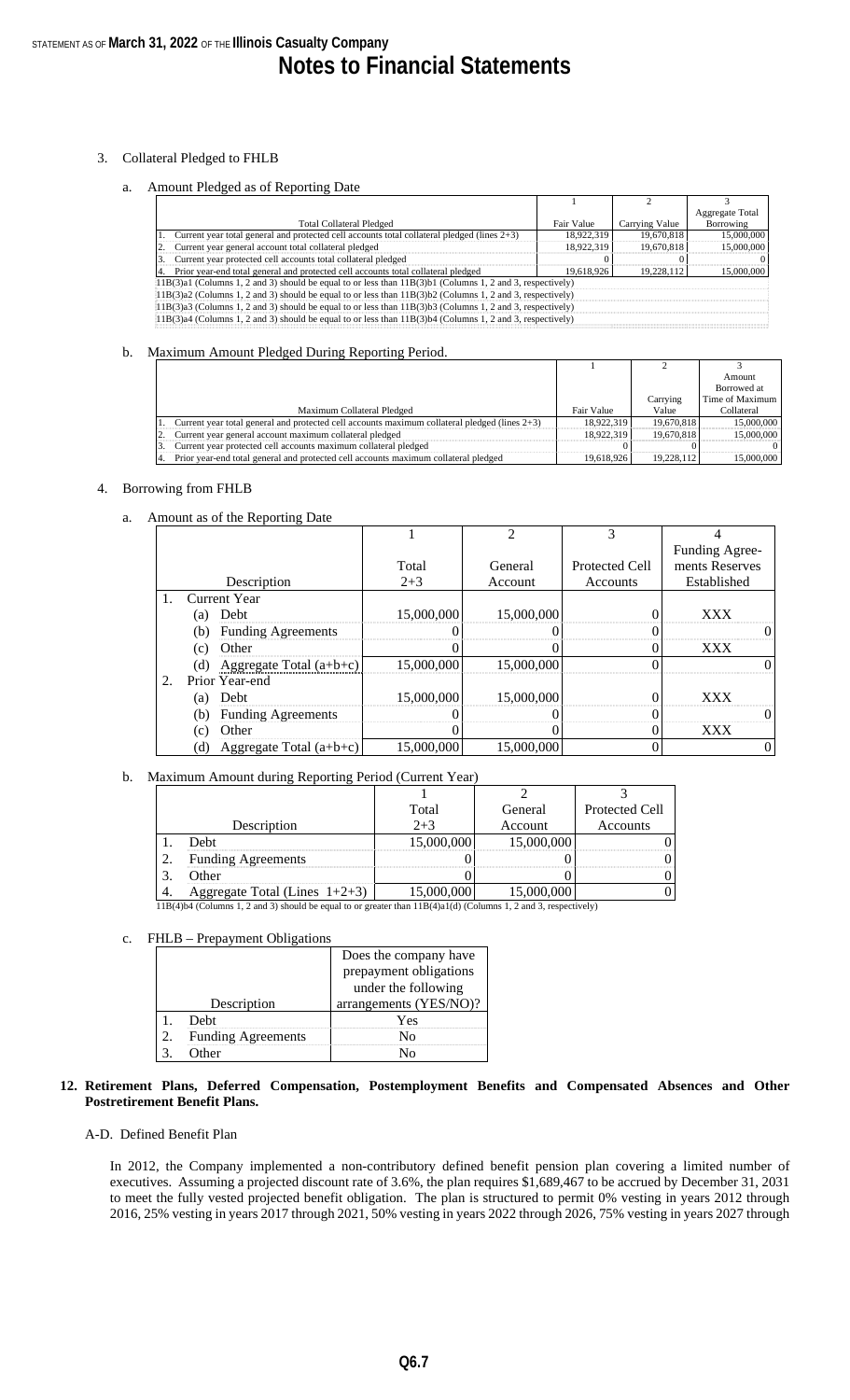2031, and 100% vesting effective January 1, 2032. As of March 31, 2022, the Company had accrued a pension liability in the amount of \$546,373 in accordance with actuarially determined assumptions.

E. Defined Contribution Plans

The Company sponsors a 401(k) profit-sharing plan for its employees. The Company offers a matching percentage as well as a profit-sharing percentage of each employee's compensation. The employees vest at a rate of 25% per year for the profit-sharing distribution and the matching percentage is 100% vested. The total contribution to the 401(k) profit-sharing plan was \$80,651 and \$64,370 for the periods ended March 31, 2022 and 2021, respectively. Beginning in March 2017, the Company offers an ESOP. The ESOP Trust purchased 350,000 shares or 10% of the parent company's IPO which is payable over 15 years. 21,878 shares are allocable to employees in the first year and 23,437 in each year thereafter. A total expense of \$72,135 and \$72,135 was incurred for the periods ended March 31, 2022 and 2021, respectively, related to this plan.

F. Multiemployer Plans

Not Applicable

G. Consolidated/Holding Company Plans

Not Applicable

H. Postemployment Benefits and Compensated Absences

The Company did not incur any major changes to its postemployment benefits since December 31, 2021.

I. Impact of Medicare Modernization Act on Postretirement Benefits

Not Applicable

#### **13. Capital and Surplus, Dividend Restrictions and Quasi-Reorganizations**

A. Outstanding Shares

The Company has 100,000 shares of common stock authorized, issued, and outstanding as of December 31, 2021. The par value of the shares is \$30 per share.

B. Dividend Rate of Preferred Stock

Not Applicable

C. Dividend Restrictions

No Illinois domiciled company may pay any extraordinary dividend or make any other extraordinary distribution to its security holders until: (a) 30 days after the Director has received notice of the declaration thereof and has not within such period disapproved the payment, or (b) the Director approves such payment within the 30-day period. For purposes of this subsection, an extraordinary dividend or distribution is any dividend or distribution of cash or other property whose fair market value, together with that of other dividends or distributions, made within the period of 12 consecutive months ending on the date on which the proposed dividend is scheduled for payment or distribution exceeds the greater of: (a) 10% of the company's surplus as regards policyholders as of the 31st day of December next preceding, or (b) the net income of the company for the 12-month period ending the 31st day of December next preceding, but does not include pro rata distributions of any class of the company's own securities.

D. Dates and Amounts of Dividends Paid

None

E. Amount of Ordinary Dividends That May Be Paid

There are no additional limitations other than those described in item C above.

F. Restrictions Placed on Unassigned Surplus

None

G. Mutual Surplus Advance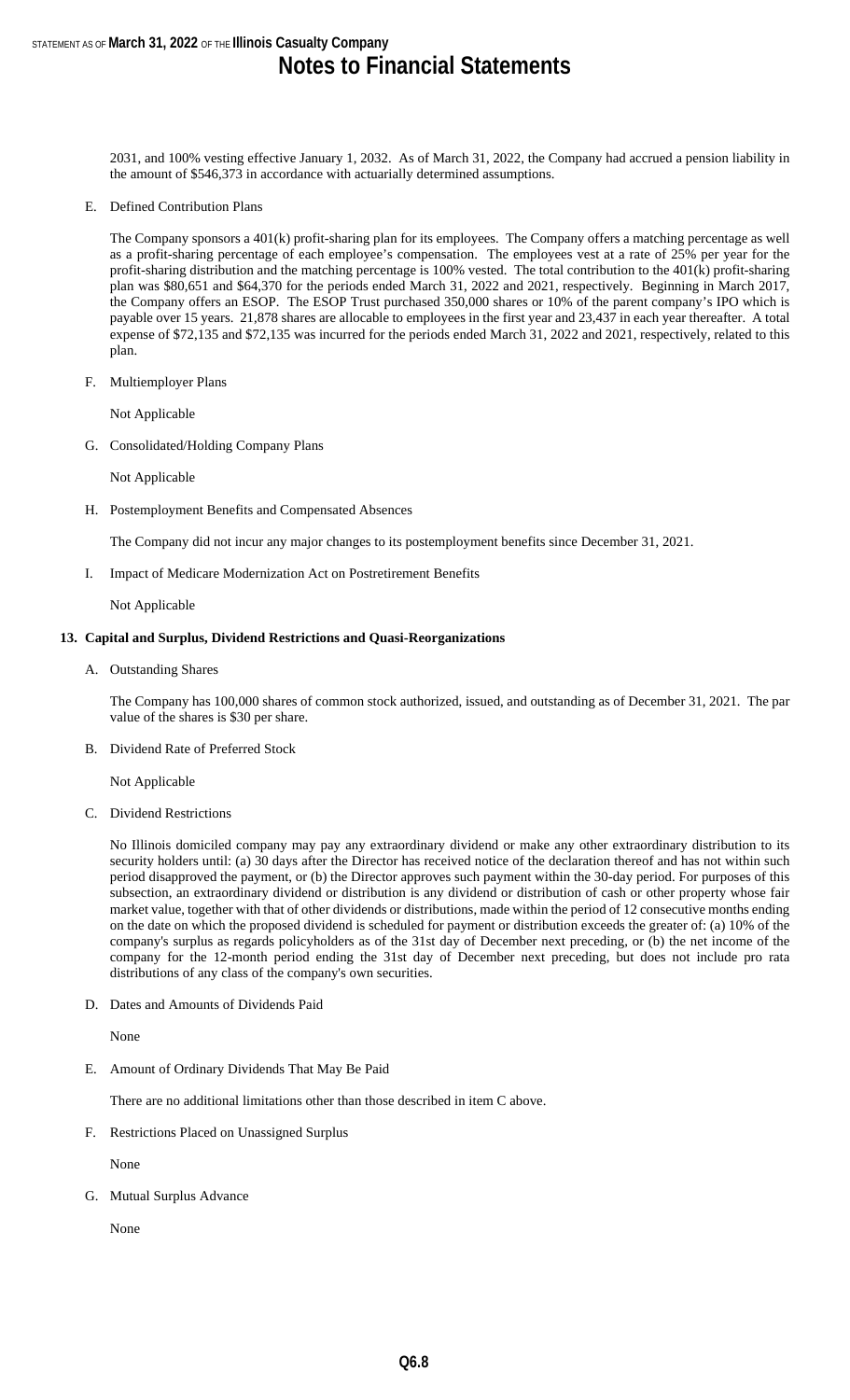H. Company Stock Held for Special Purposes

Not Applicable

I. Changes in Special Surplus Funds

In the fourth quarter of 2017, ICC sold all of its real estate, including the Home Office, to its parent, ICCH. The Company recognized a gain of approximately \$1 million from this sale. As the sale included a subsequent lease-back agreement for the Home Office, the gain was booked directly to a special surplus account and was being amortized over a five-year period. In May 2021, ICCH sold the Home Office back to ICC as referenced in note 10B. As a result of this sale, ICC reclassed the remaining balance of unamortized special surplus to unassigned surplus.

J. Changes in Unassigned Funds

There have been no significant changes since December 31, 2020, except for the change noted in note 13I above.

K. The Company issued the following surplus debentures or similar obligations:

None

L. The impact of any restatement due to prior quasi-reorganizations is as follows:

Not Applicable

M. Effective Date of Quasi Reorganization

Not Applicable

#### **14. Liabilities, Contingencies and Assessments**

A – G. The Company did not incur any material changes in its contingency items since December 31, 2021.

#### **15. Leases**

- A. Lessee Operating Lease
	- 1. None
	- 2. None
	- 3. Sale-Leaseback Transaction

As a part of the sale of all the Company's real estate in the fourth quarter of 2017, the Company entered into a lease agreement for the Home Office. This transaction was filed and approved by the Illinois Department of Insurance in 2017. Due to this transaction, the Company incurred \$0 and \$64,431 in rent expense as of March 31, 2022 and 2021, respectively.

In June 2021, the Company received approval to reacquire its Home Office building back from ICCH, its parent. Accordingly, the existing lease agreement between the two companies associated with this property was terminated.

B. Lessor Leases

None

**16. Information About Financial Instruments With Off-Balance-Sheet Risk And Financial Instruments With Concentrations of Credit Risk**

Not Applicable

#### **17. Sale, Transfer and Servicing of Financial Assets and Extinguishments of Liabilities**

A. Transfers of Receivables Reported as Sales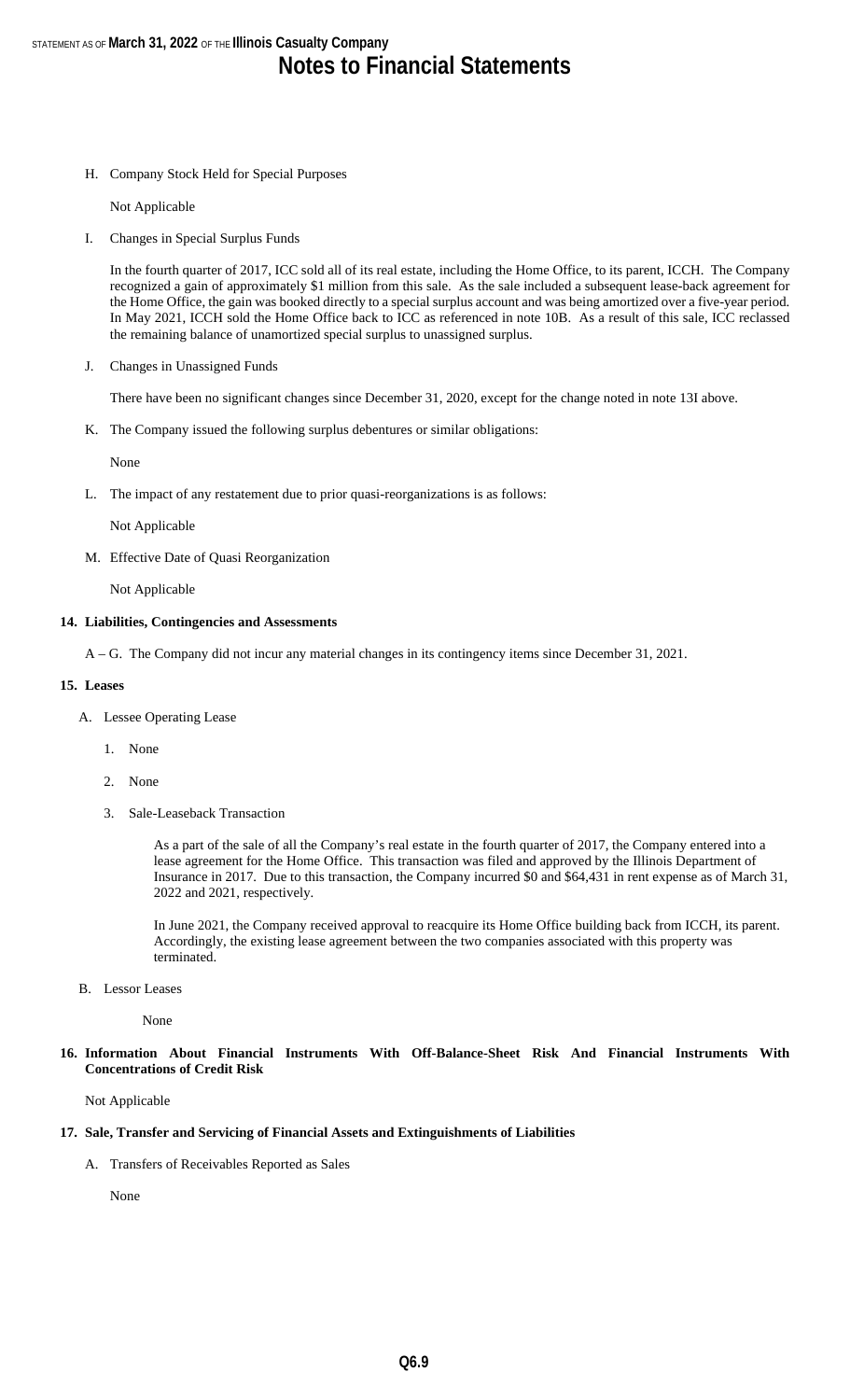B. Transfer and Servicing of Financial Assets

None

C. Wash Sales

None

**18. Gain or Loss to the Reporting Entity from Uninsured Plans and the Uninsured Portion of Partially Insured Plans**

Not Applicable

**19. Direct Premium Written/Produced by Managing General Agents/Third Party Administrators**

Not Applicable

#### **20. Fair Value Measurements** A.

(1) Fair Value Measurements at Reporting Date

|                                                  |            |           |           | Net Asset   |            |
|--------------------------------------------------|------------|-----------|-----------|-------------|------------|
| Description for each class of asset or liability | (Level 1)  | (Level 2) | (Level 3) | Value (NAV) | Total      |
| a. Assets at fair value                          |            |           |           |             |            |
| <b>Bonds</b>                                     |            | 932.754   |           |             | 932,754    |
| Common Stocks                                    | 21,415,361 | 300,000   | 2.200     |             | 21,717,561 |
| <b>Preferred Stocks</b>                          |            | 973.110   |           |             | 973,110    |
| Cash Equivalents                                 | 652,416    |           |           |             | 652,416    |
| Total assets at fair value / NAV                 | 22,067,777 | 2.205.864 | 2.200     |             | 24.275.841 |
| b. Liabilities at fair value                     |            |           |           |             |            |
|                                                  |            |           |           |             |            |
| Total liabilities at fair value                  |            |           |           |             |            |

#### (2) Fair Value Measurements in (Level 3) of the Fair Value Hierarchy

|                              |               |                |               |                    |                    |           |           |       |                    | Ending      |
|------------------------------|---------------|----------------|---------------|--------------------|--------------------|-----------|-----------|-------|--------------------|-------------|
|                              | Ending        |                |               | <b>Total Gains</b> | <b>Total Gains</b> |           |           |       |                    | Balance     |
|                              | Balance as of |                |               | and (Losses)       | and (Losses)       |           |           |       |                    | For Current |
|                              | Prior Quarter | Transfers into | Transfers out | Included in        | Included in        |           |           |       |                    | Quarter     |
| Description                  | End           | Level 3        | of Level 3    | Net Income         | Surplus            | Purchases | Issuances | Sales | <b>Settlements</b> | End         |
| a. Assets                    |               |                |               |                    |                    |           |           |       |                    |             |
| Positive Physicians Holdings | 2,100         |                |               |                    | 100                |           |           |       |                    | 2,200       |
| <b>Total Assets</b>          | 2.100         |                |               |                    | 100                |           |           |       |                    | 2.200       |
| b. Liabilities               |               |                |               |                    |                    |           |           |       |                    |             |
|                              |               |                |               |                    |                    |           |           |       |                    |             |
| <b>Total Liabilities</b>     |               |                |               |                    |                    |           |           |       |                    |             |

#### B. Not Applicable

C.

|                              |            |                                       |           |            |           |       | <b>Not</b>            |
|------------------------------|------------|---------------------------------------|-----------|------------|-----------|-------|-----------------------|
|                              |            |                                       |           |            |           |       | Net Asset Practicable |
|                              | Aggregate  | Admitted                              |           |            |           | Value | (Carrying)            |
| Type of Financial Instrument | Fair Value | Assets                                | (Level 1) | (Level 2)  | (Level 3) | (NAV) | Value)                |
| <b>Bonds</b>                 |            | 100,467,569   102,991,003   1,293,070 |           | 99,174,499 |           |       |                       |
| Common Stock                 |            | 21,717,561 21,817,561 21,415,361      |           | 300,000    | 2.200     |       | $^{\prime}$           |
| <b>Preferred Stock</b>       | 119.354    | 1,188,915                             |           | 1,198,354  |           |       | $^{\prime}$           |
| <b>Cash Equivalents</b>      |            | 652.416                               |           |            |           |       | $\Omega$              |

D. Not Practicable to Estimate Fair Value

Not Applicable

#### **21. Other Items**

A. Unusual or Infrequent Items

Not Applicable

B. Troubled Debt Restructuring: Debtors

Not Applicable

C. Other Disclosures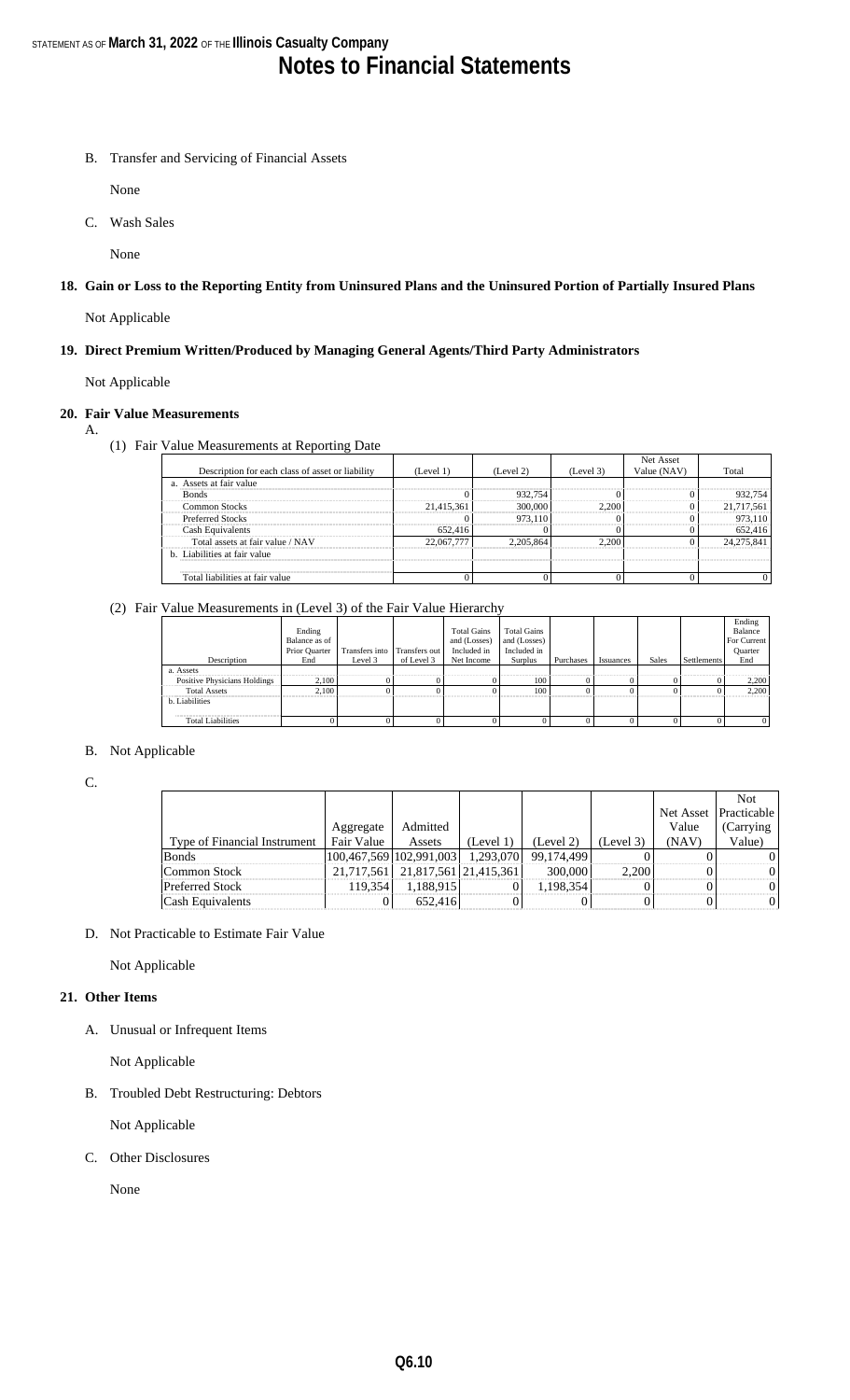D. Business Interruption Insurance Recoveries

None

E. State Transferable and Non-transferable Tax Credits

None

F. Subprime-Mortgage-Related Risk Exposure

None

G. Insurance-Linked Securities (ILS) Contracts

None

H. The Amount That Could Be Realized on Life Insurance Where the Reporting Entity is Owner and Beneficiary or Has Otherwise Obtained Rights to Control the Policy

None

#### **22. Events Subsequent**

In April 2022, the Company paid a \$3.0 million dividend to ICCH.

In April 2022, the Company received approval from the Illinois DOI to loan its parent, ICCH, \$3.5 million. The loan has an interest rate of 3.8% payable in interest only semi-annual installments beginning September 1, 2022, and each March 1<sup>st</sup> and September 1<sup>st</sup> thereafter until March 1, 2032, when the entire remaining balance and any accrued interest shall be due and payable in full. ICCH may pre-pay at any time without penalty.

#### **23. Reinsurance**

The Company did not incur any material changes to its reinsurance since December 31, 2021.

#### **24. Retrospectively Rated Contracts & Contracts Subject to Redetermination**

Not Applicable

#### **25. Changes in Incurred Losses and Loss Adjustment Expenses**

The estimated cost of loss and loss adjustment expenses attributable to insured events of prior year's increased by \$2.670 million as of March 31, 2022, as compared to an increase of \$0.664 million as of March 31, 2021. The business owner's liability and property lines of business are adversely affecting the 2022 development.

#### **26. Intercompany Pooling Arrangements**

Not Applicable

#### **27. Structured Settlements**

Not Applicable

#### **28. Health Care Receivables**

Not Applicable

#### **29. Participating Policies**

Not Applicable

#### **30. Premium Deficiency Reserves**

- 1. Liability carried for premium deficiency reserves 2. Date of the most recent evaluation of this liability 03/31/2022
- 3. Was anticipated investment income utilized in the calculation? (Yes / No) No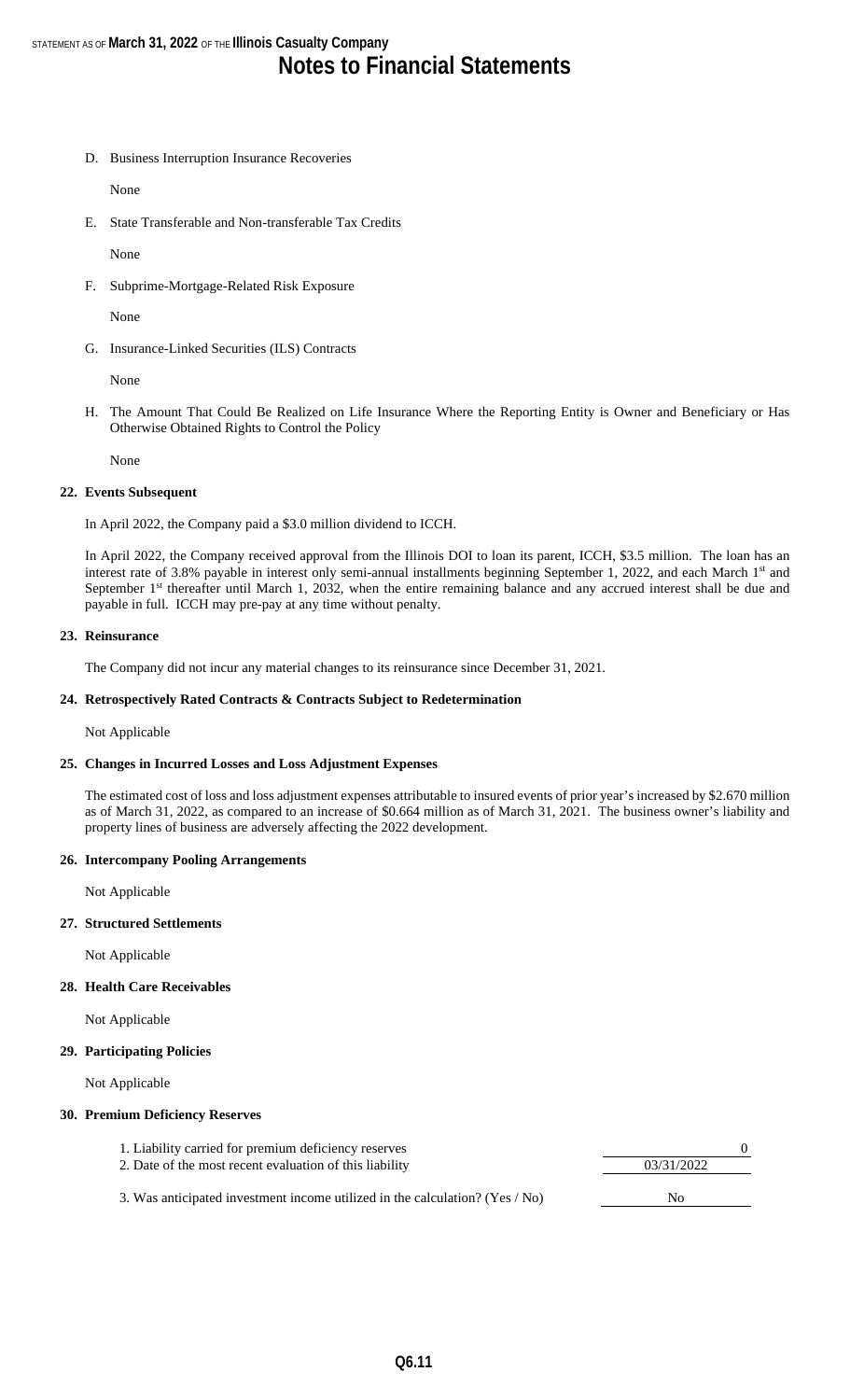#### **31. High Deductibles**

Not Applicable

#### **32. Discounting of Liabilities for Unpaid Losses or Unpaid Loss Adjustment Expenses**

Not Applicable

#### **33. Asbestos/Environmental Reserves**

Not Applicable

#### **34. Subscriber Savings Accounts**

Not Applicable

#### **35. Multiple Peril Crop Insurance**

Not Applicable

#### **36. Financial Guaranty Insurance**

Not Applicable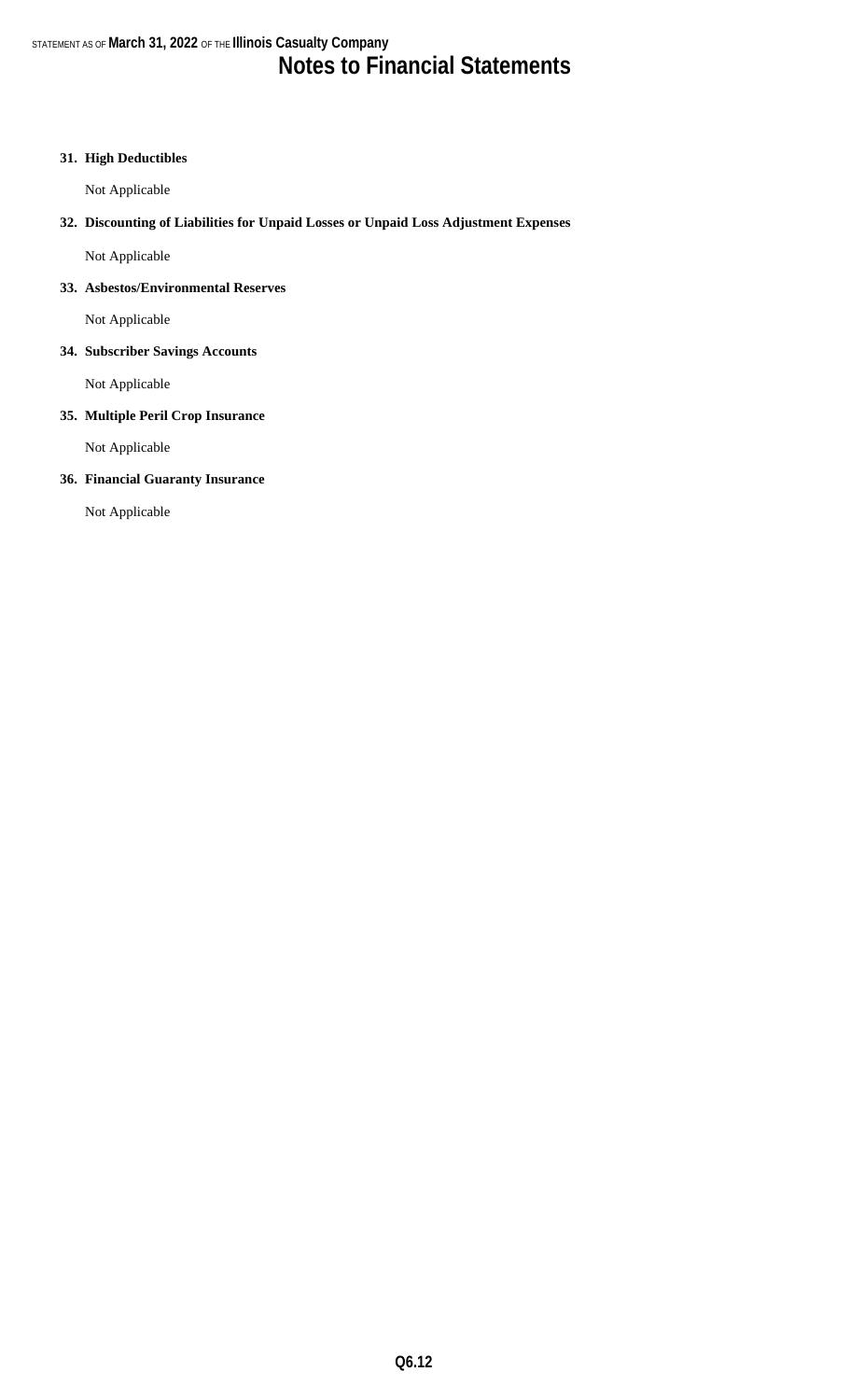STATEMENT AS OF **March 31, 2022** OF THE **Illinois Casualty Company**

### **GENERAL INTERROGATORIES**

#### **PART 1 - COMMON INTERROGATORIES GENERAL**

1.1 Did the reporting entity experience any material transactions requiring the filing of Disclosure of Material Transactions with the State of

| Domicile, as required by the Model Act?<br>1.2 If yes, has the report been filed with the domiciliary state?                                                                                                                                                                                                                                                                                                                                                                                                                                                                                                               | Yes[X] No[ ]<br>Yes[X] No[ ] N/A[ ]                        |
|----------------------------------------------------------------------------------------------------------------------------------------------------------------------------------------------------------------------------------------------------------------------------------------------------------------------------------------------------------------------------------------------------------------------------------------------------------------------------------------------------------------------------------------------------------------------------------------------------------------------------|------------------------------------------------------------|
| 2.1 Has any change been made during the year of this statement in the charter, by-laws, articles of incorporation, or deed of settlement of the<br>reporting entity?<br>2.2 If yes, date of change:                                                                                                                                                                                                                                                                                                                                                                                                                        |                                                            |
| 3.1 Is the reporting entity a member of an Insurance Holding Company System consisting of two or more affiliated persons, one or more of which is<br>an insurer?<br>If yes, complete Schedule Y, Parts 1 and 1A.<br>3.2 Have there been any substantial changes in the organizational chart since the prior quarter end?<br>3.3 If the response to 3.2 is yes, provide a brief description of those changes:<br>3.4 Is the reporting entity publicly traded or a member of a publicly traded group?<br>3.5 If the response to 3.4 is yes, provide the CIK (Central Index Key) code issued by the SEC for the entity/group. | Yes[X] No[ ]<br>Yes[ ] No[X]<br>Yes[X] No[ ]<br>0001681903 |

4.1 Has the reporting entity been a party to a merger or consolidation during the period covered by this statement? Yes[ ] No[X] 4.2 If yes, provide the name of entity, NAIC Company Code, and state of domicile (use two letter state abbreviation) for any entity that has ceased to exist as a result of the merger or consolidation.

| Name of Entity | NAIC '<br>Code<br>∪ompa | State of Domicile |
|----------------|-------------------------|-------------------|
|                |                         |                   |

| 5. | If the reporting entity is subject to a management agreement, including third-party administrator(s), managing general agent(s), attorney-in-fact,<br>or similar agreement, have there been any significant changes regarding the terms of the agreement or principals involved?<br>If yes, attach an explanation.                                                                                                                                                                 | Yes[] No[] N/A[X]   |
|----|------------------------------------------------------------------------------------------------------------------------------------------------------------------------------------------------------------------------------------------------------------------------------------------------------------------------------------------------------------------------------------------------------------------------------------------------------------------------------------|---------------------|
|    | 6.1 State as of what date the latest financial examination of the reporting entity was made or is being made.                                                                                                                                                                                                                                                                                                                                                                      | 12/31/2016          |
|    | 6.2 State the as of date that the latest financial examination report became available from either the state of domicile or the reporting entity. This<br>date should be the date of the examined balance sheet and not the date the report was completed or released.                                                                                                                                                                                                             | 12/31/2016          |
|    | 6.3 State as of what date the latest financial examination report became available to other states or the public from either the state of domicile or<br>the reporting entity. This is the release date or completion date of the examination report and not the date of the examination (balance sheet<br>date)                                                                                                                                                                   | 05/16/2018          |
|    | 6.4 By what department or departments?<br>Illinois Department of Insurance                                                                                                                                                                                                                                                                                                                                                                                                         |                     |
|    | 6.5 Have all financial statement adjustments within the latest financial examination report been accounted for in a subsequent financial statement<br>filed with Departments?                                                                                                                                                                                                                                                                                                      | Yes[ ] No[ ] N/A[X] |
|    | 6.6 Have all of the recommendations within the latest financial examination report been complied with?                                                                                                                                                                                                                                                                                                                                                                             | Yes[ ] No[ ] N/A[X] |
|    | 7.1 Has this reporting entity had any Certificates of Authority, licenses or registrations (including corporate registration, if applicable) suspended or<br>revoked by any governmental entity during the reporting period?<br>7.2 If yes, give full information                                                                                                                                                                                                                  |                     |
|    | 8.1 Is the company a subsidiary of a bank holding company regulated by the Federal Reserve Board?                                                                                                                                                                                                                                                                                                                                                                                  | Yes[] No[X]         |
|    | 8.2 If response to 8.1 is yes, please identify the name of the bank holding company.<br>8.3 Is the company affiliated with one or more banks, thrifts or securities firms?<br>8.4 If response to 8.3 is yes, please provide below the names and location (city and state of the main office) of any affiliates regulated by a federal<br>requisitory escriptors against Lie the Eaderal Besary Board (EDD) the Office of the Comptreller of the Currency (OCC) the Eaderal Deposit | Yes[] No[X]         |

regulatory services agency [i.e. the Federal Reserve Board (FRB), the Office of the Comptroller of the Currency (OCC), the Federal Deposit Insurance Corporation (FDIC) and the Securities Exchange Commission (SEC)] and identify the affiliate's primary federal regulator.]

|                |       |     | ົດ |      |     |
|----------------|-------|-----|----|------|-----|
| Attiliate Name | (tate | FRB |    | 'Dic | ∟∟د |
|                |       |     |    |      |     |
|                |       |     | .  | .    | .   |

9.1 Are the senior officers (principal executive officer, principal financial officer, principal accounting officer or controller, or persons performing similar functions) of the reporting entity subject to a code of ethics, which includes the following standards? Yes[X] No[ ] (a) Honest and ethical conduct, including the ethical handling of actual or apparent conflicts of interest between personal and professional

relationships; (b) Full, fair, accurate, timely and understandable disclosure in the periodic reports required to be filed by the reporting entity;

(c) Compliance with applicable governmental laws, rules and regulations;

(d) The prompt internal reporting of violations to an appropriate person or persons identified in the code; and

(e) Accountability for adherence to the code.

9.11 If the response to 9.1 is No, please explain:

9.2 Has the code of ethics for senior managers been amended? Yes[ ] No[X]

9.21 If the response to 9.2 is Yes, provide information related to amendment(s). 9.3 Have any provisions of the code of ethics been waived for any of the specified officers? The state of the specified officers and the specified officers?

9.31 If the response to 9.3 is Yes, provide the nature of any waiver(s).

#### **FINANCIAL**

| 10.1 Does the reporting entity report any amounts due from parent, subsidiaries or affiliates on Page 2 of this statement? | Yes[X] No[] |
|----------------------------------------------------------------------------------------------------------------------------|-------------|
| 10.2 If yes, indicate any amounts receivable from parent included in the Page 2 amount:                                    |             |
|                                                                                                                            |             |

#### **INVESTMENT**

| 11.1 Were any of the stocks, bonds, or other assets of the reporting entity loaned, placed under option agreement, or otherwise made available for<br>use by another person? (Exclude securities under securities lending agreements.)<br>11.2 If yes, give full and complete information relating thereto: | Yes[ ] No[X] |  |
|-------------------------------------------------------------------------------------------------------------------------------------------------------------------------------------------------------------------------------------------------------------------------------------------------------------|--------------|--|
| 12. Amount of real estate and mortgages held in other invested assets in Schedule BA:                                                                                                                                                                                                                       | $\sim$ 0     |  |
| 13. Amount of real estate and mortgages held in short-term investments:                                                                                                                                                                                                                                     | $\sim$ 0     |  |
| 14.1 Does the reporting entity have any investments in parent, subsidiaries and affiliates?<br>14.2 If yes, please complete the following:                                                                                                                                                                  | Yes[ ] No[X] |  |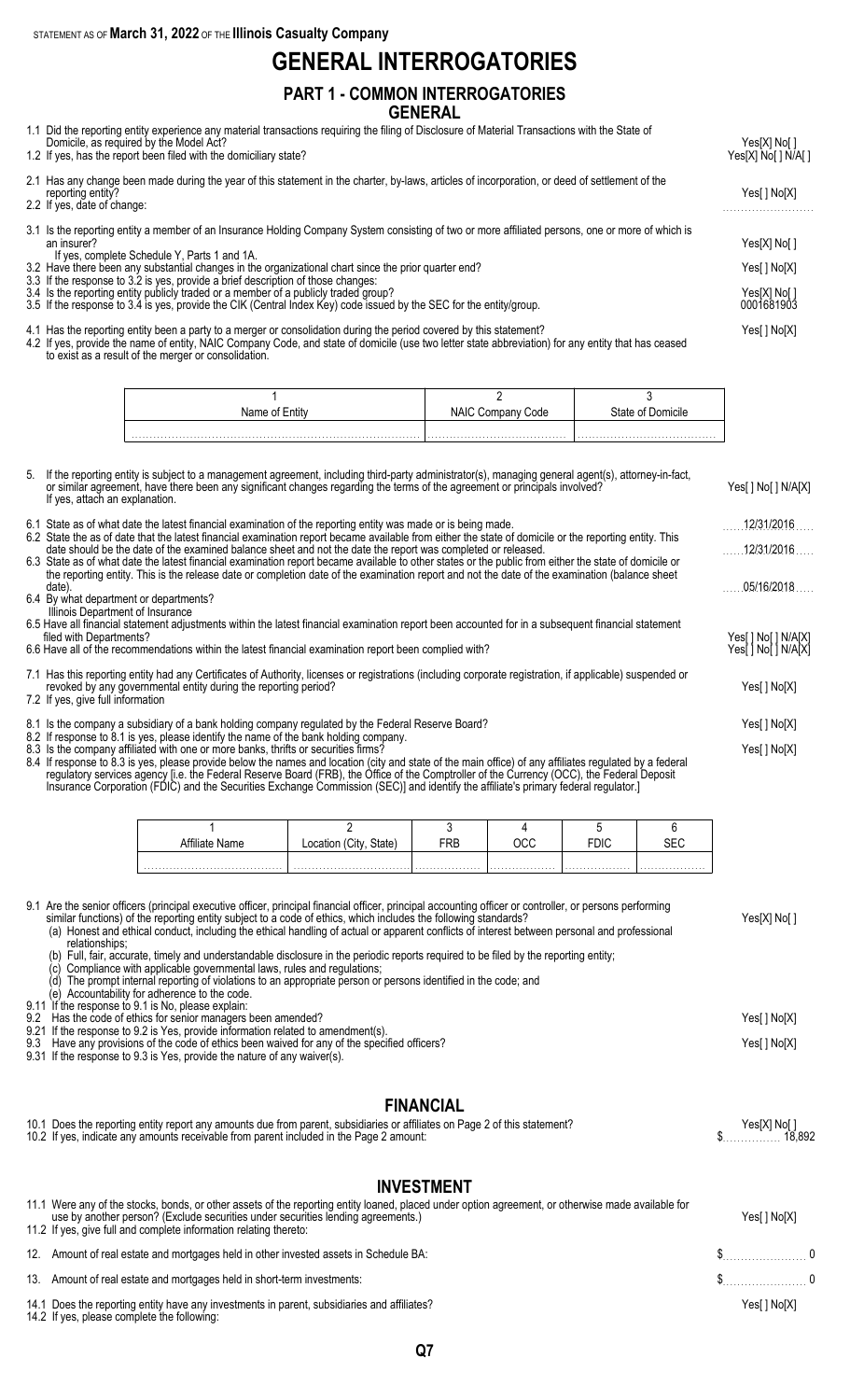# **GENERAL INTERROGATORIES (Continued)**

|       |                                                                                         | Prior Year-End<br>Book/Adjusted<br>Carrying Value | <b>Current Quarter</b><br>Book/Adjusted<br>Carrying Value |
|-------|-----------------------------------------------------------------------------------------|---------------------------------------------------|-----------------------------------------------------------|
| 14.21 |                                                                                         |                                                   |                                                           |
| 14.22 |                                                                                         |                                                   |                                                           |
| 14.23 |                                                                                         |                                                   |                                                           |
| 14.24 |                                                                                         |                                                   |                                                           |
| 14.25 |                                                                                         |                                                   |                                                           |
| 14.26 | All Other <b>All Other</b>                                                              |                                                   |                                                           |
| 14.27 | Total Investment in Parent, Subsidiaries and Affiliates (Subtotal Lines 14.21 to 14.26) |                                                   |                                                           |
| 14.28 |                                                                                         |                                                   |                                                           |

15.1 Has the reporting entity entered into any hedging transactions reported on Schedule DB? Yes[ ] No[X]

If no, attach a description with this statement.

### 15.2 If yes, has a comprehensive description of the hedging program been made available to the domiciliary state? Yesel 1 No [ ] No [ ] N/A[X]

- 16. For the reporting entity's security lending program, state the amount of the following as of the current statement date: 16.1 Total fair value of reinvested collateral assets reported on Schedule DL, Parts 1 and 2 **but a set a set a set a** set a set a set a set a protect on Schedule DL, Parts 1 and 2 **but a set a set a set a set a set a set** 
	- 16.2 Total book adjusted/carrying value of reinvested collateral assets reported on Schedule DL, Parts 1 and 2 \$. . . . . . . . . . . . . . . . . . . . . . . 0 16.2 Total book adjusted/carrying value of reinvested collateral assets reported on Schedule DL, Parts 1 and 2<br>16.3 Total payable for securities lending reported on the liability page the schedule DL, Parts 1 and 2 to the
- 17. Excluding items in Schedule E Part 3 Special Deposits, real estate, mortgage loans and investments held physically in the reporting entity's offices, vaults or safety deposit boxes, were all stocks, bonds and other securities, owned throughout the current year held pursuant to a custodial agreement with a qualified bank or trust company in accordance with Section 1, III - General Examination Considerations, F.
- Outsourcing of Critical Functions, Custodial or Safekeeping Agreements of the NAIC Financial Condition Examiners Handbook? Yes[X] No[ ] 17.1 For all agreements that comply with the requirements of the NAIC Financial Condition Examiners Handbook, complete the following:

1 and  $\overline{2}$ Name of Custodian(s) and Custodian Address American Bank & Trust . . . . . . . . . . . . . . . . . . . . . . . . . . . . . . . . . . . . . . . . . . . . . . . . . . . 1600 4th Avenue Suite 405, Rock Island, IL 61201 . . . . Illinois National Bank (For State of IL & CO) . . . . . . . . . . . . . . . . . . . . . . . . . . 322 East Capital Avenue, Springfield, IL 62701 . . . . . . . . Central Bank (For State of Missouri) . . . . . . . . . . . . . . . . . . . . . . . . . . . . . . . . . . . PO Box 779, Jefferson City, MO 65102-9982 . . . . . . . . . . JP Morgan Chase Bank (For State of Michigan) . . . . . . . . . . . . . . . . . . . . . 1111 Polaris Parkway, Floor 3J, Columbus, OH 43240 U.S. Bank (For State of Oregon) . . . . . . . . . . . . . . . . . . . . . . . . . . . . . . . . . . . . . . . . 555 SW Oak Street, Portland, OR 97204 . . . . . . . . . . . . . . . .

17.2 For all agreements that do not comply with the requirements of the NAIC Financial Condition Examiners Handbook, provide the name, location and a complete explanation:

| Name(s | ≅≏ation⊾ | ∶omplete Explanat<br>nation(s) |
|--------|----------|--------------------------------|
|        |          |                                |

17.3 Have there been any changes, including name changes, in the custodian(s) identified in 17.1 during the current quarter? Yesell No[X] 17.4 If yes, give full and complete information relating thereto:

| ٦Ι, | New ' | Date<br>Change | asor |
|-----|-------|----------------|------|
|     |       |                |      |

17.5 Investment management - Identify all investment advisors, investment managers, broker/dealers, including individuals that have the authority to make investment decisions on behalf of the reporting entity. For assets that are managed internally by employees of the reporting entity, note as such. ["…that have access to the investment accounts"; "…handle securities"]

| Name of Firm or Individual |  |
|----------------------------|--|
|                            |  |
|                            |  |

- 17.5097 For those firms/individuals listed in the table for Question 17.5, do any firms/individuals unaffiliated with the reporting entity (i.e. designated with a "U") manage more than 10% of the reporting entity's invested assets? Yes[X] No[ ]
- 17.5098 For firms/individuals unaffiliated with the reporting entity (i.e. designated with a "U") listed in the table for Question 17.5, does the total assets under management aggregate to more than 50% of the reporting entity's invested assets? Yes[X] No[ ]
- 17.6 For those firms or individuals listed in the table for 17.5 with an affiliation code of "A" (affiliated) or "U" (unaffiliated), provide the information for the table below.

| <b>Central Registration</b> |                                       | Legal Entity         | Registered                          | Investment Management |
|-----------------------------|---------------------------------------|----------------------|-------------------------------------|-----------------------|
| Depository Number           | Name of Firm or Individual            | Identifier (LEI)     | With                                | Agreement (IMA) Filed |
| 105900                      | New England Asset<br>Management, Inc. | KUR85EPS4GQFZTFC130  | Securities Exchange<br>Commission   | D.S                   |
| 301973                      | PMA Asset Management,                 | 254900UUSQ6H8SOND073 | Securities Exchange<br>l Commission |                       |

18.1 Have all the filing requirements of the Purposes and Procedures Manual of the NAIC Investment Analysis Office been followed? Yes[X] No[ ] 18.2 If no, list exceptions:

- 19. By self-designating 5GI securities, the reporting entity is certifying the following elements for each self-designated 5GI security:
	- a. Documentation necessary to permit a full credit analysis of the security does not exist or an NAIC CRP credit rating for an FE or PL
		- security is not available.
		- b. Issuer or obligor is current on all contracted interest and principal payments.
		- The insurer has an actual expectation of ultimate payment of all contracted interest and principal.
	- Has the reporting entity self-designated 5GI securities? The reporting entity self-designated 5GI securities? Yes

**Q7.1**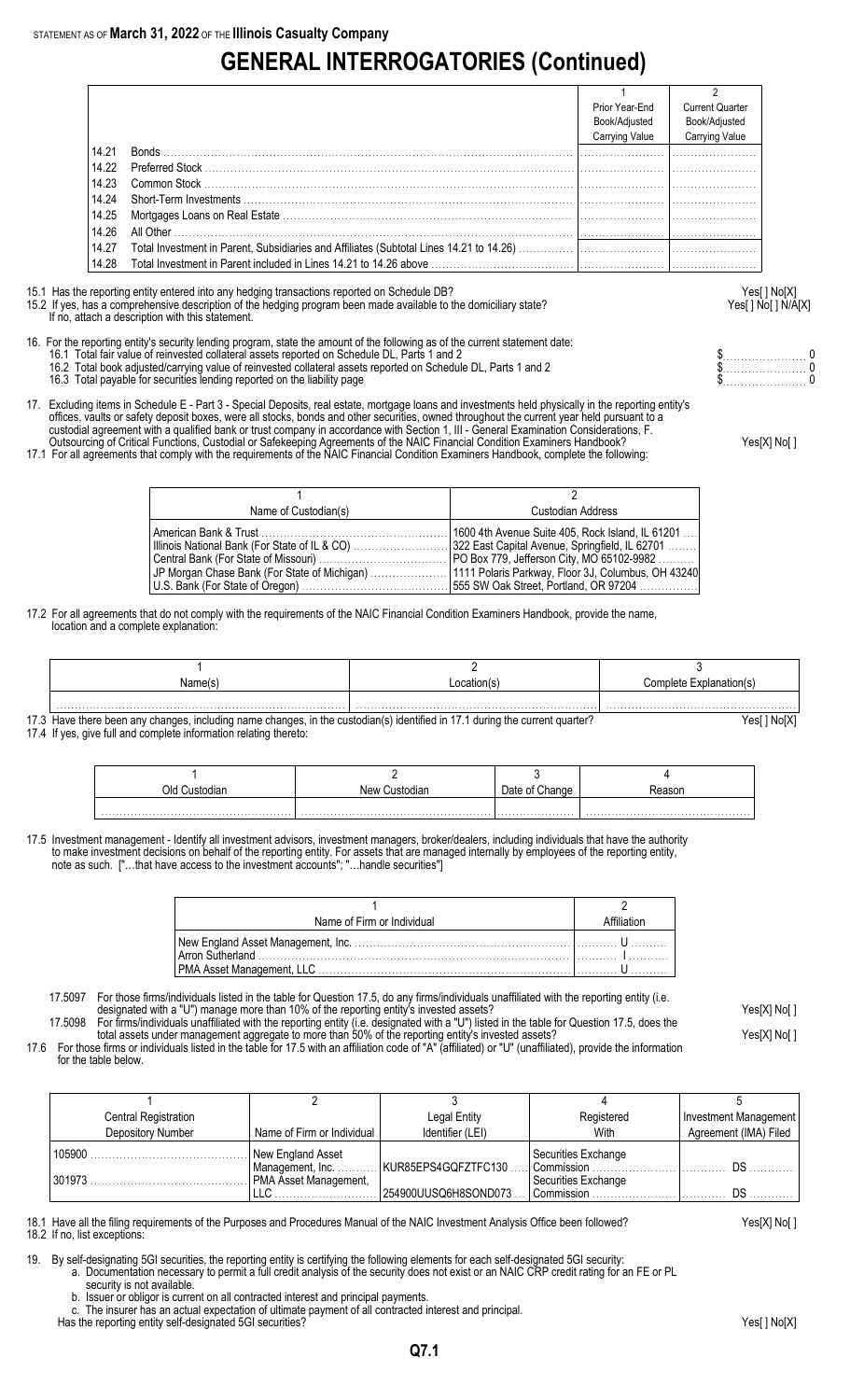STATEMENT AS OF **March 31, 2022** OF THE **Illinois Casualty Company**

# **GENERAL INTERROGATORIES (Continued)**<br>20. By self-designating PLGI securities, the reporting entity is certifying the following elements of each self-designated PLGI security:

- 
- a. The security was purchased prior to January 1, 2018.
- b. The reporting entity is holding capital commensurate with the NAIC Designation reported for the security.
- c. The NAIC Designation was derived from the credit rating assigned by an NAIC CRP in its legal capacity as a NRSRO which is shown on a current private letter rating held by the insurer and available for examination by state insurance regulators.
- d. The reporting entity is not permitted to share this credit rating of the PL security with the SVO.

Has the reporting entity self-designated PLGI securities? Yes[ ] No[X] 21. By assigning FE to a Schedule BA non-registered private fund, the reporting entity is certifying the following elements of each self-designated FE fund: a. The shares were purchased prior to January 1, 2019. b. The reporting entity is holding capital commensurate with the NAIC Designation reported for the security c. The security had a public credit rating(s) with annual surveillance assigned by an NAIC CRP in its legal capacity as an NRSRO prior to January 1, 2019. d. The fund only or predominantly holds bonds in its portfolio. e. The current reported NAIC Designation was derived from the public credit rating(s) with annual surveillance assigned by an NAIC

- CRP in its legal capacity as an NRSRO.
- f. The public credit rating(s) with annual surveillance assigned by an NAIC CRP has not lapsed.
- Has the reporting entity assigned FE to Schedule BA non-registered private funds that complied with the above criteria? Yes[ ] No[X]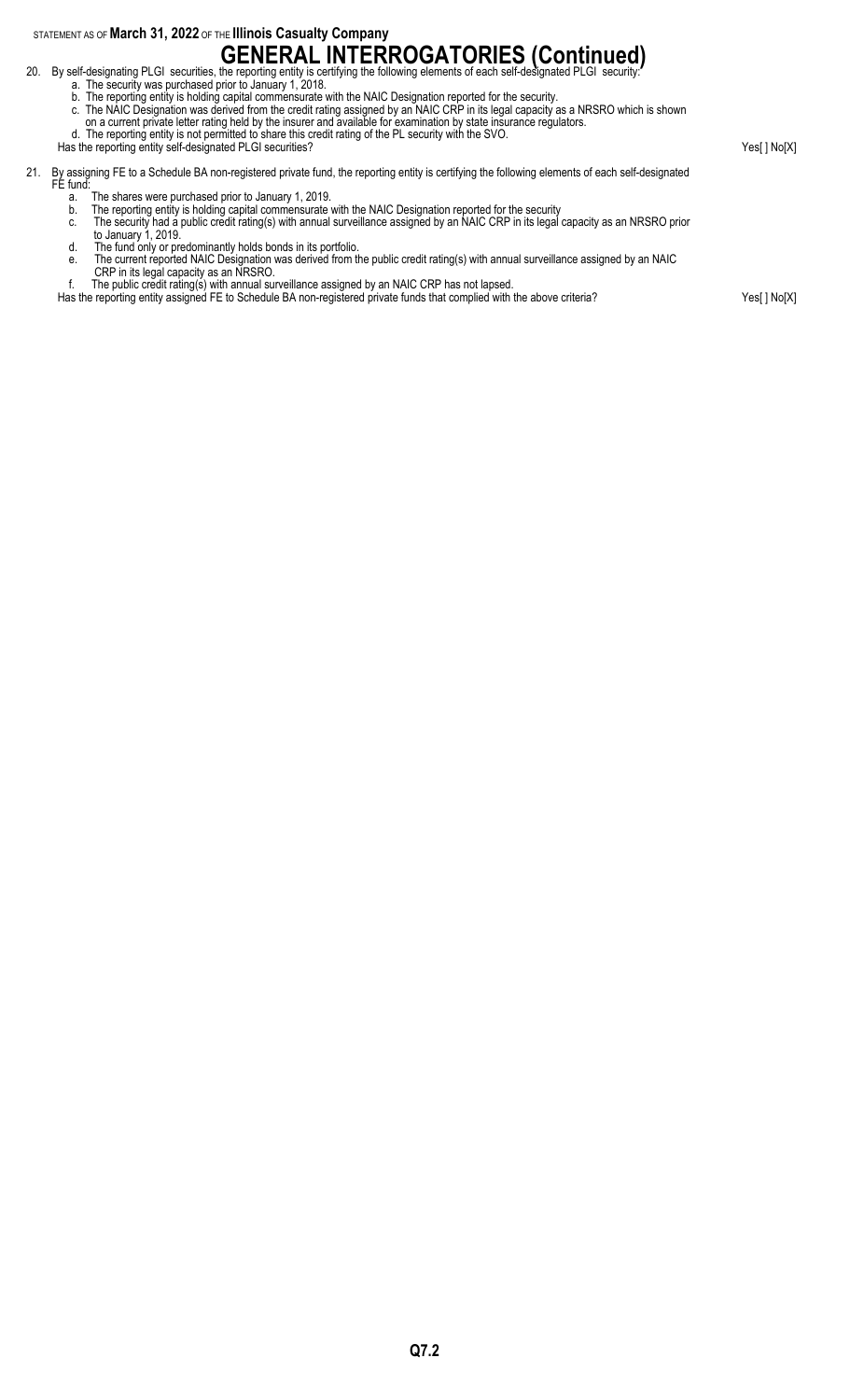STATEMENT AS OF **March 31, 2022** OF THE **Illinois Casualty Company**

### **GENERAL INTERROGATORIES**

#### **PART 2 - PROPERTY & CASUALTY INTERROGATORIES**

- 1. If the reporting entity is a member of a pooling arrangement, did the agreement or the reporting entity's participation change? Yes[ ] No[ ] N/A[X] If yes, attach an explanation.
- 2 . Has the reporting entity reinsured any risk with any other reporting entity and agreed to release such entity from liability, in whole or in part, from any loss that may occur on the risk, or portion thereof, reinsured? Yes[ ] No[X] If yes, attach an explanation.
- 3.1 Have any of the reporting entity's primary reinsurance contracts been canceled? Yes[ ] No[X]
- 3.2 If yes, give full and complete information thereto
- 4.1 Are any of the liabilities for unpaid losses and loss adjustment expenses other than certain workers' compensation tabular reserves (see annual statement instructions pertaining to disclosure of discounting for definition of "tabular reserves,") discounted at a rate of interest greater than zero? Yes[ ] No[X]
- 4.2 If yes, complete the following schedule:

|                                                                                                                                                      | TOTAL DISCOUNT<br>DISCOUNT TAKEN DURING PERIOD                                                                                                                                                                                                                                         |          |          |        |        |             |              |        |        |             |                                  |  |
|------------------------------------------------------------------------------------------------------------------------------------------------------|----------------------------------------------------------------------------------------------------------------------------------------------------------------------------------------------------------------------------------------------------------------------------------------|----------|----------|--------|--------|-------------|--------------|--------|--------|-------------|----------------------------------|--|
|                                                                                                                                                      |                                                                                                                                                                                                                                                                                        |          | 3        |        | h.     | 6           |              |        | 9      | 10          | 11                               |  |
|                                                                                                                                                      |                                                                                                                                                                                                                                                                                        | Maximum  | Discount | Unpaid | Unpaid |             |              | Unpaid | Unpaid |             |                                  |  |
|                                                                                                                                                      | Line of Business                                                                                                                                                                                                                                                                       | Interest | Rate     | Losses | LAE    | <b>IBNR</b> | <b>TOTAL</b> | Losses | LAE    | <b>IBNR</b> | TOTAL                            |  |
|                                                                                                                                                      | 04.2999 Total                                                                                                                                                                                                                                                                          |          |          |        |        |             |              |        |        |             |                                  |  |
| 5. Operating Percentages:<br>5.1 A&H loss percent<br>5.2 A&H cost containment percent<br>5.3 A&H expense percent excluding cost containment expenses |                                                                                                                                                                                                                                                                                        |          |          |        |        |             |              |        |        |             | 0.000%<br>$0.000\%$<br>$0.000\%$ |  |
|                                                                                                                                                      | 6.1 Do you act as a custodian for health savings accounts?                                                                                                                                                                                                                             |          |          |        |        |             |              |        |        |             | Yes[ ] No[X]<br>Yes[ ] No[X]     |  |
|                                                                                                                                                      | 6.2 If yes, please provide the amount of custodial funds held as of the reporting date.<br>6.3 Do you act as an administrator for health savings accounts?<br>6.4 If yes, please provide the balance of the funds administered as of the reporting date.                               |          |          |        |        |             |              |        |        |             |                                  |  |
|                                                                                                                                                      | 7. Is the reporting entity licensed or chartered, registered, qualified, eligible or writing business in at least two states?<br>7.1 If no, does the reporting entity assume reinsurance business that covers risks residing in at least one state other than the state of domicile of |          |          |        |        |             |              |        |        |             | Yes[X] No[]                      |  |
|                                                                                                                                                      | the reporting entity?                                                                                                                                                                                                                                                                  |          |          |        |        |             |              |        |        |             | Yes[] No[X]                      |  |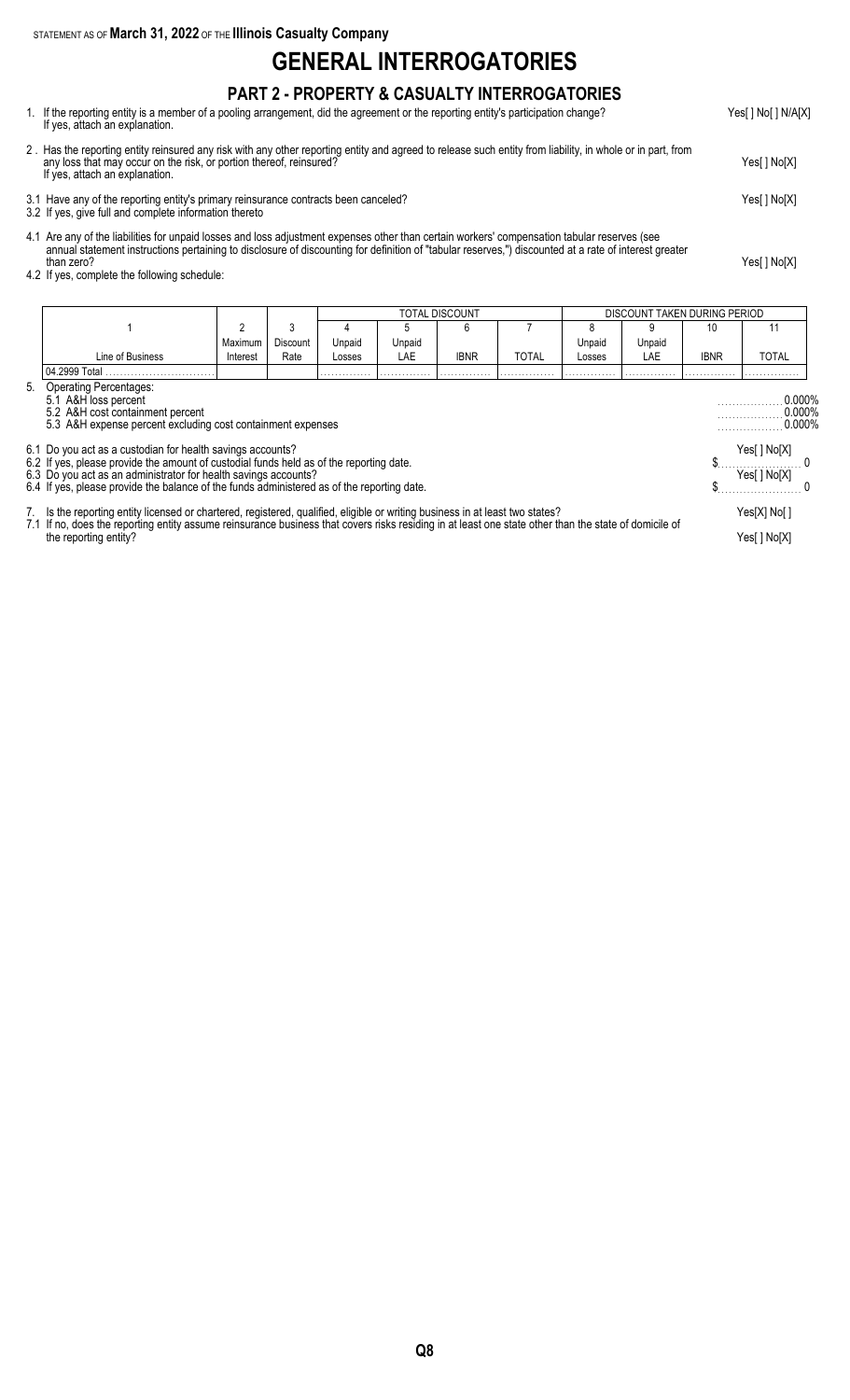# **SCHEDULE F - CEDED REINSURANCE**

**Showing all new reinsurers - Current Year to Date**

| <b>NAIC</b>        |                  |                                |              |            | Certified               | <b>Effective Date</b> |
|--------------------|------------------|--------------------------------|--------------|------------|-------------------------|-----------------------|
| Company            |                  | Name of                        | Domiciliary  | Type of    | <b>Reinsurer Rating</b> | of Certified          |
| Code               | <b>ID Number</b> | Reinsurer                      | Jurisdiction | Reinsurer  | $(1$ through 6)         | Reinsurer Rating      |
|                    |                  |                                |              |            |                         |                       |
|                    |                  |                                |              |            |                         |                       |
|                    |                  |                                |              |            |                         |                       |
| All other insurers |                  |                                |              |            |                         |                       |
| $ 00000 \dots$     | AA-1129000       | Lloyd's Syndicate Number 3000. | <b>GBR</b>   | Authorized |                         |                       |
|                    |                  |                                |              |            |                         |                       |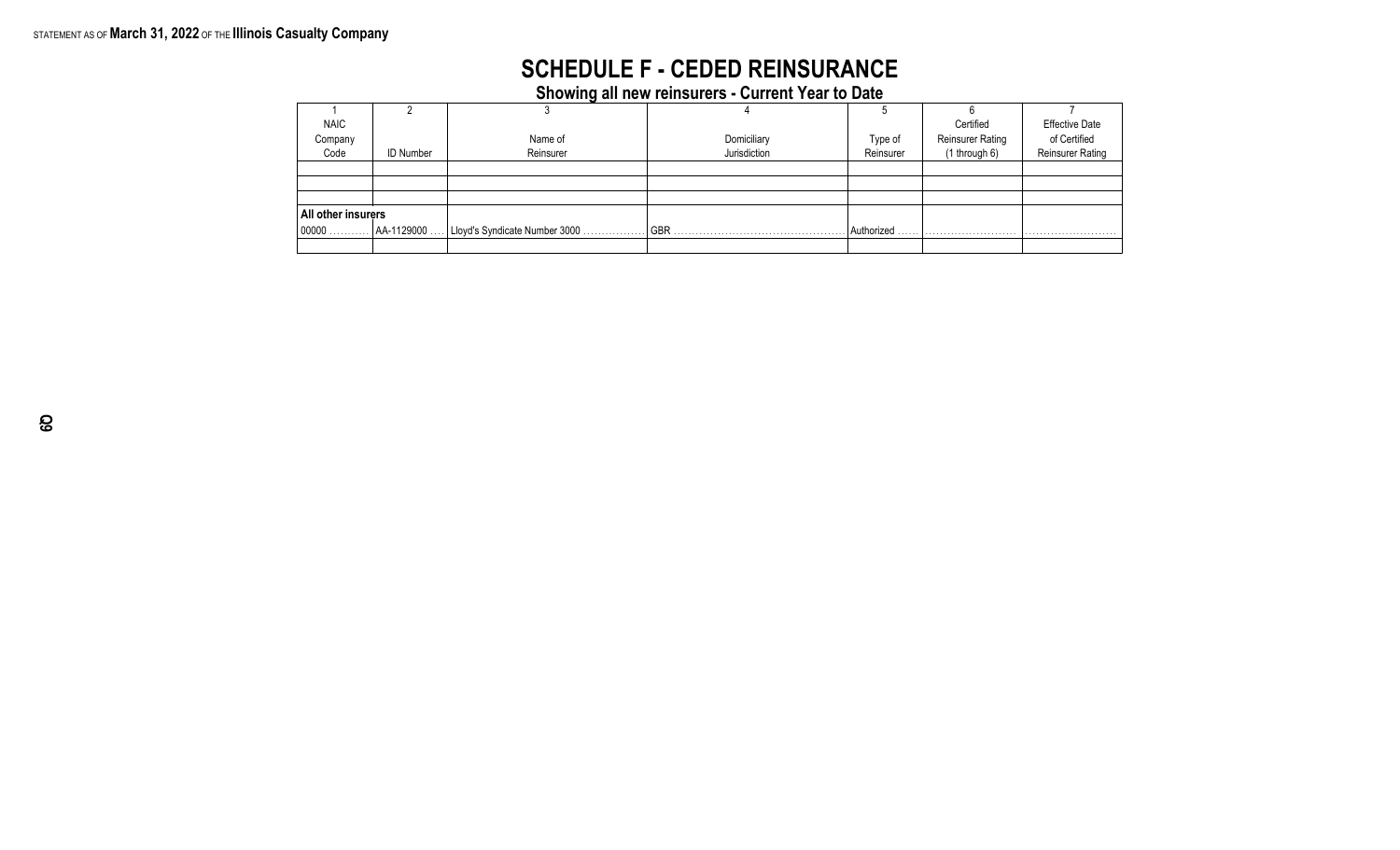# STATEMENT AS OF March 31, 2022 OF THE Illinois Casualty Company<br>**SCHEDULE T - EXHIBIT OF PREMIUMS WRITTEN** Current Year to Date - Allocated by States and Territories

|              |                                              | סוונו שטו נט בימנס      |                     | - Allocatea Ny<br><b>Direct Premiums Written</b> | <b>DIAICO AND TUNING</b><br>Direct Losses Paid (Deducting Salvage) |            |                     | Direct Losses Unpaid          |
|--------------|----------------------------------------------|-------------------------|---------------------|--------------------------------------------------|--------------------------------------------------------------------|------------|---------------------|-------------------------------|
|              |                                              |                         | $\overline{2}$      | 3                                                | 4                                                                  |            |                     |                               |
|              |                                              |                         |                     |                                                  |                                                                    |            |                     |                               |
|              |                                              | <b>Active Status</b>    | <b>Current Year</b> | Prior Year                                       | <b>Current Year</b>                                                | Prior Year | <b>Current Year</b> | Prior Year                    |
|              | States, etc.                                 | (a)                     | To Date             | To Date                                          | To Date                                                            | To Date    | To Date             | To Date                       |
| $\mathbf{1}$ |                                              | . N                     |                     |                                                  | .                                                                  | .          | .                   |                               |
| 2.           |                                              |                         |                     |                                                  | .                                                                  | .          | .                   |                               |
| 3.           |                                              |                         |                     |                                                  |                                                                    |            |                     | $\ldots$ 108,907              |
| 4.           |                                              |                         |                     |                                                  |                                                                    |            |                     | .                             |
| 5.           |                                              |                         |                     |                                                  |                                                                    |            |                     | .                             |
| 6.           |                                              |                         |                     |                                                  |                                                                    |            |                     |                               |
| 7.           |                                              |                         |                     |                                                  |                                                                    |            |                     | .                             |
| 8.           |                                              |                         |                     |                                                  |                                                                    | .          | .                   | .                             |
| 9.           |                                              |                         |                     |                                                  |                                                                    |            |                     | .                             |
| 10.<br>11.   |                                              |                         |                     |                                                  |                                                                    |            |                     | .                             |
| 12.          |                                              |                         |                     |                                                  |                                                                    |            |                     | .                             |
| 13.          |                                              |                         |                     |                                                  |                                                                    |            |                     |                               |
| 14.          |                                              |                         |                     |                                                  |                                                                    |            |                     |                               |
| 15.          |                                              |                         |                     |                                                  |                                                                    |            |                     |                               |
| 16.          |                                              |                         |                     |                                                  |                                                                    |            |                     |                               |
| 17.          |                                              |                         |                     |                                                  |                                                                    |            |                     |                               |
| 18.          |                                              |                         |                     |                                                  |                                                                    |            | .                   | .                             |
| 19.          |                                              |                         |                     |                                                  |                                                                    |            |                     | .                             |
| 20.          |                                              |                         |                     |                                                  |                                                                    |            | .                   | .                             |
| 21.          |                                              |                         |                     |                                                  |                                                                    |            |                     | .                             |
| 22.          |                                              |                         |                     |                                                  |                                                                    |            |                     | .                             |
| 23.          |                                              |                         |                     |                                                  |                                                                    |            |                     |                               |
| 24.          |                                              |                         |                     |                                                  |                                                                    |            |                     |                               |
| 25.          |                                              |                         |                     |                                                  |                                                                    |            |                     |                               |
| 26.          |                                              |                         |                     |                                                  |                                                                    |            |                     |                               |
| 27.          |                                              |                         |                     |                                                  |                                                                    |            | .                   |                               |
| 28.          |                                              |                         |                     |                                                  |                                                                    |            | .                   | .                             |
| 29.          |                                              |                         |                     |                                                  |                                                                    |            | .                   | .                             |
| 30.          |                                              |                         |                     |                                                  |                                                                    |            | .                   | .                             |
| 31.          |                                              |                         |                     |                                                  |                                                                    |            | .                   | .                             |
| 32.<br>33.   |                                              |                         |                     |                                                  |                                                                    |            | .                   | . <b>.</b> .                  |
| 34           |                                              |                         |                     |                                                  |                                                                    |            | .                   | .                             |
| 35.          |                                              |                         |                     |                                                  |                                                                    |            |                     |                               |
| 36.          |                                              |                         |                     |                                                  |                                                                    |            |                     |                               |
| 37.          |                                              |                         |                     |                                                  |                                                                    |            |                     |                               |
| 38.          |                                              |                         |                     |                                                  |                                                                    |            |                     | .                             |
| 39.          |                                              |                         |                     |                                                  |                                                                    |            |                     | $\ldots \ldots \ldots 56,846$ |
| 40.          |                                              |                         |                     |                                                  |                                                                    |            |                     | .                             |
| 41.          |                                              |                         |                     |                                                  |                                                                    |            |                     | .                             |
| 42.          |                                              |                         |                     |                                                  |                                                                    |            | .                   | .                             |
| 43.          |                                              |                         |                     |                                                  |                                                                    |            |                     | .                             |
| 44.          |                                              |                         |                     |                                                  |                                                                    |            | .                   | .                             |
| 45.          |                                              |                         |                     |                                                  |                                                                    |            |                     | .                             |
| 46.          |                                              |                         |                     |                                                  |                                                                    |            |                     | .                             |
| 47.          |                                              |                         |                     |                                                  |                                                                    |            |                     |                               |
| 48.          |                                              |                         |                     |                                                  |                                                                    |            |                     | .                             |
| 49.          |                                              |                         |                     |                                                  |                                                                    |            |                     | .                             |
| 50.          |                                              |                         |                     |                                                  |                                                                    |            |                     | $\ldots \ldots$ 762,214       |
| 51.          |                                              |                         |                     |                                                  |                                                                    |            |                     | .                             |
| 52.          |                                              |                         |                     |                                                  |                                                                    |            |                     |                               |
| 53.          |                                              |                         |                     |                                                  |                                                                    |            |                     | .                             |
| 54.<br>55.   |                                              |                         |                     |                                                  |                                                                    |            |                     | .<br>.                        |
| 56.          |                                              |                         |                     |                                                  |                                                                    |            |                     | .                             |
| 57.          |                                              |                         |                     |                                                  |                                                                    |            |                     | .                             |
| 58.          |                                              |                         |                     |                                                  |                                                                    |            |                     | .                             |
| 59.          |                                              |                         |                     |                                                  |                                                                    |            |                     |                               |
|              | <b>DETAILS OF WRITE-INS</b>                  |                         |                     |                                                  |                                                                    |            |                     |                               |
|              |                                              | $\ldots$ X X X $\ldots$ |                     |                                                  |                                                                    |            |                     | .                             |
|              |                                              | $\ldots$ X X X $\ldots$ |                     |                                                  |                                                                    |            | .                   | .                             |
|              |                                              | $$ X X X $$             |                     |                                                  |                                                                    | .          | .                   | .                             |
|              | 58998Summary of remaining write-ins for Line |                         |                     |                                                  |                                                                    |            |                     |                               |
|              | 58 from overflow page                        |                         |                     |                                                  |                                                                    |            |                     |                               |
|              | 58999TOTALS (Lines 58001 through 58003       |                         |                     |                                                  |                                                                    |            |                     |                               |
|              | plus 58998) (Line 58 above)                  | $\ldots$ X X X $\ldots$ |                     |                                                  |                                                                    |            |                     | .                             |
|              | (a) Active Status Counts:                    |                         |                     |                                                  |                                                                    |            |                     |                               |

L – Licensed or Chartered - Licensed insurance carrier or domiciled RRG<br>E – Eligible - Reporting entities eligible or approved to write surplus lines in the state (other than their state of domicile – See DSLI)<br>D – Domesti

15 R - Registered - Non-domiciled RRGs<br>
Q - Qualified - Qualified or accredited reinsurer<br>
N - None of the above - Not allowed to write business in the state

 $\frac{1}{\sqrt{12}}$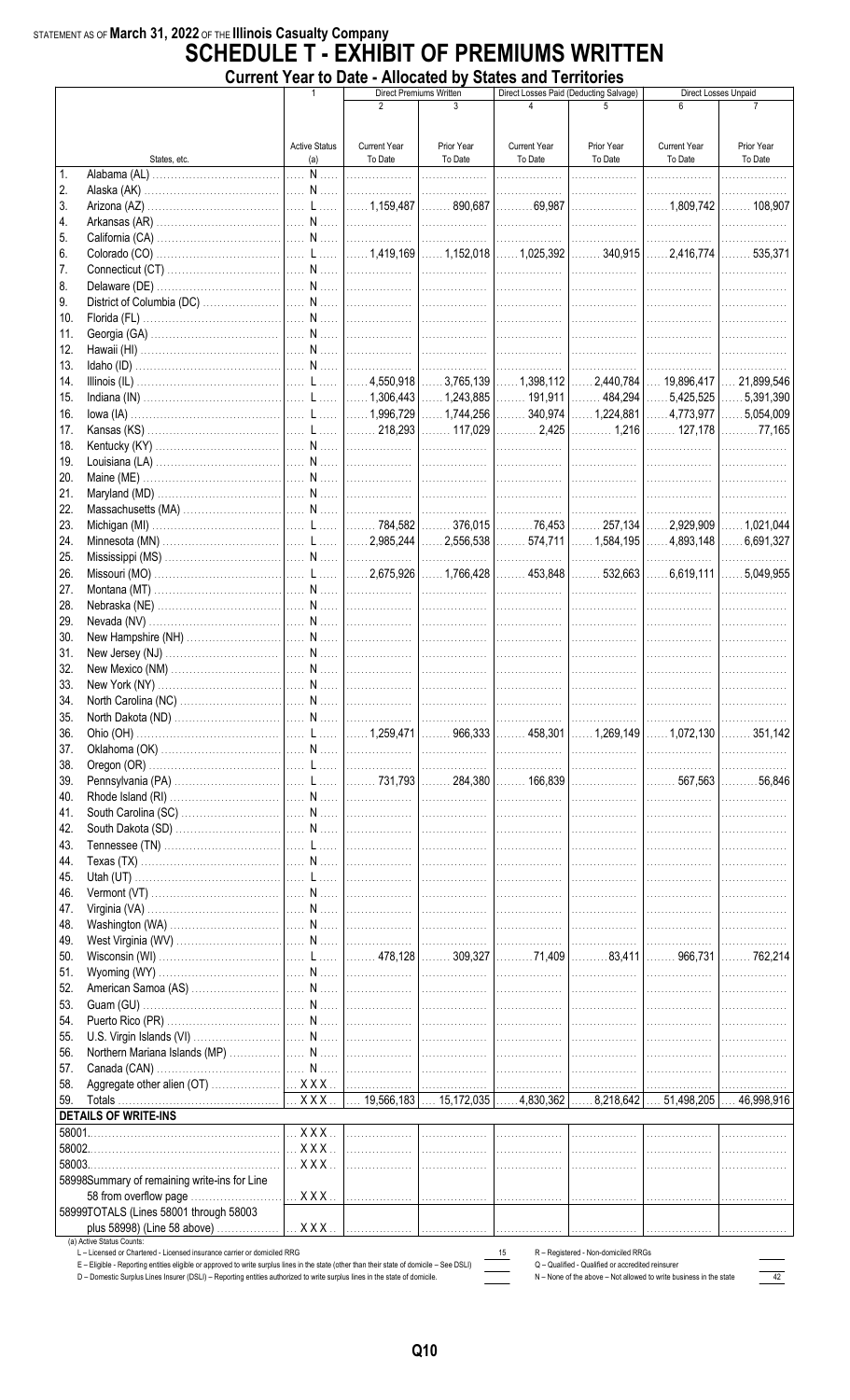### **SCHEDULE Y - INFORMATION CONCERNING ACTIVITIES OF INSURER MEMBERS OF A HOLDING COMPANY GROUP PART 1 - ORGANIZATIONAL CHART**

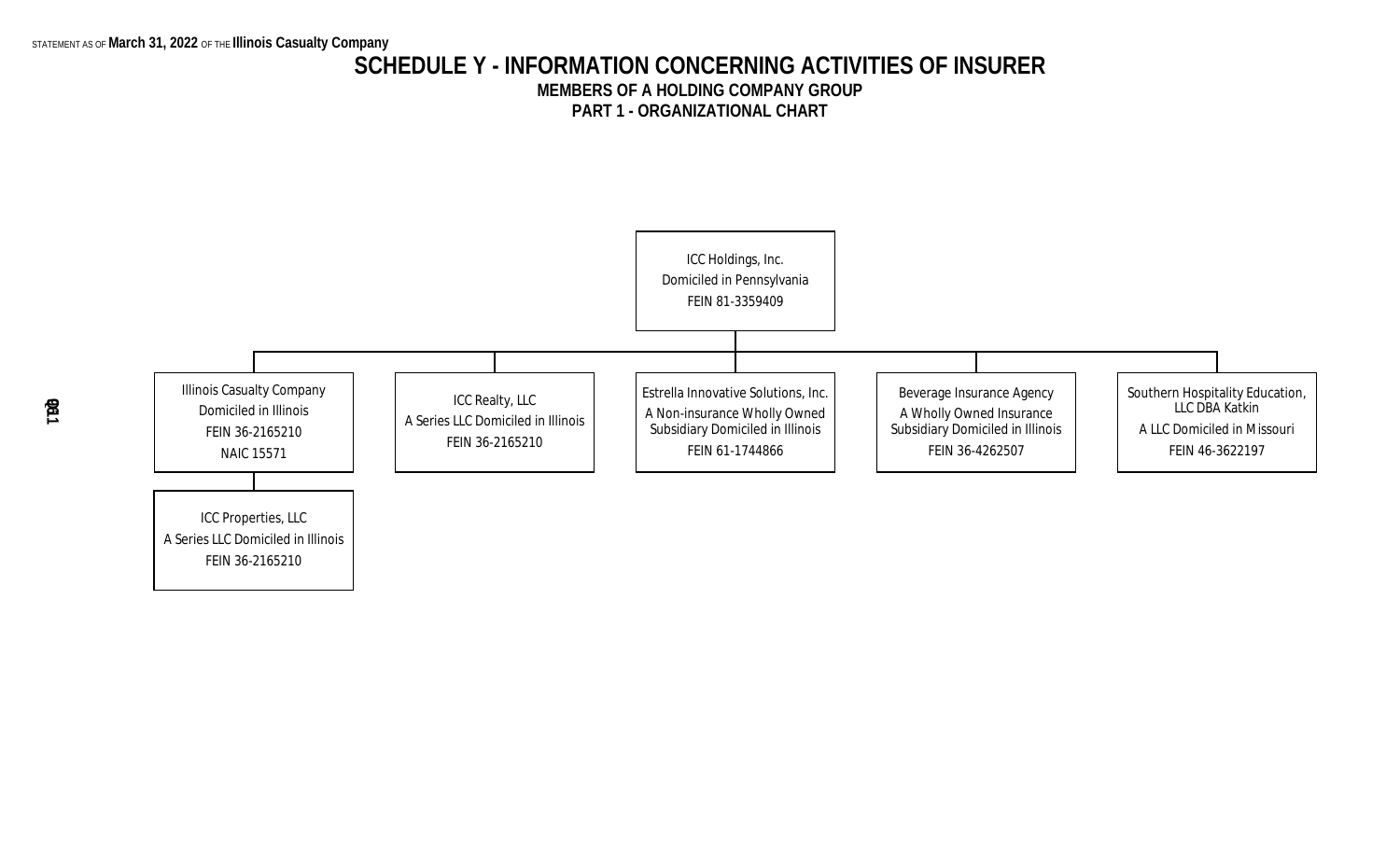# **SCHEDULE Y<br>PART 1A - DETAIL OF INSURANCE HOLDING COMPANY SYSTEM**

|       | <u>I ANT IA - DETAIE VI THUUNNIVE HUEDINU VUIII ANT UTUTEIII</u> |      |            |             |            |                   |                                         |          |                       |                           |                                                       |            |                                       |              |         |
|-------|------------------------------------------------------------------|------|------------|-------------|------------|-------------------|-----------------------------------------|----------|-----------------------|---------------------------|-------------------------------------------------------|------------|---------------------------------------|--------------|---------|
|       |                                                                  |      |            |             |            |                   |                                         |          |                       |                           |                                                       |            |                                       |              |         |
|       |                                                                  |      |            |             |            | Name of           |                                         |          |                       | Directly                  | Type of Control                                       |            |                                       |              |         |
|       |                                                                  |      |            |             |            | Securities        | Names of                                |          | Relation-             | Controlled                | (Ownership,                                           | If Control |                                       | Is an        |         |
|       |                                                                  |      |            |             |            | Exchange          | Parent,                                 | Domic-   | ship to               |                           | Board.                                                |            | Ultimate                              | <b>SCA</b>   |         |
|       |                                                                  | Comp |            |             |            | if Publicly       | Subsidiaries                            | iliarv   | Report-               | (Name of                  | Management,                                           | Ownership  | Controlling                           | Filina       |         |
| Group |                                                                  | any  |            | FEDERAL     |            | Traded (U.S.      |                                         | Loca-    | ing                   | Entity                    | Attorney-in-Fact,                                     | Provide    | Entity(ies)                           | Required     |         |
| Code  | Group Name                                                       | Code | Number     | <b>RSSD</b> | <b>CIK</b> | or International) | Affiliates                              | tion     | Entity                | Person)                   | Influence, Other)                                     | Percentage | / Person(s)                           | (Yes/No)     |         |
|       |                                                                  |      | 81-3359409 | .           |            |                   |                                         | . $PA$ . | . UDP                 |                           | $\mathbf{Downership}$                                 |            | 100.0   ICC Holdings, Inc.            |              | .       |
| .     |                                                                  |      | 36-2165210 | .           | .          |                   |                                         |          | RE                    |                           | $\Box$ Ownership $\ldots \ldots \ldots \ldots \ldots$ |            | 100.0   ICC Holdings, Inc.            | $\ldots$ No. | .       |
| .     |                                                                  |      | 36-4262507 | . 1         | . 1        |                   | Beverage Insurance Agency               |          | $\therefore$ DS       |                           |                                                       |            | 100.0   ICC Holdings, Inc.            |              | .       |
|       |                                                                  |      | 61-1744866 | .           | .          |                   | Festrella Innovative Solutions, Inc     |          | $\ldots$ NIA $\ldots$ |                           | $\vert$ Ownership $\ldots$                            |            | $\ldots$ 100.0   ICC Holdings, Inc. . |              | .       |
|       |                                                                  |      | 36-2165210 | .           | .          |                   |                                         |          | OTH                   |                           |                                                       |            | $\ldots$ 100.0   ICC Holdings, Inc. . |              | 0000001 |
|       |                                                                  |      | 46-3622197 | .           | .          |                   | Southern Hospitality Education, LLC DBA |          |                       |                           |                                                       |            |                                       |              |         |
|       |                                                                  |      |            |             |            |                   |                                         |          | . . NIA               |                           |                                                       |            |                                       |              | .       |
|       |                                                                  |      | 36-216521  |             | .          |                   | <b>ICC Properties, LLC</b>              |          | OTH                   | Illinois Casualty Company | Ownership                                             |            | 100.0   Illinois Casualty Company.    |              | 0000002 |

| Asterisk         |                                                                                                                                                                                                                               |  |
|------------------|-------------------------------------------------------------------------------------------------------------------------------------------------------------------------------------------------------------------------------|--|
| $100000^{\circ}$ | C with the sole purpose of holding income producing real estate for ICC Holdings. Inc.<br>I Series LLC<br>lucing real estate for Illinois Casualty Company.<br>∣Series ∟<br>" with the sole purpose of holding income produc- |  |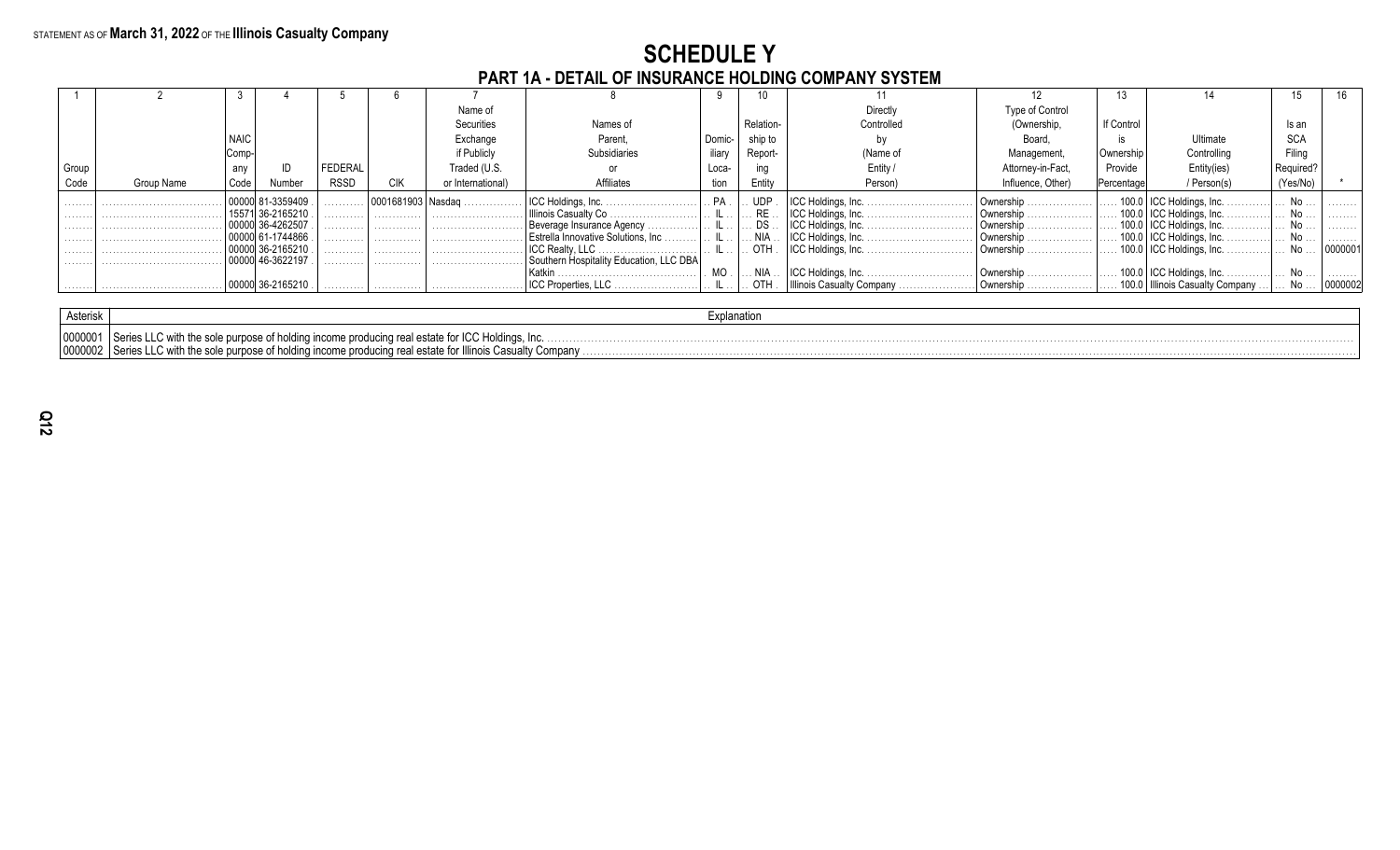#### STATEMENT AS OF March 31, 2022 OF THE Illinois Casualty Company **EVOCDIENCE**

|              |                             | PART 1 - LOSS EXPERIENCE                  |                                             |                                |                                                 |
|--------------|-----------------------------|-------------------------------------------|---------------------------------------------|--------------------------------|-------------------------------------------------|
|              |                             |                                           | Current Year to Date                        |                                |                                                 |
|              | Line of Business            | $\mathbf{1}$<br>Direct Premiums<br>Earned | $\overline{2}$<br>Direct Losses<br>Incurred | 3<br>Direct<br>Loss Percentage | Prior Year to Date<br>Direct Loss<br>Percentage |
| 1.           |                             |                                           |                                             |                                |                                                 |
| 2.1          |                             |                                           |                                             |                                |                                                 |
| 2.2          |                             |                                           |                                             |                                |                                                 |
| 2.3          |                             |                                           |                                             |                                |                                                 |
| 2.4<br>2.5   |                             |                                           |                                             |                                |                                                 |
| 3.           |                             |                                           |                                             |                                |                                                 |
| 4.           |                             |                                           |                                             |                                |                                                 |
| 5.           |                             |                                           |                                             |                                | . 61.830                                        |
| 6.           |                             |                                           |                                             |                                |                                                 |
| 8.           |                             |                                           |                                             |                                |                                                 |
| 9.           |                             |                                           |                                             |                                |                                                 |
| 10.          |                             |                                           |                                             |                                |                                                 |
| 11.1         |                             |                                           |                                             |                                |                                                 |
| 11.2         |                             |                                           |                                             |                                |                                                 |
| 12.          |                             |                                           |                                             |                                |                                                 |
| 13.1         |                             |                                           |                                             |                                |                                                 |
| 13.2         |                             |                                           |                                             |                                |                                                 |
| 14.<br>15.1  |                             |                                           |                                             |                                |                                                 |
| 15.2         |                             |                                           |                                             |                                |                                                 |
| 15.3         |                             |                                           |                                             |                                |                                                 |
| 15.4         |                             |                                           |                                             |                                |                                                 |
| 15.5         |                             |                                           |                                             |                                |                                                 |
| 15.6         |                             |                                           |                                             |                                |                                                 |
| 15.7         |                             |                                           |                                             |                                |                                                 |
| 15.8         |                             |                                           |                                             |                                |                                                 |
| 15.9         |                             |                                           |                                             |                                |                                                 |
| 16.          |                             |                                           |                                             | . 32.851                       | 30.914                                          |
| 17.1         |                             |                                           |                                             |                                | . 55.313                                        |
| 17.2         |                             |                                           |                                             |                                |                                                 |
| 17.3         |                             |                                           |                                             |                                |                                                 |
| 18.1         |                             |                                           |                                             |                                |                                                 |
| 18.2         |                             |                                           |                                             |                                |                                                 |
| 19.1         |                             |                                           |                                             |                                |                                                 |
| 19.2<br>19.3 |                             |                                           |                                             |                                |                                                 |
| 19.4         |                             |                                           |                                             |                                |                                                 |
| 21.1         |                             |                                           |                                             |                                |                                                 |
| 21.2         |                             |                                           |                                             |                                |                                                 |
| 22.          |                             |                                           |                                             |                                |                                                 |
| 23.          |                             |                                           |                                             |                                |                                                 |
| 24.          |                             |                                           |                                             |                                |                                                 |
| 26.          |                             |                                           |                                             |                                |                                                 |
| 27.          |                             |                                           |                                             |                                |                                                 |
| 28.          |                             |                                           |                                             |                                |                                                 |
| 29.          |                             |                                           |                                             |                                |                                                 |
| 30.          |                             |                                           |                                             |                                |                                                 |
| 31.          |                             |                                           |                                             |                                | <b>XXX</b>                                      |
| 32.          |                             |                                           |                                             |                                | <b>XXX</b>                                      |
| 33.          |                             |                                           |                                             |                                | . X X X                                         |
| 34.          |                             |                                           |                                             |                                |                                                 |
| 35.          |                             |                                           |                                             |                                |                                                 |
|              | <b>DETAILS OF WRITE-INS</b> |                                           |                                             |                                |                                                 |
| 3401.        |                             |                                           |                                             |                                |                                                 |
| 3402.        |                             |                                           |                                             |                                |                                                 |
| 3403.        |                             |                                           |                                             |                                |                                                 |
| 3498.        |                             |                                           |                                             |                                |                                                 |
| 3499.        |                             |                                           |                                             |                                |                                                 |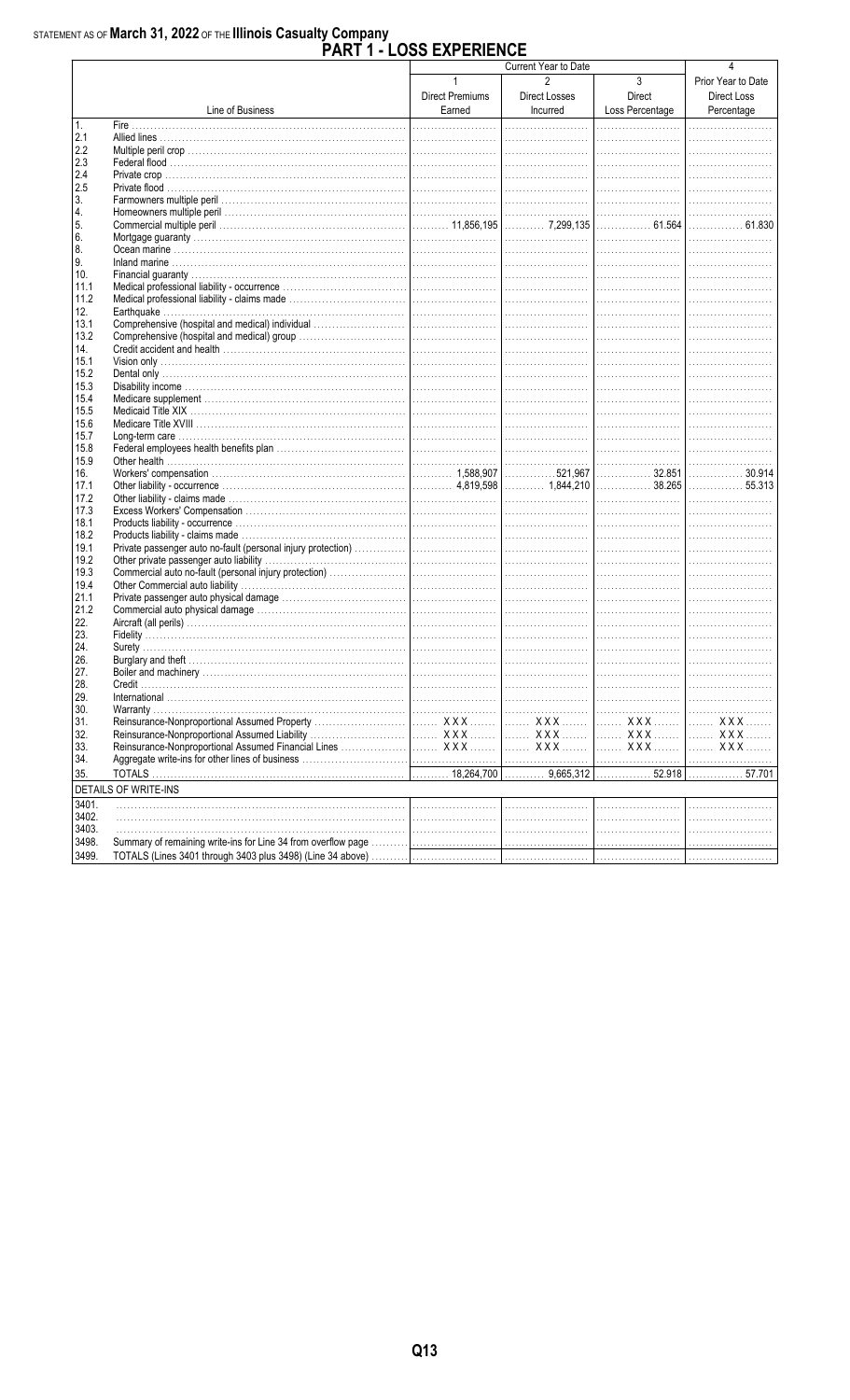|           |                      | $\mathbf{1}$<br>Current | $\overline{2}$<br>Current<br>Year to Date | 3<br>Prior Year |
|-----------|----------------------|-------------------------|-------------------------------------------|-----------------|
|           | Line of Business     | Quarter                 |                                           | Year to Date    |
| 1.<br>2.1 |                      |                         |                                           | .               |
| 2.2       |                      |                         |                                           |                 |
| 2.3       |                      |                         |                                           |                 |
| 2.4       |                      |                         |                                           |                 |
|           |                      |                         |                                           |                 |
| 2.5       |                      |                         |                                           |                 |
| 3.        |                      |                         |                                           |                 |
| 4.        |                      |                         |                                           |                 |
| 5.        |                      |                         |                                           |                 |
| 6.        |                      |                         |                                           |                 |
| 8.        |                      |                         |                                           |                 |
| 9.        |                      |                         |                                           |                 |
| 10.       |                      |                         |                                           |                 |
| 11.1      |                      |                         |                                           |                 |
| 11.2      |                      |                         |                                           |                 |
| 12.       |                      |                         |                                           |                 |
| 13.1      |                      |                         |                                           |                 |
| 13.2      |                      |                         |                                           |                 |
|           |                      |                         |                                           |                 |
| 14.       |                      |                         |                                           |                 |
| 15.1      |                      |                         |                                           |                 |
| 15.2      |                      |                         |                                           |                 |
| 15.3      |                      |                         |                                           |                 |
| 15.4      |                      |                         |                                           |                 |
| 15.5      |                      |                         |                                           |                 |
| 15.6      |                      |                         |                                           |                 |
| 15.7      |                      |                         |                                           |                 |
| 15.8      |                      |                         |                                           |                 |
| 15.9      |                      |                         |                                           |                 |
| 16.       |                      |                         |                                           |                 |
| 17.1      |                      |                         |                                           |                 |
| 17.2      |                      |                         |                                           |                 |
| 17.3      |                      |                         |                                           |                 |
| 18.1      |                      |                         |                                           |                 |
| 18.2      |                      |                         |                                           |                 |
| 19.1      |                      |                         |                                           |                 |
| 19.2      |                      |                         |                                           |                 |
| 19.3      |                      |                         |                                           |                 |
|           |                      |                         |                                           |                 |
| 19.4      |                      |                         |                                           |                 |
| 21.1      |                      |                         |                                           |                 |
| 21.2      |                      |                         |                                           |                 |
| 22.       |                      |                         |                                           |                 |
| 23.       |                      |                         |                                           |                 |
| 24.       |                      |                         |                                           |                 |
| 26.       |                      |                         |                                           |                 |
| 27.       |                      |                         |                                           |                 |
| 28.       |                      |                         |                                           |                 |
| 29.       |                      |                         |                                           |                 |
| 30.       |                      |                         |                                           |                 |
| 31.       |                      |                         | XXX 1 XXX                                 |                 |
| 32.       |                      |                         |                                           |                 |
| 33.       |                      |                         |                                           |                 |
| 34.       |                      |                         |                                           |                 |
|           |                      |                         |                                           |                 |
| 35.       |                      |                         |                                           |                 |
|           | DETAILS OF WRITE-INS |                         |                                           |                 |
| 3401.     |                      |                         |                                           |                 |
| 3402.     |                      |                         |                                           |                 |
| 3403.     |                      |                         |                                           |                 |
| 3498.     |                      |                         |                                           |                 |
| 3499.     |                      |                         |                                           |                 |
|           |                      |                         |                                           |                 |

# STATEMENT AS OF March 31, 2022 OF THE Illinois Casualty Company<br>PART 2 - DIRECT PREMIUMS WRITTEN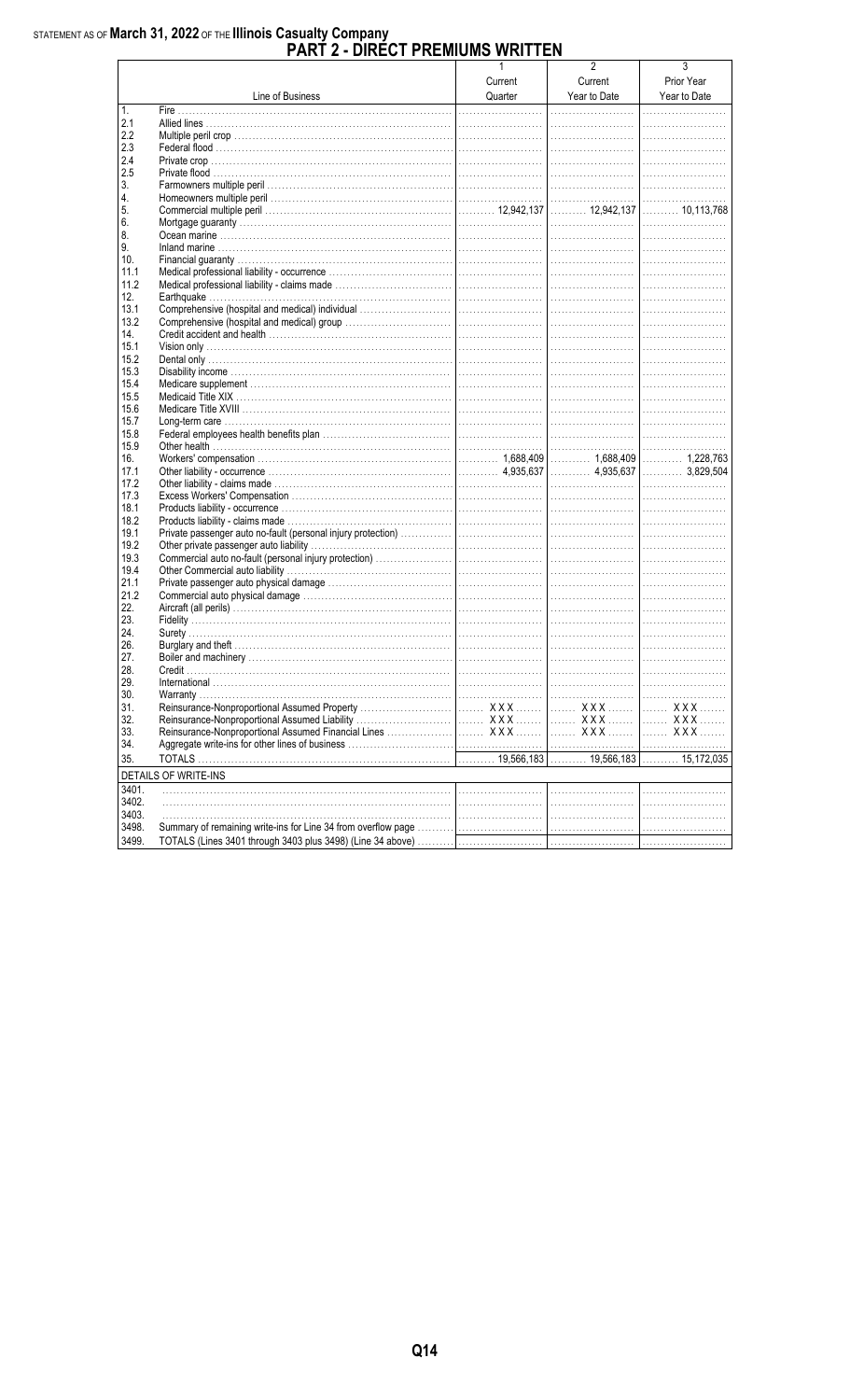### **PART 3 (000 omitted) LOSS AND LOSS ADJUSTMENT EXPENSE RESERVES SCHEDULE**

|                  |                           |           |             |                        |                         |             |                              |                                      |                    |                  | 10                            |                  | 12                      | 13                    |
|------------------|---------------------------|-----------|-------------|------------------------|-------------------------|-------------|------------------------------|--------------------------------------|--------------------|------------------|-------------------------------|------------------|-------------------------|-----------------------|
|                  |                           |           |             |                        |                         |             |                              | Q.S. Date                            | Q.S. Date          |                  |                               | Prior Year-End   | Prior Year-End          | Prior Year-End        |
|                  |                           |           |             |                        | 2022                    | 2022 Loss   |                              | Known Case                           | Known Case         |                  |                               | Known Case Loss  | <b>IBNR Loss</b>        | <b>Total Loss</b>     |
|                  |                           | Prior     | Prior       | <b>Total Prior</b>     | Loss and LAE            | and LAE     |                              | Loss and LAE                         | Loss and LAE       |                  |                               | and LAE Reserves | and LAE Reserves        | and LAE               |
|                  |                           | Year-End  | Year-End    | Year-End               | Payments                | Payments    | Total                        | Reserves                             | Reserves on Claims |                  | Total                         | Developed        | Developed               | Reserves              |
|                  |                           | Known     | <b>IBNR</b> | Loss and               | on Claims               | on Claims   | 2022 Loss                    | on Claims                            | Reported or        | Q.S. Date        | Q.S. Loss                     | (Savings)/       | (Savings)/              | Developed             |
|                  | Years in Which            | Case Loss | Loss and    | LAE                    | Reported                | Unreported  | and LAE                      | Reported and                         | Reopened           | <b>IBNR Loss</b> | and LAE                       | Deficiency       | Deficiency              | (Savings)/            |
|                  | Losses                    | and LAE   | LAE         | Reserves               | as of Prior             | as of Prior | Payments                     | Open as of Prior                     | Subsequent         | and LAE          | Reserves                      | $(Cols. 4 + 7)$  | $(Cols. 5 + 8 + 9)$     | Deficiency            |
|                  | Occurred                  | Reserves  | Reserves    | $(Cols. 1 + 2)$        | Year-End                | Year-End    | $(Cols. 4 + 5)$              | Year-End                             | to Prior Year-End  | Reserves         | $(Cols. 7 + 8 + 9)$           | minus Col. 1)    | minus Col. 2)           | (Cols. 11 + 12)       |
|                  |                           | .12,365   | 5,925       | 18,290                 | 1,529                   | 193         | $\ldots$ 1,722               | $\ldots \ldots \ldots \ldots 11,814$ | . 66 l<br>.        | 5,151            | $\ldots \ldots \ldots 17,031$ | 978              | (515)                   | . 463                 |
|                  | 2020                      | 5,612     | 4,183       | 9,795                  | 670                     | 128<br>.    | $\ldots \ldots \ldots 797$   | 6,024<br>.                           | 184<br>.           | 3,733<br>.       | 9,942                         | 1,082<br>.       | (138)                   | . 944                 |
| 3.               | Subtotals 2020 + Prior    | .17,978   | 10.108      | 28,086                 | 2,198<br>.              | 321         | 2,519                        |                                      | 250<br>.           | 8,884            | 26,973                        | 2,060<br>.       | (653)                   | $\ldots \ldots 1,407$ |
| $\overline{4}$ . |                           | 8,332     | 10,896      | 19,228                 | $\ldots \ldots 1,754$   | 528<br>.    | $\ldots \ldots \ldots 2,282$ | 7.772<br>.                           | 1.013<br>.         | 9,424            | $\ldots$ 18,210               | 1.195            |                         | . 1,264               |
| l 5.             | Subtotals 2021 + Prior    | 26,309    | .21,004     | $\ldots$ . 47,314      | 3,953                   | 849         | $\ldots \ldots \ldots 4,801$ | .25,611                              | 1,264<br>.         | 18,308           | .45,183                       |                  | . (584)                 | 2,670                 |
| 6.               | 2022                      | XXX.      | $XXX$       | $XXX$                  | $\ldots$ X X X $\ldots$ | 1,389<br>.  |                              | . X X X .                            | 2,618<br>.         | 3,518            | . 6,136                       |                  | <b>XXX</b>              | $XXX$                 |
|                  | Totals                    | .26,309   | .21,004     | $\ldots \ldots 47,314$ | 3,953<br>.              | 2,237       | 6,190<br>.                   | 25,611                               | 3,882<br>.         | .21,826          | 51,319                        | 3,255            | . (584)                 | 2,670                 |
|                  |                           |           |             |                        |                         |             |                              |                                      |                    |                  |                               | Col. 11, Line 7  | Col. 12, Line 7         | Col. 13, Line $7$     |
|                  |                           |           |             |                        |                         |             |                              |                                      |                    |                  |                               | As % of Col. 1   | As % of Col. 2          | As % of Col. 3        |
|                  |                           |           |             |                        |                         |             |                              |                                      |                    |                  |                               | Line 7           | Line 7                  | Line 7                |
| 18.              | Prior Year-End Surplus As |           |             |                        |                         |             |                              |                                      |                    |                  |                               |                  |                         |                       |
|                  | Regards Policyholders     | .62,512   |             |                        |                         |             |                              |                                      |                    |                  |                               |                  | $12.371$   2<br>(2.782) | .5.644                |
|                  |                           |           |             |                        |                         |             |                              |                                      |                    |                  |                               |                  |                         | Col. 13, Line 7       |
|                  |                           |           |             |                        |                         |             |                              |                                      |                    |                  |                               |                  |                         | Line 8                |
|                  |                           |           |             |                        |                         |             |                              |                                      |                    |                  |                               |                  |                         |                       |
|                  |                           |           |             |                        |                         |             |                              |                                      |                    |                  |                               |                  |                         | .4.272                |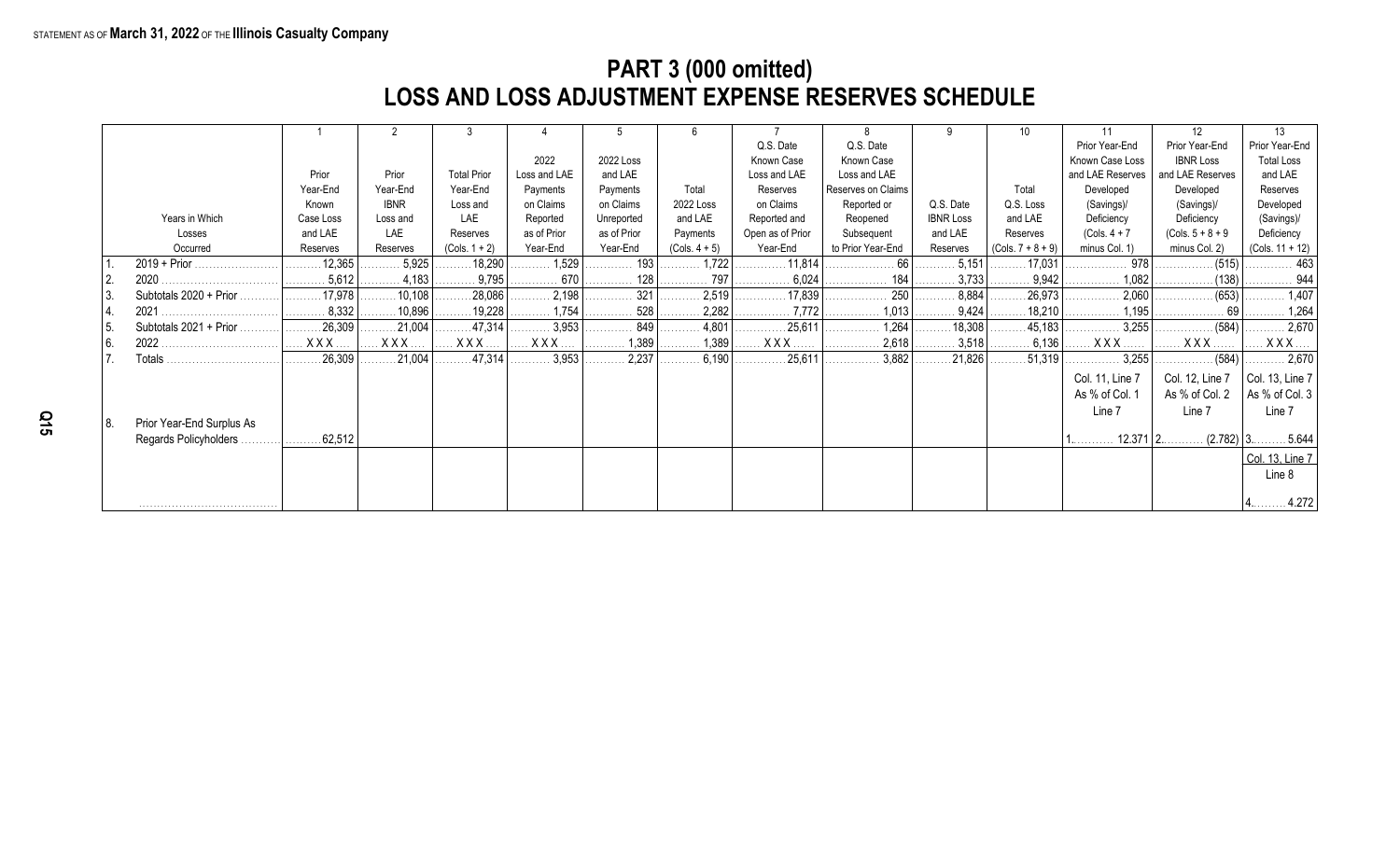# **SUPPLEMENTAL EXHIBITS AND SCHEDULES INTERROGATORIES**

The following supplemental reports are required to be filed as part of your statement filing. However, in the event that your company does not transact the type of business for which the special report must be filed, your response of NO to the specific interrogatory will be accepted in lieu of filing a "NONE" report and a bar code will be printed below. If the supplement is required of your company but is not being filed for whatever reason enter SEE EXPLANATION and provide an explanation following the interrogatory questions.

| $\frac{1}{2}$                                                                                                                                | <b>RESPONSES</b> |
|----------------------------------------------------------------------------------------------------------------------------------------------|------------------|
| 1. Will the Trusteed Surplus Statement be filed with the state of domicile and the NAIC with this statement?                                 | No               |
| 2. Will Supplement A to Schedule T (Medical Professional Liability Supplement) be filed with this statement?                                 | No               |
| 3. Will the Medicare Part D Coverage Supplement be filed with the state of domicile and the NAIC with this statement?                        | No               |
|                                                                                                                                              |                  |
| AUGUST FILING                                                                                                                                |                  |
| 4. Will the Director and Officer Insurance Coverage Supplement be filed with the state of domicile and the NAIC with this statement?<br>$-1$ | No               |

5. Will the regulator-only (non-public) Communication of Internal Control Related Matters Noted in Audit be filed with the state of domicile and electronically with the NAIC (as a regulator-only non-public document) by August 1? The response for 1st and 3rd quarters should be N/A. A NO response resulting with a bar code is only appropriate in the 2nd quarter.  $N/A$ 

Explanations:

Bar Codes:

Trusteed Surplus Statement 15571202249000001 2022 Document Code: 490





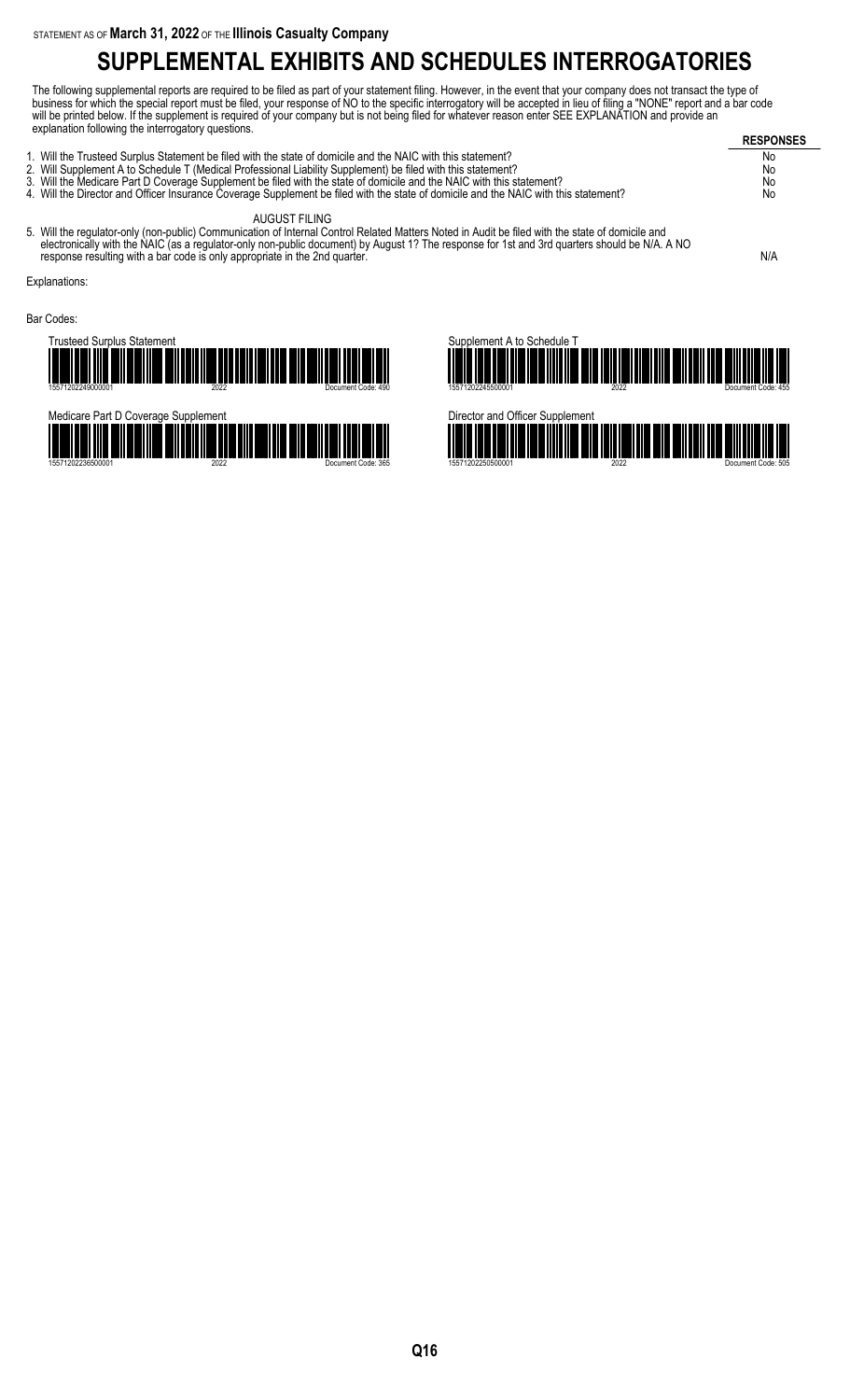### **OVERFLOW PAGE FOR WRITE-INS**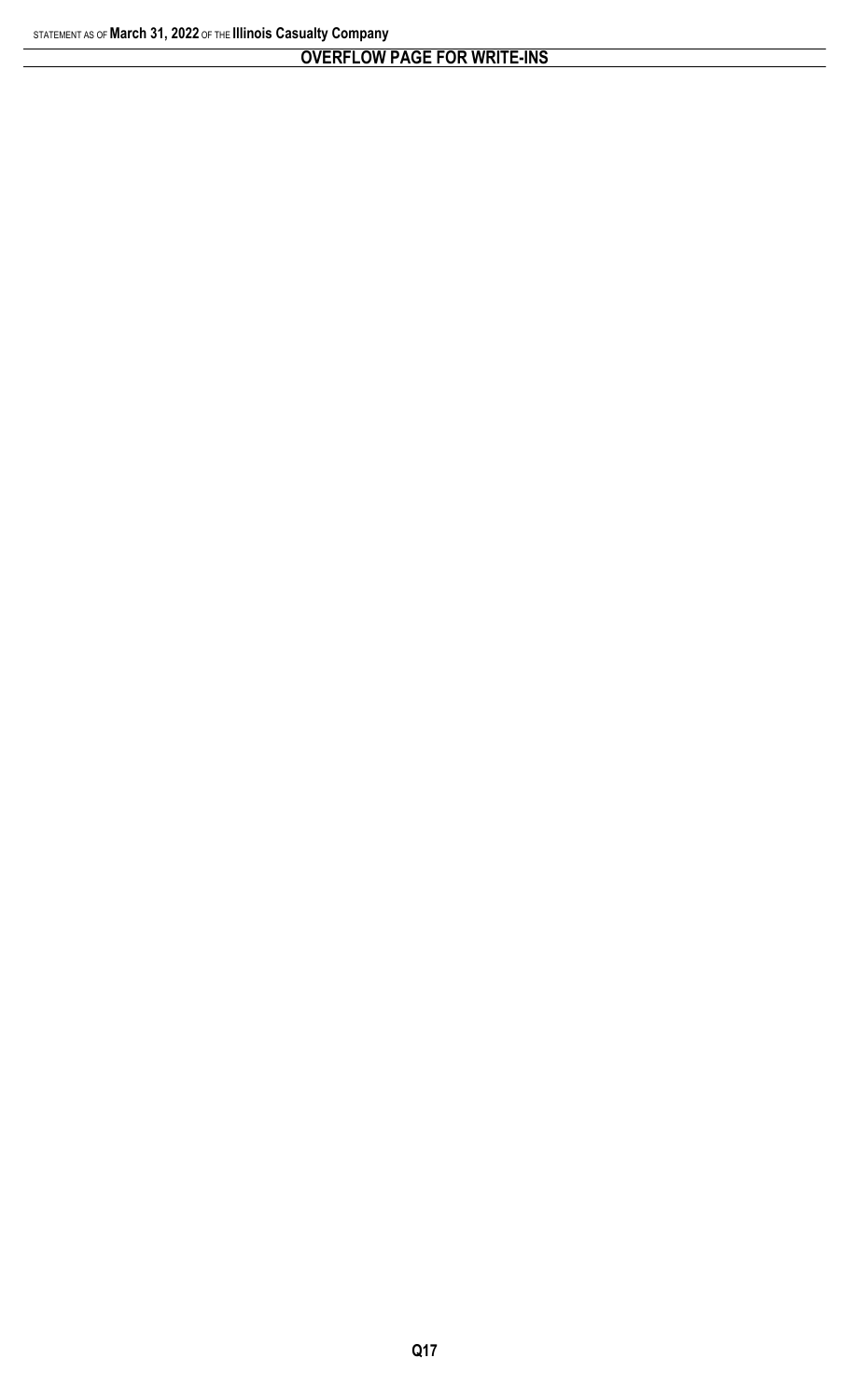#### STATEMENT AS OF **March 31, 2022** OF THE **Illinois Casualty Company**

| <b>SCHEDULE A - VERIFICATION</b> |
|----------------------------------|
| <b>Real Estate</b>               |

|      |                                                                                                                                                                                                                                       |              | Prior Year Ended |
|------|---------------------------------------------------------------------------------------------------------------------------------------------------------------------------------------------------------------------------------------|--------------|------------------|
|      |                                                                                                                                                                                                                                       | Year To Date | December 31      |
|      |                                                                                                                                                                                                                                       |              |                  |
| 2.   | Cost of acquired:                                                                                                                                                                                                                     |              |                  |
|      | 2.1                                                                                                                                                                                                                                   |              |                  |
|      | Additional investment made after acquisition measure and all the set of the set of the set of the set of the set of the set of the set of the set of the set of the set of the set of the set of the set of the set of the set<br>2.2 |              |                  |
| 3.   |                                                                                                                                                                                                                                       |              |                  |
| 14.  |                                                                                                                                                                                                                                       |              |                  |
| 5.   |                                                                                                                                                                                                                                       |              |                  |
| 6.   |                                                                                                                                                                                                                                       |              |                  |
| 7.   |                                                                                                                                                                                                                                       |              |                  |
| 8.   |                                                                                                                                                                                                                                       |              |                  |
| I 9. |                                                                                                                                                                                                                                       |              |                  |
| 10.  | Deduct total nonadmitted amounts                                                                                                                                                                                                      |              |                  |
| 11.  |                                                                                                                                                                                                                                       |              | 6.229.613        |

#### **SCHEDULE B - VERIFICATION Mortgage Loans**

|                |                                                                                                                                     |              | Prior Year Ended |
|----------------|-------------------------------------------------------------------------------------------------------------------------------------|--------------|------------------|
|                |                                                                                                                                     | Year To Date | December 31      |
| $\mathbf{1}$ . |                                                                                                                                     |              |                  |
| l 2.           | Cost of acquired:                                                                                                                   |              |                  |
|                | 2.1                                                                                                                                 |              |                  |
|                | $2.2^{\circ}$                                                                                                                       |              |                  |
| 3.             |                                                                                                                                     |              |                  |
| 4.             |                                                                                                                                     |              |                  |
| 15.            |                                                                                                                                     |              |                  |
| 6.             | Total gain (loss) on disposals<br>Deduct amounts received on disposals<br>Deduct amortization of premium and mortgage interest poin |              |                  |
| 7.             |                                                                                                                                     |              |                  |
| 8.             |                                                                                                                                     |              |                  |
| I 9.           | Total foreign exchange change in book value/recorded inve                                                                           |              |                  |
| 10.            |                                                                                                                                     |              |                  |
| 11.            | Book value/recorded investment excluding accrued interest at end of current period (Lines $1 + 2 + 3 + 4 + 5 + 1$ )                 |              |                  |
|                |                                                                                                                                     |              |                  |
| 12.            | Total valuation allowance www.communications.com/news/communications.com/news/communications.com/news/communic                      |              |                  |
| 13.            |                                                                                                                                     |              |                  |
| 14.            |                                                                                                                                     |              |                  |
| 15.            |                                                                                                                                     |              |                  |

#### **SCHEDULE BA - VERIFICATION Other Long-Term Invested Assets**

|      |                                                                                                                                                                                                                                |              | Prior Year Ended |
|------|--------------------------------------------------------------------------------------------------------------------------------------------------------------------------------------------------------------------------------|--------------|------------------|
|      |                                                                                                                                                                                                                                | Year To Date | December 31      |
|      |                                                                                                                                                                                                                                | .3.559.754   |                  |
| 2.   | Cost of acquired:                                                                                                                                                                                                              |              |                  |
|      | 2.1                                                                                                                                                                                                                            |              | 1,250,000        |
|      | $2.2^{\circ}$                                                                                                                                                                                                                  |              |                  |
| 3.   | Capitalized deferred interest and other www.communications.communications.com/interest and other www.communications.com                                                                                                        |              |                  |
| 14.  |                                                                                                                                                                                                                                |              |                  |
| l 5. |                                                                                                                                                                                                                                |              |                  |
| 16.  |                                                                                                                                                                                                                                |              |                  |
| 7.   |                                                                                                                                                                                                                                |              |                  |
| 8.   | Deduct amortization of premium and depreciation measurement contains the contract of the contract of the contract of the contract of the contract of the contract of the contract of the contract of the contract of the contr |              |                  |
| I 9. |                                                                                                                                                                                                                                |              |                  |
| 10.  |                                                                                                                                                                                                                                |              |                  |
| 11.  |                                                                                                                                                                                                                                |              |                  |
| 12.  | Deduct total nonadmitted amounts                                                                                                                                                                                               |              |                  |
| 13.  |                                                                                                                                                                                                                                |              | 3.559.754        |

### **SCHEDULE D - VERIFICATION**

|  | <b>Bonds and Stocks</b> |  |
|--|-------------------------|--|
|  |                         |  |

|            |                                  |              | Prior Year Ended |
|------------|----------------------------------|--------------|------------------|
|            |                                  | Year To Date | December 31      |
|            |                                  |              |                  |
| $\vert 2.$ |                                  |              |                  |
| 3.         |                                  |              |                  |
| $\vert 4.$ |                                  |              |                  |
| 5.         |                                  |              |                  |
| 6.         |                                  |              |                  |
| 7.         |                                  |              |                  |
| 8.         |                                  |              |                  |
| 9.         |                                  |              |                  |
| 10.        |                                  |              |                  |
| 11.        |                                  |              |                  |
| 12.        | Deduct total nonadmitted amounts |              |                  |
| 13.        |                                  |              |                  |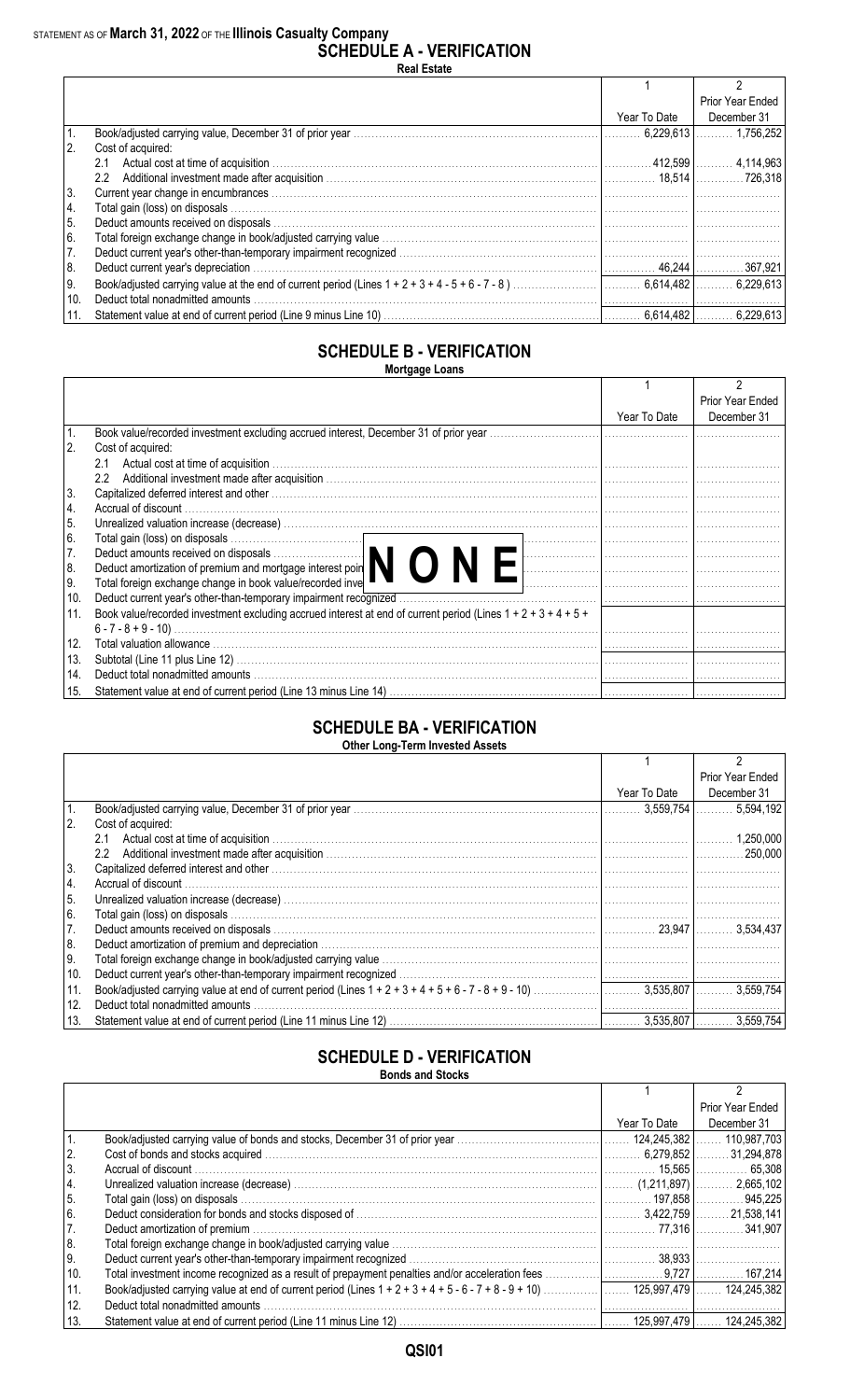Showing the Acquisitions, Dispositions and Non-Trading Activity

During the Current Quarter for all Bonds and Preferred Stock by NAIC Designation

|              |                         | Book/Adjusted          |                |                                |                        | Book/Adjusted                | Book/Adjusted         | Book/Adjusted         | Book/Adjusted    |
|--------------|-------------------------|------------------------|----------------|--------------------------------|------------------------|------------------------------|-----------------------|-----------------------|------------------|
|              |                         | Carrying Value         | Acquisitions   | Dispositions                   | Non-Trading            | <b>Carrying Value</b>        | <b>Carrying Value</b> | <b>Carrying Value</b> | Carrying Value   |
|              |                         | Beginning of           | During Current | During Current                 | <b>Activity During</b> | End of                       | End of                | End of                | December 31      |
|              | <b>NAIC Designation</b> | <b>Current Quarter</b> | Quarter        | Quarter                        | <b>Current Quarter</b> | <b>First Quarter</b>         | Second Quarter        | <b>Third Quarter</b>  | Prior Year       |
| <b>BONDS</b> |                         |                        |                |                                |                        |                              |                       |                       |                  |
|              | NAIC $1(a)$             |                        |                |                                | $\ldots$ 436,979       | 87,468,861                   |                       |                       | .85,014,002<br>. |
| 2.           |                         |                        |                |                                |                        |                              |                       |                       |                  |
| 3.           | NAIC $3(a)$ .           |                        |                |                                |                        | 1,048,631                    |                       |                       | 1,135,859<br>.   |
| 14.          | NAIC $4(a)$ .           |                        |                |                                |                        |                              |                       |                       |                  |
| 5.           | NAIC $5(a)$ .           |                        |                |                                |                        |                              |                       |                       |                  |
| 6.           | NAIC $6(a)$             |                        |                |                                |                        |                              |                       |                       |                  |
| 17.          | Total Bonds             |                        |                | $.5,054,000$ $ $ 2,411,422 $ $ | $(148,650)$ $\ldots$   | $.102,991,003$ $\vert$ .     |                       |                       | . 100,497,075    |
|              | <b>PREFERRED STOCK</b>  |                        |                |                                |                        |                              |                       |                       |                  |
| 8.           | NAIC <sub>1</sub>       | 93.754                 |                |                                |                        | 93.754                       |                       |                       | 93.754           |
| l 9.         | NAIC 2                  |                        |                |                                |                        |                              |                       |                       | 917,601<br>.     |
| 10.          | NAIC <sub>3</sub>       | 237,000                |                |                                | $\ldots$ (30,600)      | 206,400                      |                       |                       | 237,000          |
| 11.          | NAIC <sub>4</sub>       |                        |                |                                |                        |                              |                       |                       |                  |
| 12.          | NAIC <sub>5</sub>       |                        |                |                                |                        |                              |                       |                       |                  |
| 13.          | NAIC 6                  |                        |                |                                |                        |                              |                       |                       |                  |
| 14.          |                         |                        | 416,030        |                                | .                      | . (111,700)   ………… 1,188,915 |                       |                       | 1,248,355<br>.   |
| 15.          |                         |                        |                |                                |                        |                              |                       |                       |                  |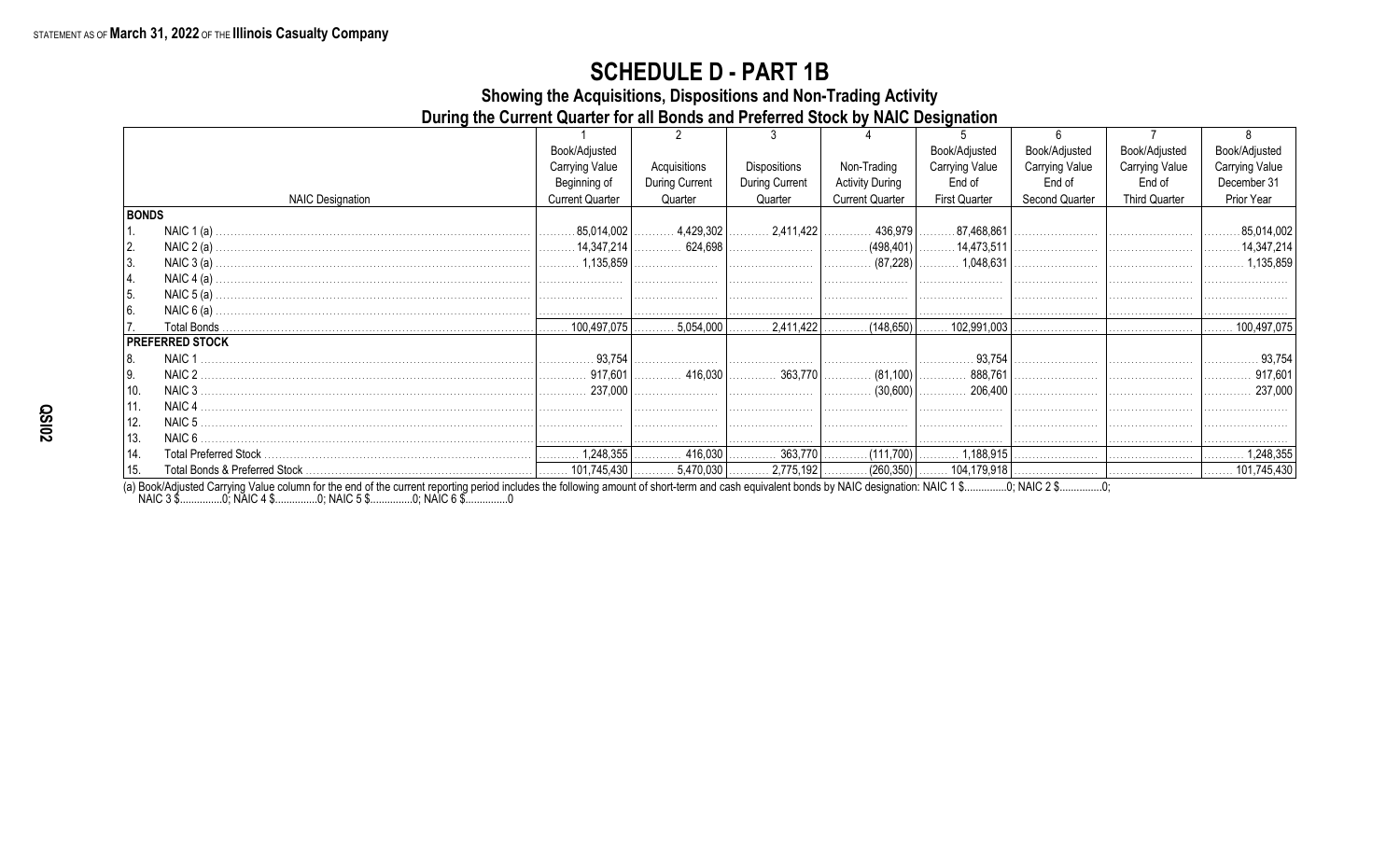

#### **SCHEDULE DA - Verification**

| <b>Short-Term Investments</b> |  |  |  |  |
|-------------------------------|--|--|--|--|
|-------------------------------|--|--|--|--|

|            |              | Prior Year Ended |
|------------|--------------|------------------|
|            | Year To Date | December 31      |
|            |              |                  |
| 2.         |              |                  |
| 3.         |              |                  |
| 4.         |              |                  |
| $\vert$ 5. |              |                  |
| 6.         |              |                  |
| 7.         |              |                  |
| 8.         |              |                  |
| 9.         |              |                  |
| 10.        |              |                  |
| 11.        |              |                  |
| 12.        |              |                  |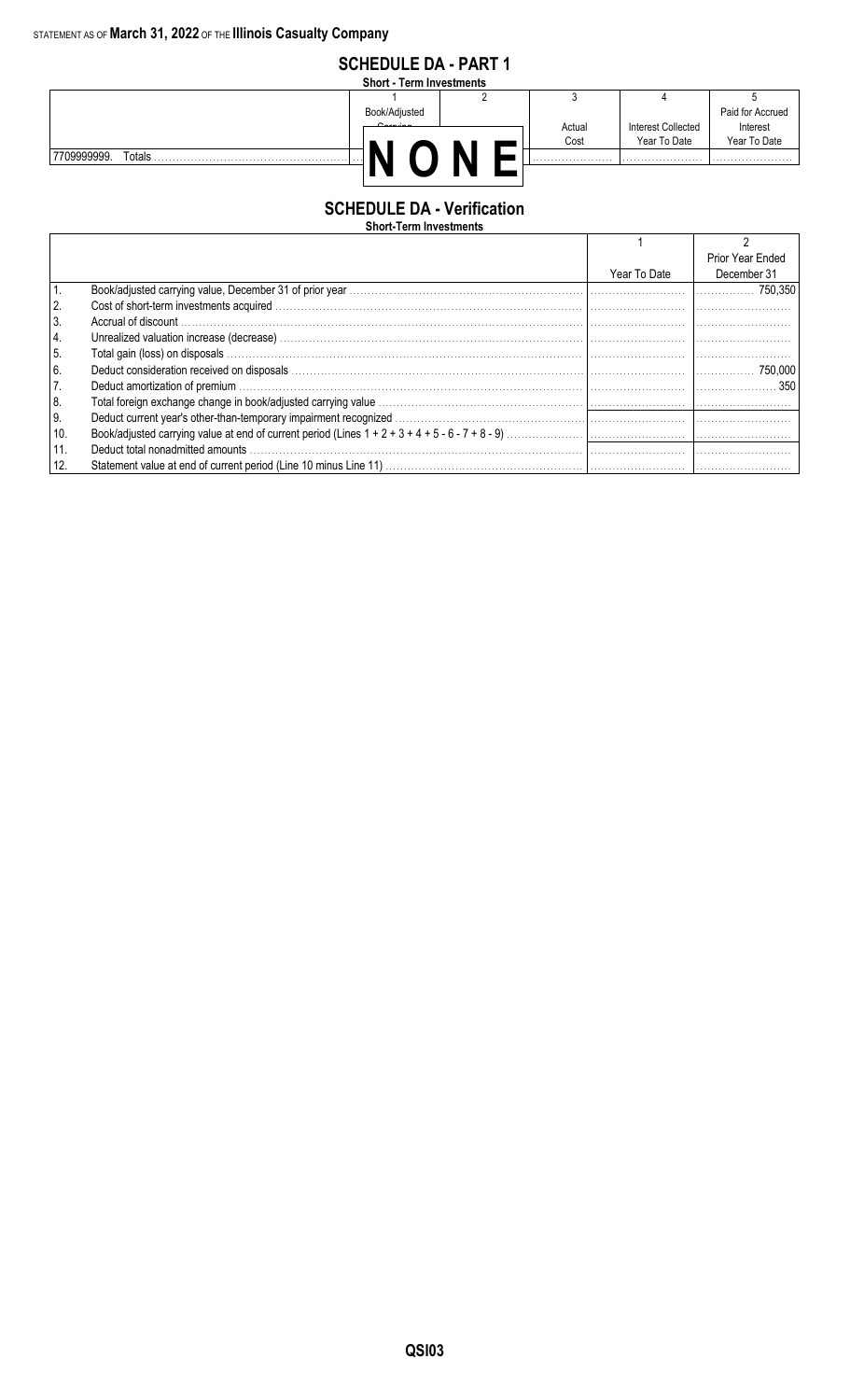|--|--|--|--|

```
SI05 Schedule DB Part C Section 1 . . . . . . . . . . . . . . . . . . . . . . . . . . . . . . . . . . . . . . . . NONE
```
**SI06 Schedule DB Part C Section 2 . . . . . . . . . . . . . . . . . . . . . . . . . . . . . . . . . . . . . . . . NONE**

**SI07 Schedule DB - Verification . . . . . . . . . . . . . . . . . . . . . . . . . . . . . . . . . . . . . . . . . . . NONE**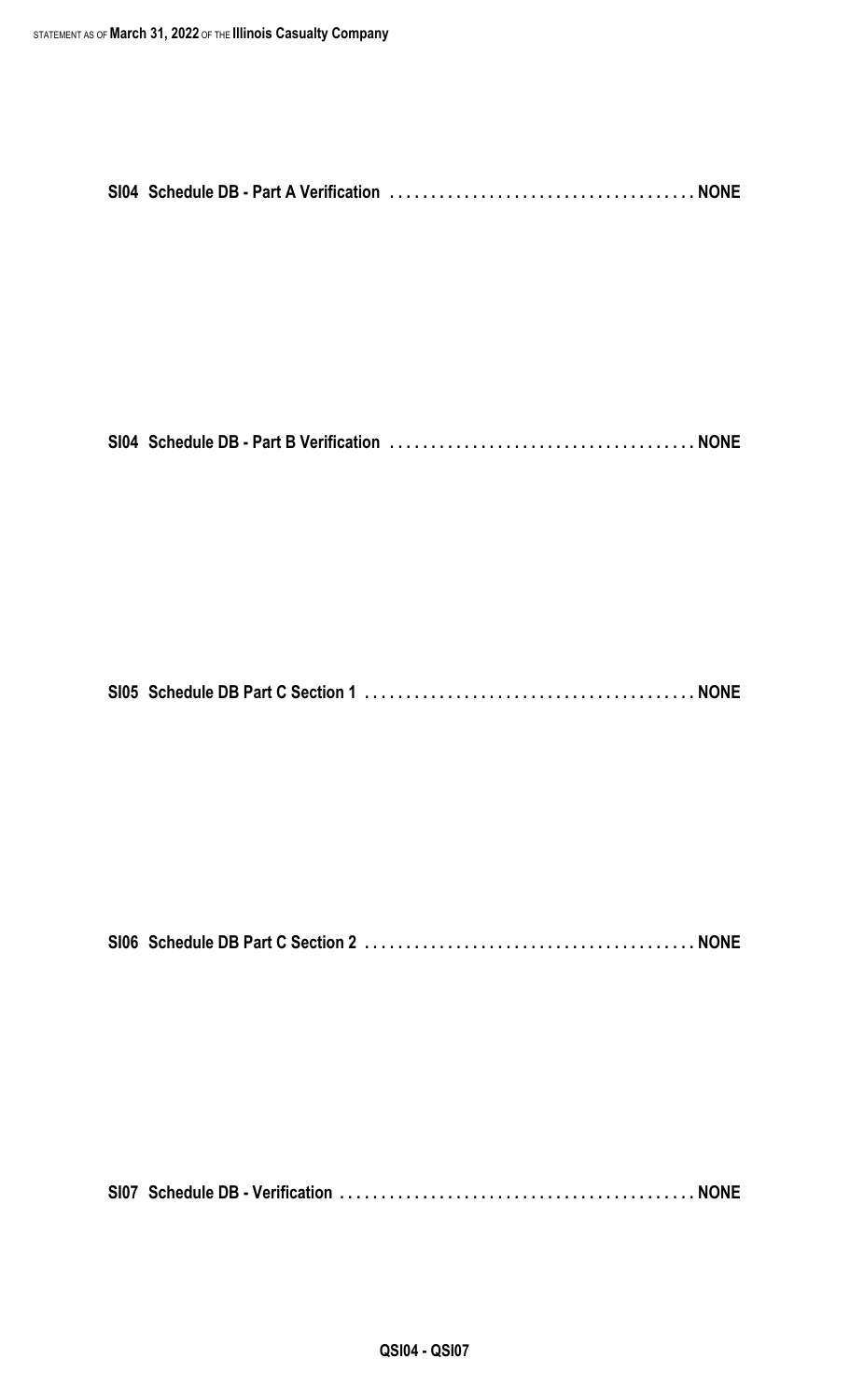### **SCHEDULE E - PART 2 - VERIFICATION**

**(Cash Equivalents)**

|      |                                  |              | Prior Year Ended |
|------|----------------------------------|--------------|------------------|
|      |                                  | Year To Date | December 31      |
|      |                                  |              |                  |
|      |                                  |              |                  |
| l 3. |                                  |              |                  |
| 4.   |                                  |              |                  |
| 5.   |                                  |              |                  |
| 6.   |                                  |              |                  |
| 7.   |                                  |              |                  |
| 8.   |                                  |              |                  |
| 9.   |                                  |              |                  |
| 10.  |                                  |              |                  |
| 11.  | Deduct total nonadmitted amounts |              |                  |
| 12.  |                                  |              |                  |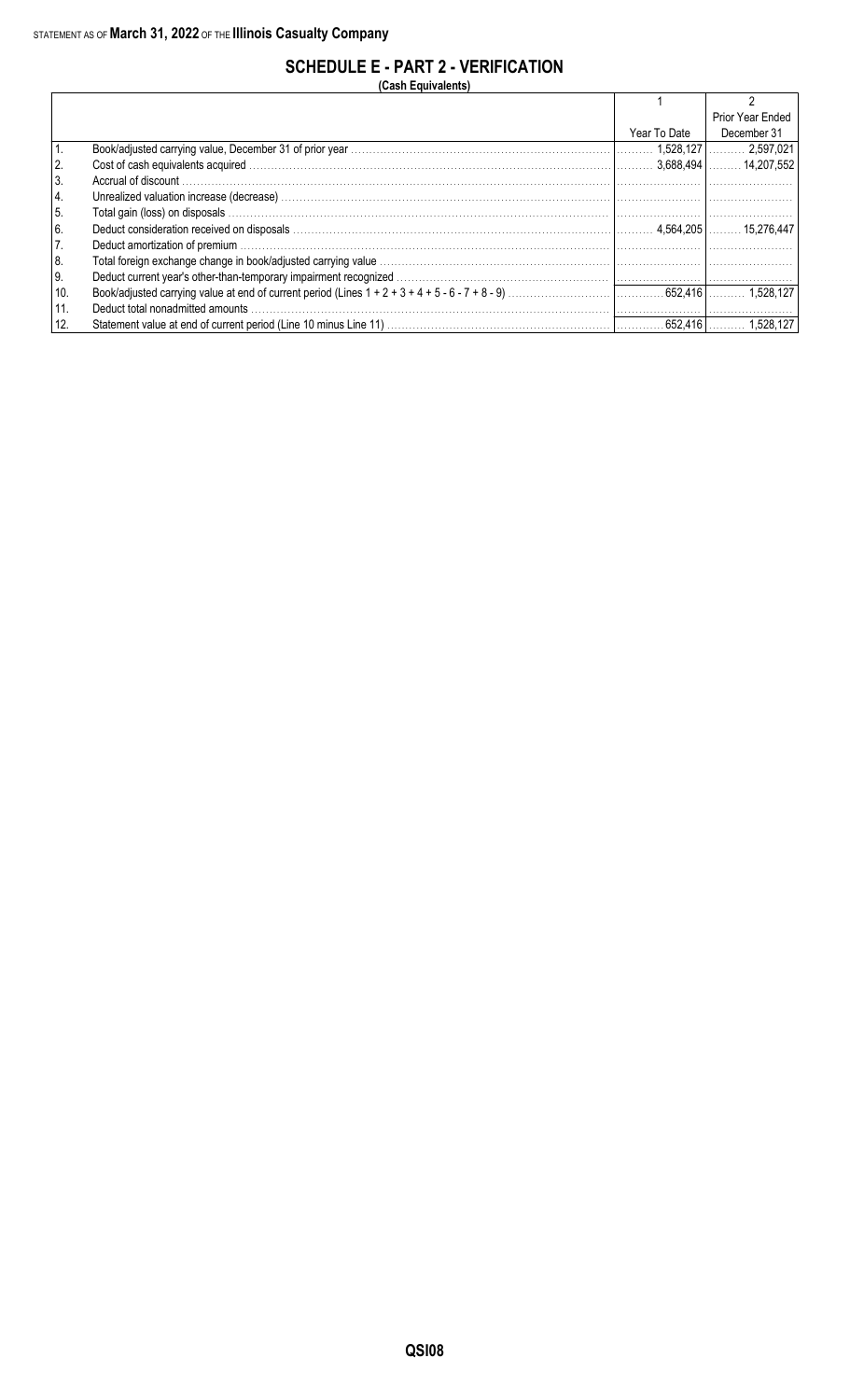**Showing all Real Estate ACQUIRED AND ADDITIONS MADE During the Current Quarter**

|                                          | Location    |           |               |                                |                    |                                              |               |             |
|------------------------------------------|-------------|-----------|---------------|--------------------------------|--------------------|----------------------------------------------|---------------|-------------|
|                                          |             |           |               |                                |                    |                                              | Book/Adjusted | Additional  |
|                                          |             |           |               |                                | <b>Actual Cost</b> |                                              | Carrying      | Investment  |
| Description                              |             |           |               |                                | at Time            | Amount of                                    | Value Less    | Made After  |
| of Property                              | City        | State     | Date Acquired | Name of Vendor                 |                    | of Acquisition   Encumbrances   Encumbrances |               | Acquisition |
| Acquired by Purchase                     |             |           |               |                                |                    |                                              |               |             |
| 4021 10th St                             | East Moline |           | 01/25/2022    |                                | .97,523            |                                              |               |             |
| 1311 39th St                             | Moline.     |           | 01/10/2022.   | .   Mathias Industries LLC     | 104.291            |                                              | 104.29'       |             |
| 4813 52nd Ave                            | Moline.     |           | 01/05/2022.   |                                | 113.230            |                                              |               |             |
| 1537 41st St                             | Rock Island |           | 02/28/2022    | Midwest Homebuyers LLC         | $ $ 97,555         |                                              | .97,555       |             |
| Home Warranty.                           | Kissimmee   | - FL      | 01/31/2022    | l American Home Shield.        |                    |                                              |               |             |
| Painting                                 | Kissimmee   | <b>FL</b> | 02/28/2022    | Lowe's                         |                    |                                              |               |             |
| Windows                                  | East Moline |           | 03/31/2022    |                                |                    |                                              |               | 1.60<br>.   |
|                                          | East Moline |           | 02/04/2022    | l Al Mitchell                  |                    |                                              |               | 6.00        |
| Flooring                                 | East Moline |           |               | 03/18/2022   Flooring America. |                    |                                              |               | 4.704       |
| Flooring                                 | Moline      |           |               | 02/04/2022   Flooring America  |                    |                                              |               | 2,73        |
| 0199999 Subtotal - Acquired by Purchase. |             |           |               |                                | 412,599            |                                              | 412.599       | 18,514      |
| 0399999 Totals                           |             |           |               |                                | 412,599            |                                              | 412.599       | 18.514      |

### **SCHEDULE A - PART 3**

**Showing All Real Estate DISPOSED During the Quarter, Including Payments During the Final Year on "Sales Under Contract"**

| Change in Book/Adjusted Carrying Value Less Encumbrances<br>Location<br>15<br>12<br>Expended for<br>13<br>Foreign<br>Book/Adjusted<br>Current Year's<br>Book/Adjusted<br>Additions,<br>Total Foreign Carrying Value<br>Other-Than-<br>Exchange<br>Carrying Value<br>Permanent<br>Exchange<br>Current Year's<br><b>Total Change</b><br>Description<br>Gain<br>Current<br>Amounts | Total<br>Realized<br>Gain<br>Gain | 19<br>20<br>Gross Income<br>Taxes,<br>Earned Less<br>Repairs<br>Interest<br>and |
|---------------------------------------------------------------------------------------------------------------------------------------------------------------------------------------------------------------------------------------------------------------------------------------------------------------------------------------------------------------------------------|-----------------------------------|---------------------------------------------------------------------------------|
|                                                                                                                                                                                                                                                                                                                                                                                 |                                   |                                                                                 |
|                                                                                                                                                                                                                                                                                                                                                                                 |                                   |                                                                                 |
|                                                                                                                                                                                                                                                                                                                                                                                 |                                   |                                                                                 |
|                                                                                                                                                                                                                                                                                                                                                                                 |                                   |                                                                                 |
| Temporary<br>Less<br>Improvements<br>Less                                                                                                                                                                                                                                                                                                                                       |                                   |                                                                                 |
| in B/A C.V.<br>Year's<br>Change in<br>(Loss) on<br>Actual<br>Disposal<br>Name of<br>and Changes in Encumbrances<br>Received<br>Change in<br>Impairment<br>Encumbrances                                                                                                                                                                                                          | (Loss) on<br>(Loss) on            | Incurred on<br>Expenses                                                         |
| Prior Year<br>$(11 - 9 - 10)$<br>Disposal<br>Property<br>Cost<br>B/A C.V.<br>on Disposal<br>During Year<br>Depreciation<br>City<br>State<br>Purchaser<br>Date<br>Recognized Encumbrances<br>Encumbrances                                                                                                                                                                        | Disposal<br>Disposal              | Encumbrances<br>Incurred                                                        |
|                                                                                                                                                                                                                                                                                                                                                                                 |                                   |                                                                                 |
|                                                                                                                                                                                                                                                                                                                                                                                 |                                   |                                                                                 |
|                                                                                                                                                                                                                                                                                                                                                                                 |                                   |                                                                                 |
|                                                                                                                                                                                                                                                                                                                                                                                 |                                   |                                                                                 |
|                                                                                                                                                                                                                                                                                                                                                                                 |                                   |                                                                                 |
|                                                                                                                                                                                                                                                                                                                                                                                 |                                   |                                                                                 |
|                                                                                                                                                                                                                                                                                                                                                                                 |                                   |                                                                                 |
| 0399999 Totals<br>.<br>.<br>.<br>.<br>.<br>.<br>.<br>.<br>.<br>.                                                                                                                                                                                                                                                                                                                | .<br>.                            | .<br>.                                                                          |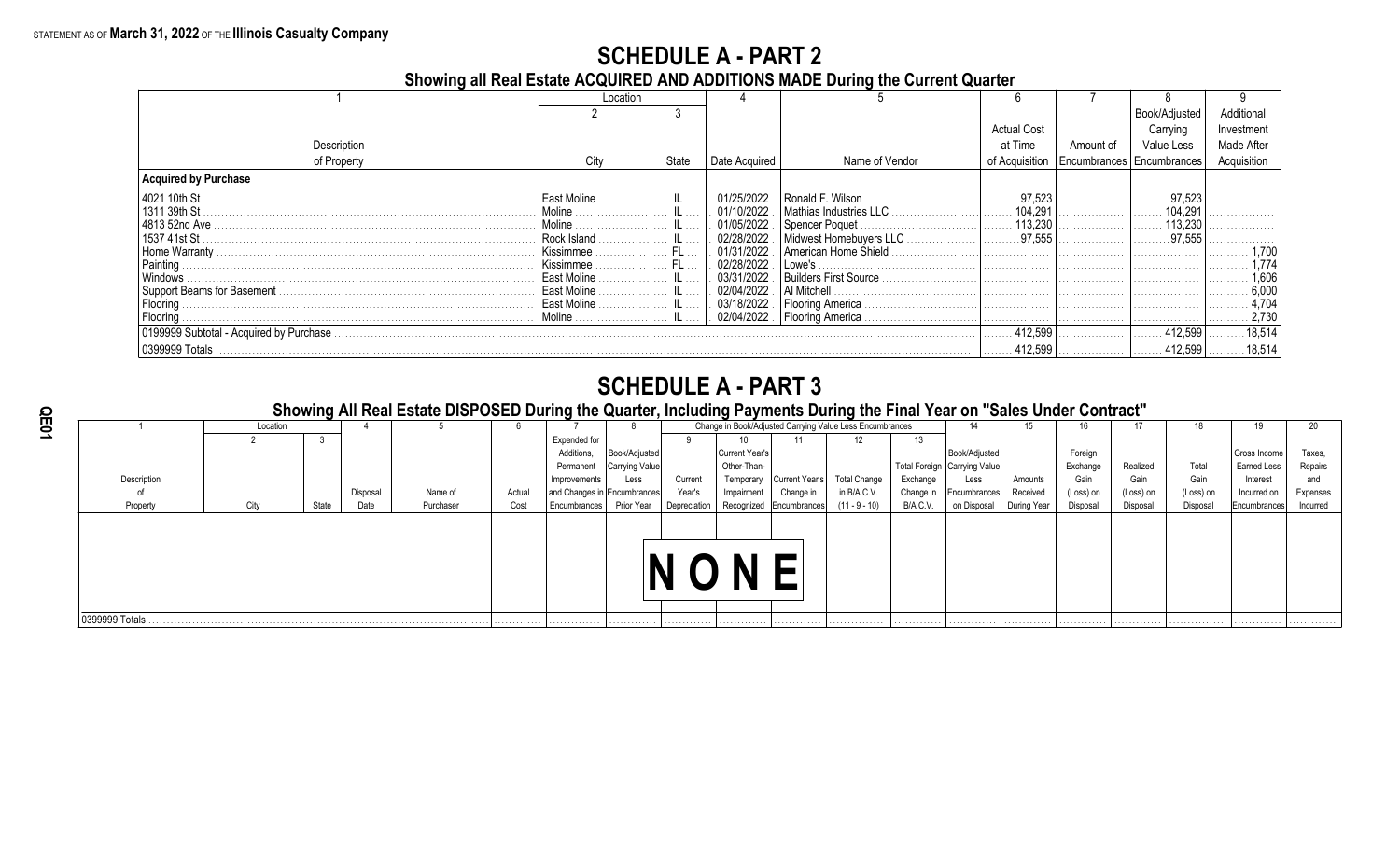**E02 Schedule B Part 3 . . . . . . . . . . . . . . . . . . . . . . . . . . . . . . . . . . . . . . . . . . . . . . . . . . NONE**

**E03 Schedule BA Part 2 . . . . . . . . . . . . . . . . . . . . . . . . . . . . . . . . . . . . . . . . . . . . . . . . . NONE**

**E03 Schedule BA Part 3 . . . . . . . . . . . . . . . . . . . . . . . . . . . . . . . . . . . . . . . . . . . . . . . . . NONE**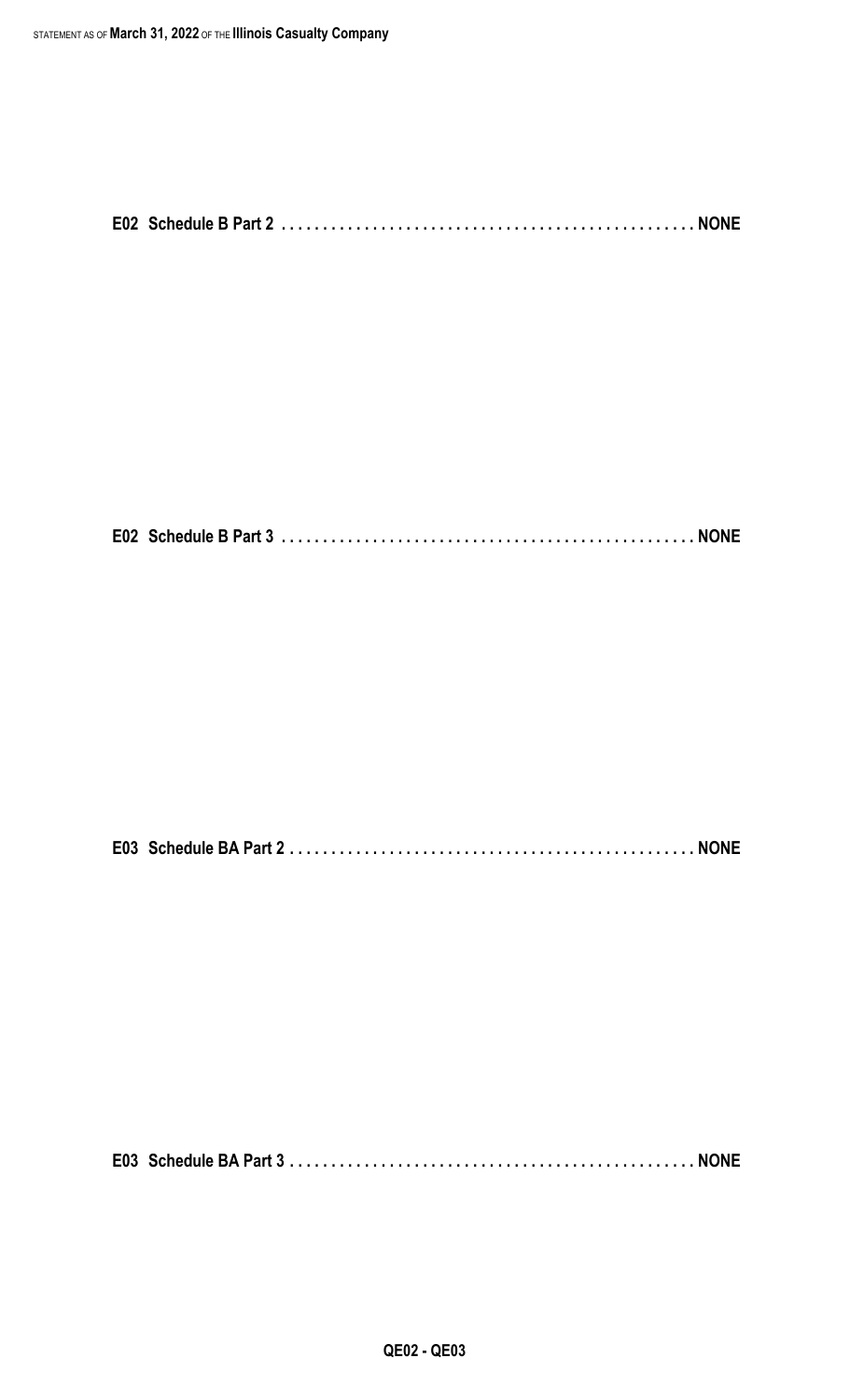**Show All Long-Term Bonds and Stock Acquired During the Current Quarter**

| -1                     | $\mathfrak{D}$                                                                       | 3       |                          | 5                                  | $6\overline{6}$           | $\overline{7}$                | 8                              | 9                | 10                                                |
|------------------------|--------------------------------------------------------------------------------------|---------|--------------------------|------------------------------------|---------------------------|-------------------------------|--------------------------------|------------------|---------------------------------------------------|
|                        |                                                                                      |         |                          |                                    |                           |                               |                                |                  | NAIC Designation,                                 |
|                        |                                                                                      |         |                          |                                    |                           |                               |                                | Paid for Accrued | <b>NAIC Designation</b>                           |
| <b>CUSIP</b>           |                                                                                      |         |                          | Name of                            | Number of                 |                               |                                | Interest and     | Modifier and SVO                                  |
| Identification         | Description                                                                          | Foreign | Date Acquired            | Vendor                             | Shares of Stock           | <b>Actual Cost</b>            | Par Value                      | <b>Dividends</b> | Administrative Symbol                             |
|                        | <b>Bonds - U.S. Governments</b>                                                      |         |                          |                                    |                           |                               |                                |                  |                                                   |
| 912828V98.             |                                                                                      |         | 02/16/2022               |                                    |                           |                               |                                |                  |                                                   |
|                        | 0109999999 Subtotal - Bonds - U.S. Governments                                       | .       |                          | J.P. MORGAN SECURITIES LLC         | XXX<br>XXX                | 101.649<br>.<br>101.649       | 100,000<br>.<br>100.000        | . 12             | . 1.A<br><b>XXX</b>                               |
|                        |                                                                                      |         |                          |                                    |                           | .                             | .                              | . 12             | .                                                 |
|                        | Bonds - U.S. Political Subdivisions of States, Territories and Possessions           |         |                          |                                    |                           |                               |                                |                  |                                                   |
| 58661PDX7              |                                                                                      |         |                          | PIPER SANDLER & CO.                | <b>XXX</b>                | 66.425                        | 250.000                        |                  | 1.D FE                                            |
|                        |                                                                                      |         | $\ldots$ 02/16/2022      | PIPER SANDLER & CO.                | <b>XXX</b>                | 500,000                       | 500,000                        | .                | 1.D FE                                            |
|                        |                                                                                      |         |                          |                                    | $\overline{XXX}$          | 566.425                       | 750,000                        |                  | <b>XXX</b>                                        |
|                        | Bonds - U.S. Special Revenue, Special Assessment                                     |         |                          |                                    |                           |                               |                                |                  |                                                   |
| 059231Y61              |                                                                                      | .       | 01/04/2022               | CITIGROUP GLOBAL MARKETS INC.      | $XXX$                     | 489.765                       | 500.000                        | 199              | 1.D FE                                            |
| 3140XECK8              | UMBS - POOL FM9973                                                                   | .       | 03/17/2022               | WELLS FARGO SECURITIES LLC<br>.    | <b>XXX</b>                | 977.935<br>1.                 | 980.079<br>.                   | 1,388            | 1 A FF                                            |
| 67908PBR6              |                                                                                      | .       | 01/05/2022               | RAYMOND JAMES & ASSOCIATES INC.    | XXX                       | 246,525<br>.                  | 250.000<br>.                   | 987<br>.         | 1.D FE                                            |
|                        |                                                                                      | .       | 01/05/2022               | CITIGROUP GLOBAL MARKETS INC.      | $XXX$                     | 248,973<br>.                  | 250.000<br>.                   | . 124            | 1.C FE                                            |
|                        |                                                                                      |         |                          |                                    | XXX                       | 1.963.198                     |                                | 2698<br>.        | <b>XXX</b>                                        |
|                        | <b>Bonds - Industrial and Miscellaneous (Unaffiliated)</b>                           |         |                          |                                    |                           |                               |                                |                  |                                                   |
| 010392FX1              | ALABAMA POWER CO                                                                     | المستنب | . 03/02/2022             | MUFG SECURITIES AMERICAS INC.      | <b>XXX</b>                | 999.310<br>.                  | $\ldots \ldots 1.000.000$      | .                | 1.G FE                                            |
|                        |                                                                                      |         | 01/12/2022               | GOLDMAN SACHS & CO. LLC<br>.       | XXX                       | . 798,720                     | .800.000<br>.                  | .                | 1.EFE<br>.                                        |
|                        |                                                                                      |         |                          |                                    | XXX                       | 1.798.030                     | $\ldots$ 1.800.000             | .                | <b>XXX</b><br>.                                   |
|                        | <b>Bonds - Hybrid Securities</b>                                                     |         |                          |                                    |                           |                               |                                |                  |                                                   |
| 025537AU5              |                                                                                      | .       | 03/09/2022               | MORGAN STANLEY & CO. LLC           | $XXX$                     | 162.750<br>.                  | 175.000                        | 490              |                                                   |
| 025816CH0              | AMERICAN EXPRESS CO                                                                  | .       | 02/09/2022               | UBS FINANCIAL SERVICES INC.        | $XXX$                     | 187.438                       | $\ldots \ldots \ldots 200.000$ | 1.144            |                                                   |
| 125896BU3              | <b>CMS ENERGY CORP</b>                                                               | .       | 02/15/2022               | UBS FINANCIAL SERVICES INC.        | $XXX$                     | $\frac{1}{2}$                 | 50.000<br>.                    | .                |                                                   |
|                        |                                                                                      |         | . 02/14/2022             | CREDIT SUISSE SECURITIES (USA) LLC | . X X X                   | . 48.450                      | 50.000<br>.                    | 405<br>.         | 2.C FE                                            |
| 744320BJ0              |                                                                                      |         |                          | MORGAN STANLEY & CO. LLC           | <b>XXX</b>                | 175,000                       | . 175,000                      | .                | 2.B FE<br>.                                       |
|                        |                                                                                      |         |                          |                                    | <b>XXX</b>                | 624,698<br>.                  | 650,000<br>.                   | 2,540<br>.       | $\overline{XXX}$<br>.                             |
|                        | 2509999997 Subtotal - Bonds - Part 3                                                 |         |                          |                                    | $XXX$                     | 5,054,000                     | 5,280,079                      | 5,250<br>.       | $\overline{XX}$                                   |
|                        |                                                                                      |         |                          |                                    | <b>XXX</b>                | $XXX$<br>.                    | XXX                            | <b>XXX</b>       | $\overline{XXX}$<br>.                             |
|                        | 2509999999 Subtotal - Bonds                                                          |         |                          |                                    | <b>XXX</b>                | 5,054,000                     | 5.280.079                      | 5.250<br>.       | $\overline{XXX}$                                  |
|                        | Preferred Stocks - Industrial and Miscellaneous (Unaffiliated) - Perpetual Preferred |         |                          |                                    |                           |                               |                                |                  |                                                   |
| 06055H806              |                                                                                      | .       | 02/09/2022               | JANNEY MONTGOMERY SCOTT LLC        | 6.000.000<br>.            | 133.210<br>.                  | 100.00                         | .                |                                                   |
| 48128B523              |                                                                                      | .       | 02/10/2022               | WELLS FARGO SECURITIES LLC         | $\ldots$ 3.000.000        | .64.790<br>.                  | .50.00<br>.                    | .                |                                                   |
| 61762V861              | MORGAN STANLEY 4.25%                                                                 | .       | . 02/14/2022             | <b>VARIOUS</b>                     | $\ldots \ldots 8.000.000$ | 173.630<br>.                  | . 75.00                        | .                | 2.C FE<br>.                                       |
| 95002Y202              |                                                                                      |         |                          | WELLS FARGO SECURITIES LLC         | 2,000.000<br>.            | .44,400                       | .25.00                         |                  | 2.B FE                                            |
|                        |                                                                                      |         |                          |                                    | $XXX$                     | 416,030                       | $XXX$                          | .                | $\overline{X}$ $\overline{X}$ $\overline{X}$<br>. |
|                        |                                                                                      |         |                          |                                    | $XXX$<br>.                | 416,030<br>.                  | $XXX$                          | .                | $\overline{XXX}$<br>.                             |
|                        |                                                                                      |         |                          |                                    | . X X X                   | <b>XXX</b>                    | <b>XXX</b>                     | XXX              | $\overline{XXX}$                                  |
|                        | 4509999999 Subtotal - Preferred Stocks                                               |         |                          |                                    | <b>XXX</b>                | 416.030                       | $XXX$                          |                  | $\overline{XXX}$                                  |
|                        | Common Stocks - Industrial and Miscellaneous (Unaffiliated) - Publicly Traded        |         |                          |                                    |                           |                               |                                |                  |                                                   |
| 023135106              | AMAZON.COM INC                                                                       | .       | . 02/02/2022             | FIS US ALGO                        | . 14.000                  | 41,935                        | XXX                            |                  |                                                   |
| 09857L108              |                                                                                      | .       | 02/02/2022               |                                    | .37.000<br>.              | 91,128                        | <b>XXX</b>                     | .                |                                                   |
| 12769G100              |                                                                                      | .       | 02/02/2022<br>02/02/2022 | FIS US ALGO                        | $\ldots \ldots 1,644.000$ | 89.162<br>66,607              | $XXX$<br>XXX                   |                  |                                                   |
| 247361702<br>285512109 | DELTA AIR LINES INC.<br>ELECTRONIC ARTS INC                                          | .<br>.  | 02/02/2022               |                                    | .514.000<br>.             | .<br>69.816<br>.              | <b>XXX</b>                     | .                |                                                   |
| 31620M106              |                                                                                      | .       | 02/02/2022               |                                    | 605.000<br>.              | $\ldots \ldots \ldots$ 72,797 | <b>XXX</b>                     | .                |                                                   |
| 444859102              | <b>HUMANA INC</b>                                                                    | .       | 02/02/2022               |                                    | 33.000<br>.               | .13.080                       | <b>XXX</b>                     |                  |                                                   |
| 46625H100              |                                                                                      | .       | 02/02/2022               |                                    | 854.000<br>.              | 127.832<br>.                  | . X X X                        | .                |                                                   |
| 723787107              |                                                                                      |         | 02/02/2022               |                                    | 327.000                   | 72.446                        | XXX                            |                  |                                                   |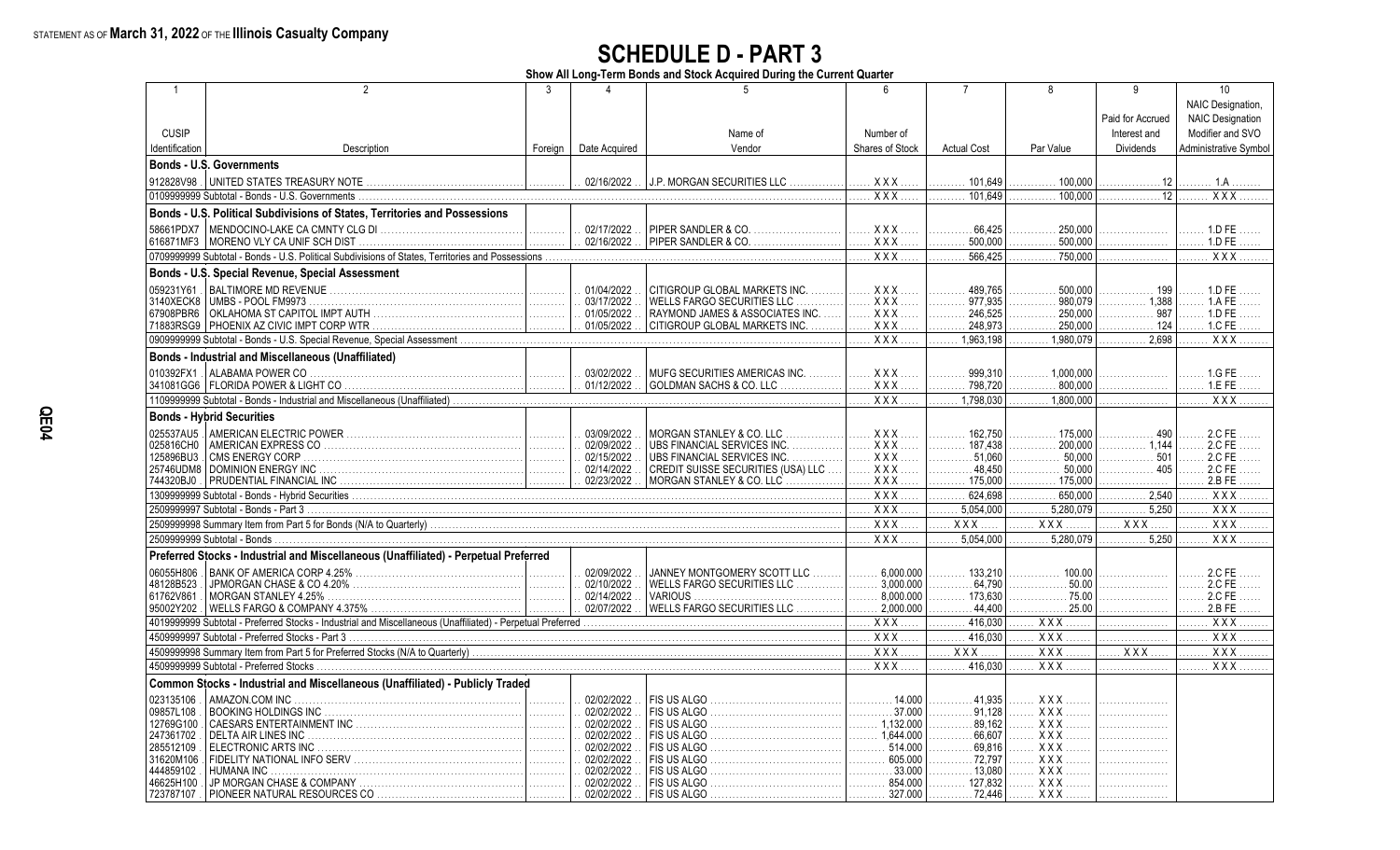**Show All Long-Term Bonds and Stock Acquired During the Current Quarter**

|                |                                                                                                     |         |               |                                       |                        |                    |            |                  | NAIC Designation,       |
|----------------|-----------------------------------------------------------------------------------------------------|---------|---------------|---------------------------------------|------------------------|--------------------|------------|------------------|-------------------------|
|                |                                                                                                     |         |               |                                       |                        |                    |            | Paid for Accrued | <b>NAIC Designation</b> |
| CUSIP          |                                                                                                     |         |               | Name of                               | Number of              |                    |            | Interest and     | Modifier and SVO        |
| Identification | Description                                                                                         | Foreign | Date Acquired | Vendor                                | <b>Shares of Stock</b> | <b>Actual Cost</b> | Par Value  | <b>Dividends</b> | Administrative Symbo    |
| 88160R101      | <b>I TESLA MOTORS INC</b>                                                                           |         | . 02/02/2022  | FIS US ALGO                           | 16.000                 | 14,488             | <b>XXX</b> |                  |                         |
|                | 5019999999 Subtotal - Common Stocks - Industrial and Miscellaneous (Unaffiliated) - Publicly Traded |         |               |                                       | XXX                    | 659.291            | <b>XXX</b> |                  | <b>XXX</b>              |
|                | Common Stocks - Industrial and Miscellaneous (Unaffiliated) - Other                                 |         |               |                                       |                        |                    |            |                  |                         |
|                |                                                                                                     |         |               | . 03/11/2022  COMPUTERSHARE .         | 10.000                 | 100.000            | XXX        |                  |                         |
|                | 5029999999 Subtotal - Common Stocks - Industrial and Miscellaneous (Unaffiliated) - Other           |         |               |                                       | <b>XXX</b>             | 100.000            | XXX.       |                  | <b>XXX</b>              |
|                | Common Stocks - Mutual Funds - Designations Not Assigned by the SVO                                 |         |               |                                       |                        |                    |            |                  |                         |
|                | 02110A696 .   DDJ OPPORTUNISTIC  HIGH YIELD - INST …………………………………   …………                             |         |               | 03/18/2022    DIVIDEND REINVESTMENT . | 6,122.783              | 50,531             | XXX        |                  |                         |
|                |                                                                                                     |         |               |                                       | $XXX$                  | 50.531             | <b>XXX</b> |                  | <b>XXX</b>              |
|                | 5989999997 Subtotal - Common Stocks - Part 3                                                        |         |               |                                       | <b>XXX</b>             | 809.822            | <b>XXX</b> |                  | <b>XXX</b>              |
|                |                                                                                                     |         |               |                                       | <b>XXX</b>             | X X X              | <b>XXX</b> | <b>XXX</b>       | <b>XXX</b>              |
|                | 5989999999 Subtotal - Common Stocks                                                                 |         |               |                                       | <b>XXX</b>             | 809.822            | <b>XXX</b> |                  | <b>XXX</b>              |
|                | 5999999999 Subtotal - Preferred and Common Stocks                                                   |         |               |                                       | <b>XXX</b>             | 1.225.852          | <b>XXX</b> |                  | <b>XXX</b>              |
|                |                                                                                                     |         |               |                                       | <b>XXX</b>             | 6,279,852          | XXX.       | 5,250            | <b>XXX</b>              |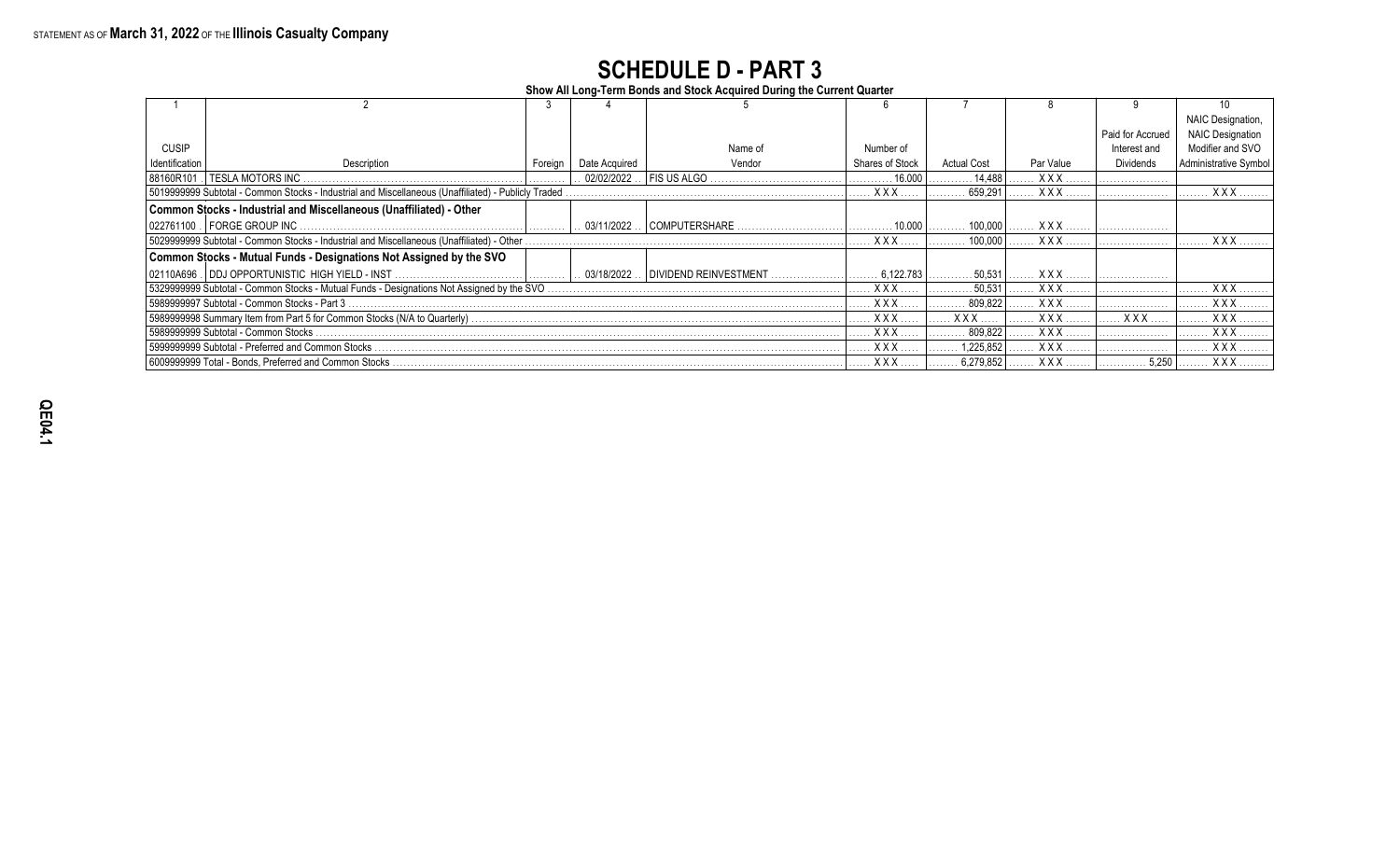**Show All Long-Term Bonds and Stocks Sold, Redeemed or Otherwise Disposed of**

**During the Current Quarter**

|                        |                                                         |                          | 5                                                     |                          |                                |                                    | 9                        | 10                       |            |                | Change in Book/Adjusted Carrying Value |                  |                  |                                                 | 17          | 18          |             | 20                    | 21                       | 22                       |
|------------------------|---------------------------------------------------------|--------------------------|-------------------------------------------------------|--------------------------|--------------------------------|------------------------------------|--------------------------|--------------------------|------------|----------------|----------------------------------------|------------------|------------------|-------------------------------------------------|-------------|-------------|-------------|-----------------------|--------------------------|--------------------------|
|                        |                                                         |                          |                                                       |                          |                                |                                    |                          |                          | 11         | 12             | 13                                     | 14               | 15               |                                                 |             |             |             |                       |                          | <b>NAIC</b>              |
|                        |                                                         |                          |                                                       |                          |                                |                                    |                          |                          |            |                | Current                                |                  |                  |                                                 |             |             |             |                       |                          | Designation,             |
|                        |                                                         |                          |                                                       |                          |                                |                                    |                          | Prior Year               |            |                | Year's                                 |                  | Total            | Book/                                           |             |             |             | Bond Interest         |                          | <b>NAIC</b>              |
|                        |                                                         |                          |                                                       |                          |                                |                                    |                          | Book/                    | Unrealized |                | Other Than                             | Total            | Foreign          | Adjusted                                        | Foreign     |             |             | Stock                 | Stated                   | Designation              |
|                        |                                                         |                          |                                                       | Number                   |                                |                                    |                          | Adjusted                 | Valuation  | Current Year's | Temporary                              | Change in        | Exchange         | <b>Carrying Value</b>                           | Exchange    | Realized    | Total       | <b>Dividends</b>      | Contractua               | Modifier and             |
| <b>CUSIP</b>           | g                                                       | Disposal                 | Name of                                               | of Shares                |                                | Par                                | Actual                   | Carrying                 | Increase/  | Amortization   | Impairment                             | B./A.C.V.        | Change in        | at Disposal                                     | Gain (Loss) | Gain (Loss) | Gain (Loss) | Received              | Maturity                 | SVO Admini-              |
| Identification         | Description<br>n                                        | Date                     | Purchaser                                             | of Stock                 | Consideration                  | Value                              | Cost                     | Value                    | (Decrease) | Accretion      | Recognized                             | $(11 + 12 - 13)$ | <b>B./A.C.V.</b> | Date                                            | on Disposal | on Disposal | on Disposal | During Year           | Date                     | strative Symbo           |
|                        | Bonds - U.S. Governments                                |                          |                                                       |                          |                                |                                    |                          |                          |            |                |                                        |                  |                  |                                                 |             |             |             |                       |                          |                          |
| 36179T4P7              | <b>GOVERNMENT NATL MTG ASSOC</b>                        |                          |                                                       |                          |                                |                                    |                          |                          |            |                |                                        |                  |                  |                                                 |             |             |             |                       |                          |                          |
| 36179TZ57              | I #MA5330<br><b>GOVERNMENT NATL MTG ASSOC</b>           |                          | 03/01/2022   MBS PAYDOWN                              | XXX.                     | $\ldots \ldots 10,481$         | $\ldots \ldots 10,481$             | $\ldots \ldots 10,744$   | $\ldots \ldots 10,491$   | .          | . (11)         |                                        |                  |                  | $\ldots$ . 10,481                               |             |             |             | - 67                  | 07/20/2048               | 1.A FE                   |
|                        | I #MA5264                                               | 03/01/2022               | MBS PAYDOWN                                           | XXX.                     | $\ldots$ 26,328                | 26.328                             | 26.928<br>.              | . 26.353                 |            | (25            |                                        |                  |                  |                                                 |             |             |             |                       | 06/20/2048               | 1.A FE                   |
| 36180CY78              | GOVERNMENT NATL MTG ASSOC<br>#AD1634                    | 03/01/2022               | <b>IMBS PAYDOWN</b>                                   | <b>XXX</b>               | 2.723                          | 2.723                              | 2.849                    |                          |            |                |                                        |                  |                  |                                                 |             |             |             |                       | 01/15/2043               | 1.A FE                   |
| 36202DBJ9              | GOVERNMENT NATL MTG ASSOC                               |                          |                                                       |                          |                                |                                    |                          |                          |            |                |                                        |                  |                  |                                                 |             |             |             |                       |                          |                          |
| 36202DDB4              | II #002741<br>GOVERNMENT NATL MTG ASSOC                 | 03/01/2022               | <b>MBS PAYDOWN</b>                                    | <b>XXX</b>               |                                |                                    |                          |                          |            |                |                                        |                  |                  |                                                 |             |             |             |                       | 04/20/2029               | 1.A FE                   |
|                        | II #002798                                              | 03/01/2022               | <b>MBS PAYDOWN</b>                                    | <b>XXX</b>               |                                |                                    |                          |                          |            |                |                                        |                  |                  |                                                 |             |             |             |                       | 08/20/2029               | 1.A FE                   |
| 36202DFZ9              | GOVERNMENT NATL MTG ASSOC                               |                          | <b>MBS PAYDOWN</b>                                    | XXX                      |                                |                                    |                          |                          |            |                |                                        |                  |                  |                                                 |             |             |             |                       |                          |                          |
| 912828SF8              | #002884<br>UNITED STATES TREASURY NOTE                  | 03/01/2022               | 02/15/2022   MATURITY at 100.0000                     | XXX                      | $\ldots$ . 100,000             | 100,000                            | 100,325                  | 100,008                  |            |                |                                        |                  |                  | $\ldots$ . 100,000                              |             |             |             | $\ldots \ldots 1,000$ | 02/20/2030<br>02/15/2022 | $1.AFE$ .<br>.1A         |
|                        | 0109999999 Subtotal - Bonds - U.S. Governments          |                          |                                                       | $\overline{XXX}$         | 139.641                        | 139.641                            | 140.954                  | 139.685                  |            | (45)           |                                        | (45)             |                  | 139.641                                         |             |             |             | 1.246                 | XXX                      | XXX                      |
|                        | <b>Bonds - U.S. Special Revenue, Special Assessment</b> |                          |                                                       |                          |                                |                                    |                          |                          |            |                |                                        |                  |                  |                                                 |             |             |             |                       |                          |                          |
| 3128M5UZ1              | FEDERAL HOME LN MTG CORP                                |                          |                                                       |                          |                                |                                    |                          |                          |            |                |                                        |                  |                  |                                                 |             |             |             |                       |                          |                          |
| 3128PRUA5              | #G03900<br>FEDERAL HOME LN MTG CORP                     | 03/01/2022               | MBS PAYDOWN                                           | XXX.                     | $\ldots \ldots 1.118$          | $\ldots \ldots 1.118$              |                          |                          |            |                |                                        |                  |                  |                                                 |             |             |             |                       | 02/01/2038               | 1.A FE                   |
|                        | #J12377                                                 | 03/01/2022               | <b>MBS PAYDOWN</b>                                    | XXX.                     | $\ldots \ldots 1,780$          | . 1.780                            | $\ldots \ldots 1.853$    | $\ldots \ldots 1.782$    |            |                |                                        |                  |                  | $\ldots \ldots 1.780$                           |             |             |             |                       | 06/01/2025               | 1.A FE                   |
| 3128PRUR8              | FEDERAL HOME LN MTG CORP<br>#J12392                     | 03/01/2022               | <b>MBS PAYDOWN</b>                                    | XXX.                     | $\ldots \ldots 1.097$          | . 1.097                            | $\ldots \ldots 1,139$    | 1.098                    |            |                |                                        |                  |                  |                                                 |             |             |             |                       | 06/01/2025               | 1.A FE                   |
| 3128PRY29              | .<br>FEDERAL HOME LN MTG CORP                           |                          |                                                       |                          |                                |                                    |                          |                          |            |                |                                        |                  |                  |                                                 |             |             |             |                       |                          |                          |
| 3131XHH90              | #J12529<br>UMBS - POOL ZL2056                           | 03/01/2022<br>03/01/2022 | <b>MBS PAYDOWN</b><br><b>MBS PAYDOWN</b>              | XXX.<br>$XXX$            | 4,063<br>.<br>.7,283           | 4,063<br>7,283                     | 4.300<br>. 7,570         |                          |            |                |                                        |                  |                  | $\ldots \ldots 7,283$                           |             |             |             |                       | 07/01/2025<br>10/01/2041 | 1.A FE<br>$1.AFE$ .      |
| 3131XPTY4              | UMBS - POOL ZL7767                                      | 03/01/2022               | <b>MBS PAYDOWN</b>                                    | XXX.                     | .<br>1,692<br>.                | $\ldots$ . 1.692                   | . 1.770                  | . 7,290<br>1.692         |            |                | .                                      |                  | .                | $\ldots \ldots 1.692$                           |             |             |             |                       | 02/01/2044               | 1.A FE                   |
| 3131XQTK2              | UMBS - POOL ZL8654                                      | 03/01/2022<br>03/01/2022 | <b>MBS PAYDOWN</b>                                    | $XXX$<br>XXX.            | 8,713<br>.                     | 8.713<br>$\ldots$ . 1.564          | 9,266<br>1.642           | 8.733<br>1.564           | .          |                |                                        |                  | .                | $\ldots \ldots 8.713$                           |             | .           |             |                       | 11/01/2044               | 1.A FE                   |
| 3131XRBB9<br>3131XTPV6 | UMBS - POOL ZL9034<br>UMBS - POOL ZM0436                | 03/01/2022               | <b>MBS PAYDOWN</b><br><b>MBS PAYDOWN</b>              | $XXX$                    | 1,564<br>$\ldots$ . 11,065     | $\ldots$ . 11,065                  | 11.437<br>.              | 11,067                   | .<br>.     | .              | .<br>.                                 |                  | .<br>.           | $\ldots \ldots 1.564$<br>$\ldots \ldots$ 11,065 | .           | .<br>.      | .<br>.      |                       | 02/01/2045<br>11/01/2045 | 1.AFE<br>1.A FE          |
| 3131XULX3              | UMBS - POOL ZM1242                                      | 03/01/2022               | <b>MBS PAYDOWN</b>                                    | XXX.                     | 9,581                          | $\ldots$ 9.581                     | 10.096                   | 9.597                    | .          |                | .                                      |                  | .                | $\ldots \ldots 9,581$                           | .           | .           | .           |                       | 06/01/2046               | 1.A FE                   |
| 31329JFN2<br>3132A4KK3 | UMBS - POOL ZA1073<br>UMBS - POOL ZS3898                | 03/01/2022<br>03/01/2022 | <b>MBS PAYDOWN</b><br>1.1.1.1.1<br><b>MBS PAYDOWN</b> | $XXX$<br>$XXX$           | 7.750<br>.<br>8,510<br>.       | $\ldots 7.750$<br>$\ldots$ . 8.510 | 8.154<br>.<br>8.815<br>. | 7.757<br>.<br>8.515<br>. | .<br>.     | .              | .<br>.                                 | .                | .<br>.           | . 7,750<br>$\ldots \ldots 8.510$                | .<br>.      | .<br>.      | .<br>.      | .                     | 08/01/2040<br>01/01/2044 | 1.A FE<br>1.A FE         |
| 3132A5E84              | UMBS - POOL ZS4659                                      | 03/01/2022               | <b>MBS PAYDOWN</b>                                    | XXX.                     | 8,930<br>.                     | $\ldots$ 8,930                     | 9.360                    | 8.941<br>.               | .          | .              |                                        |                  | .                | $\ldots \ldots 8.930$                           |             | .           | .           |                       | 04/01/2046               | 1.A FE                   |
| 3132A5FC4<br>3133A8BL0 | UMBS - POOL ZS4663<br>UMBS - POOL QB1843                | 03/01/2022<br>03/01/2022 | <b>MBS PAYDOWN</b><br><b>MBS PAYDOWN</b>              | XXX.<br>XXX              | 9,288<br>.<br>3.185            | 9,288<br>3.185                     | 9,764<br>3.300           | 9,301<br>.<br>3.186      | .          |                |                                        |                  |                  | 9,288<br>.3.185                                 |             |             | .           |                       | 05/01/2046<br>07/01/2050 | 1.A FE<br>1.A FE         |
| 3136AELE5              | FANNIE MAE 13 58 KJ                                     | 03/01/2022               | <b>MBS PAYDOWN</b>                                    | <b>XXX</b>               | 3,801                          | 3,801                              | 3.882                    | 3.802                    |            |                |                                        |                  |                  | $\ldots$ . 3,801                                |             |             |             |                       | 02/25/2043               | 1.A FE                   |
| 3137AU4Y2<br>3138A4SZ9 | FREDDIE MAC 4101 QN<br>JMBS - POOL AH3235               | 03/01/2022<br>03/01/2022 | <b>MBS PAYDOWN</b><br><b>MBS PAYDOWN</b>              | <b>XXX</b><br>XXX        | 5.546<br>2.845                 | 5.546<br>2.845                     | 5,801<br>2.865           | 5,547<br>2.845           |            |                |                                        |                  |                  | $\ldots \ldots 5.546$<br>$\ldots \ldots$ 2.845  |             |             |             |                       | 09/15/2042<br>02/01/2026 | 1.A FE<br>1.A FE         |
| 3138A7QK7              | JMBS - POOL AH5857                                      | 03/01/2022               | <b>MBS PAYDOWN</b>                                    | <b>XXX</b>               | 5.029                          | 5.029                              | 5.121                    | 5.032                    |            |                |                                        |                  |                  | $\ldots 5.029$                                  |             |             |             |                       | 02/01/2041               | 1.A FE                   |
| 3138EGHR8<br>3138MF2X4 | JMBS - POOL AL0239<br>UMBS - POOL AQ0789                | 03/01/2022<br>03/01/2022 | <b>MBS PAYDOWN</b><br>MBS PAYDOWN                     | XXX.<br>XXX.             | 4.529<br>6,902                 | 4.529<br>6,902                     | 4.582<br>7,202           | 4.530<br>6.908           |            |                |                                        |                  |                  | $\ldots \ldots 4.529$<br>. 6.902                |             |             |             |                       | 04/01/2041<br>11/01/2027 | 1.A FE<br>$1.AFE$ .      |
| 3138YAM28              | <b>JMBS - POOL AX8476</b>                               | 03/01/2022               | <b>MBS PAYDOWN</b>                                    | $XXX$                    | 1.344<br>.                     | 1,344                              | 1.412                    | 1.344                    |            |                |                                        |                  |                  | $\ldots$ . 1.344                                |             |             |             |                       | 11/01/2044               | $1.AFE$ .                |
| 31397QL22<br>3140GPZX9 | FANNIE MAE 11 19 EN<br>JMBS - POOL BH1657               | 03/01/2022<br>03/01/2022 | <b>MBS PAYDOWN</b><br>MBS PAYDOWN                     | XXX<br>XXX.              | 3,015<br>.<br>924              | 3,015<br>.924                      | 953                      | 3,017<br>. 924           |            |                |                                        |                  |                  | 3,015<br>. 924                                  |             |             |             |                       | 05/25/2040<br>04/01/2047 | $1.AFE$ .<br>1.A FE      |
| 3140GYGZ6              | UMBS - POOL BH9215                                      | 03/01/2022               | <b>MBS PAYDOWN</b>                                    | XXX                      | 10,374<br>1.1.1.               | 10,374                             | 10.648                   | 10.382                   |            |                |                                        |                  |                  | 10.374<br>.                                     |             |             |             |                       | 01/01/2048               | 1.A FE                   |
| 3140KARE8<br>3140KFNL5 | JMBS - POOL BP3184<br>JMBS - POOL BP7594                | 03/01/2022<br>03/01/2022 | MBS PAYDOWN<br><b>MBS PAYDOWN</b>                     | XXX.<br>XXX              | 68,180<br>40,576               | 68,180<br>40,576                   | 72,270<br>41.609         | 68.230<br>40,588         |            |                |                                        |                  |                  | 68,180<br>40,576                                |             |             |             | 283                   | 03/01/2050<br>11/01/2035 | 1.A FE<br>1.A FE         |
| 3140KLJF0              | JMBS - POOL BQ1161                                      | 03/01/2022               | <b>MBS PAYDOWN</b>                                    | XXX                      | 21.150                         | 21.150                             | 22.303                   | 21.173                   | .          |                |                                        |                  |                  | $\ldots$ . 21,150                               |             |             | .<br>.      |                       | 08/01/2050               | 1.AFE                    |
| 3140KLJH6<br>3140KNKN7 | JMBS - POOL BQ1163                                      | 03/01/2022<br>03/01/2022 | <b>MBS PAYDOWN</b>                                    | $XXX$<br>XXX             | 35.673<br>42,501               | 35.673<br>42,501                   | 36.949<br>43.908         | 35.689<br>42,520         | .          |                |                                        |                  |                  | 35.673<br>.<br>42.501                           |             |             | .           |                       | 08/01/2050               | 1.A FE                   |
| 3140QK2B3              | UMBS - POOL BQ3000<br>UMBS - POOL CB0769                | 03/01/2022               | MBS PAYDOWN<br><b>MBS PAYDOWN</b>                     | XXX                      | 8,747<br>.                     | 8.747                              | 9.010                    | 8,750                    | .<br>.     |                |                                        |                  |                  | .<br>$\ldots \ldots 8.747$                      | .           |             | .<br>.      |                       | 10/01/2050<br>06/01/2041 | 1.A FE<br>1.A FE         |
| 3140QKDG0              | UMBS - POOL CB0102                                      | 03/01/2022               | <b>MBS PAYDOWN</b>                                    | XXX.                     | 9,981                          | 9,981                              | 10,523                   | 9,989                    | .          |                |                                        |                  |                  | $\ldots \ldots 9,981$                           |             |             | .           |                       | 04/01/204                | 1.A FE                   |
| 3140QLT30<br>3140X75L9 | UMBS - POOL CB1469<br>UMBS - POOL FM4450                | 03/01/2022<br>03/01/2022 | <b>MBS PAYDOWN</b><br><b>MBS PAYDOWN</b>              | XXX<br>XXX               | 27,360<br>19,252               | 27,360<br>19,252                   | 28.343<br>19.948         | 27,371<br>19,259         |            |                |                                        |                  |                  | 27.360<br>19,252                                |             |             |             |                       | 08/01/2036<br>09/01/2050 | 1.A FE<br>1.A FE         |
| 31412N6D3              | UMBS-<br>- POOL 930668                                  | 03/01/2022               | <b>MBS PAYDOWN</b>                                    | XXX                      | 1.164                          | 1.164                              | 1.241                    | 1.167                    |            |                |                                        |                  |                  | $\ldots \ldots 1,164$                           |             |             |             |                       | 03/01/2024               | 1.A FE                   |
| 31412PRQ6<br>31417DSZ7 | UMBS - POOL 931195<br>JMBS - POOL AB6835                | 03/01/2022<br>03/01/2022 | MBS PAYDOWN<br><b>MBS PAYDOWN</b>                     | <b>XXX</b><br><b>XXX</b> | 1.071<br>3.807                 | 1.071<br>3.807                     | 1.132<br>4.029           | 1.073<br>3.809           |            |                |                                        |                  |                  | . 1.071<br>3.807                                |             |             |             |                       | 05/01/2024<br>11/01/2042 | 1.A FE<br>1.A FE         |
| 31418B5C6              | UMBS - POOL MA2642                                      | 03/01/2022               | <b>MBS PAYDOWN</b>                                    | XXX.                     | 6.642                          | 6.642                              | 6.961                    | 6.650                    |            |                |                                        |                  |                  | 6.642                                           |             |             |             |                       | 06/01/2046               | $1.AFE$ .                |
| 31418CXM1<br>31418EAB6 | UMBS - POOL MA3383<br>UMBS - POOL MA4501                | 03/01/2022<br>03/01/2022 | MBS PAYDOWN<br><b>MBS PAYDOWN</b>                     | XXX.<br>XXX.             | $\ldots$ 20,641<br>13,692<br>. | 20,641<br>13,692                   | 21.115<br>13,829         | 20,659<br>13.693         |            |                |                                        |                  |                  | 20.641<br>.<br>$\ldots$ 13.692                  |             |             |             |                       | 06/01/2048<br>12/01/2041 | $1.$ A FE .<br>$1.AFE$ . |
| 31418QNT6              | UMBS - POOL AD3101                                      | 03/01/2022               | <b>MBS PAYDOWN</b>                                    | $XXX$                    | 972<br>.                       | . 972                              | 1,036                    | 972                      |            |                |                                        |                  |                  | 972                                             |             | .           |             |                       | 04/01/2040               | $1.AFE$ .                |
| 31418TC47<br>31418VS78 | UMBS - POOL AD5490<br>UMBS - POOL AD7741                | 03/01/2022<br>03/01/2022 | <b>MBS PAYDOWN</b><br>MBS PAYDOWN                     | XXX<br>XXX.              | 11,587<br>3,089                | $\ldots$ . 11,587<br>3.089         | 12,312<br>3.196          | 11,593<br>3.090          |            |                |                                        |                  |                  | $\ldots$ . 11,587<br>3.089                      |             |             |             |                       | 05/01/2040               | $1.$ A FE .<br>1.A FE    |
|                        |                                                         |                          |                                                       |                          |                                |                                    |                          |                          |            |                |                                        |                  |                  |                                                 |             |             |             |                       | 07/01/2040               |                          |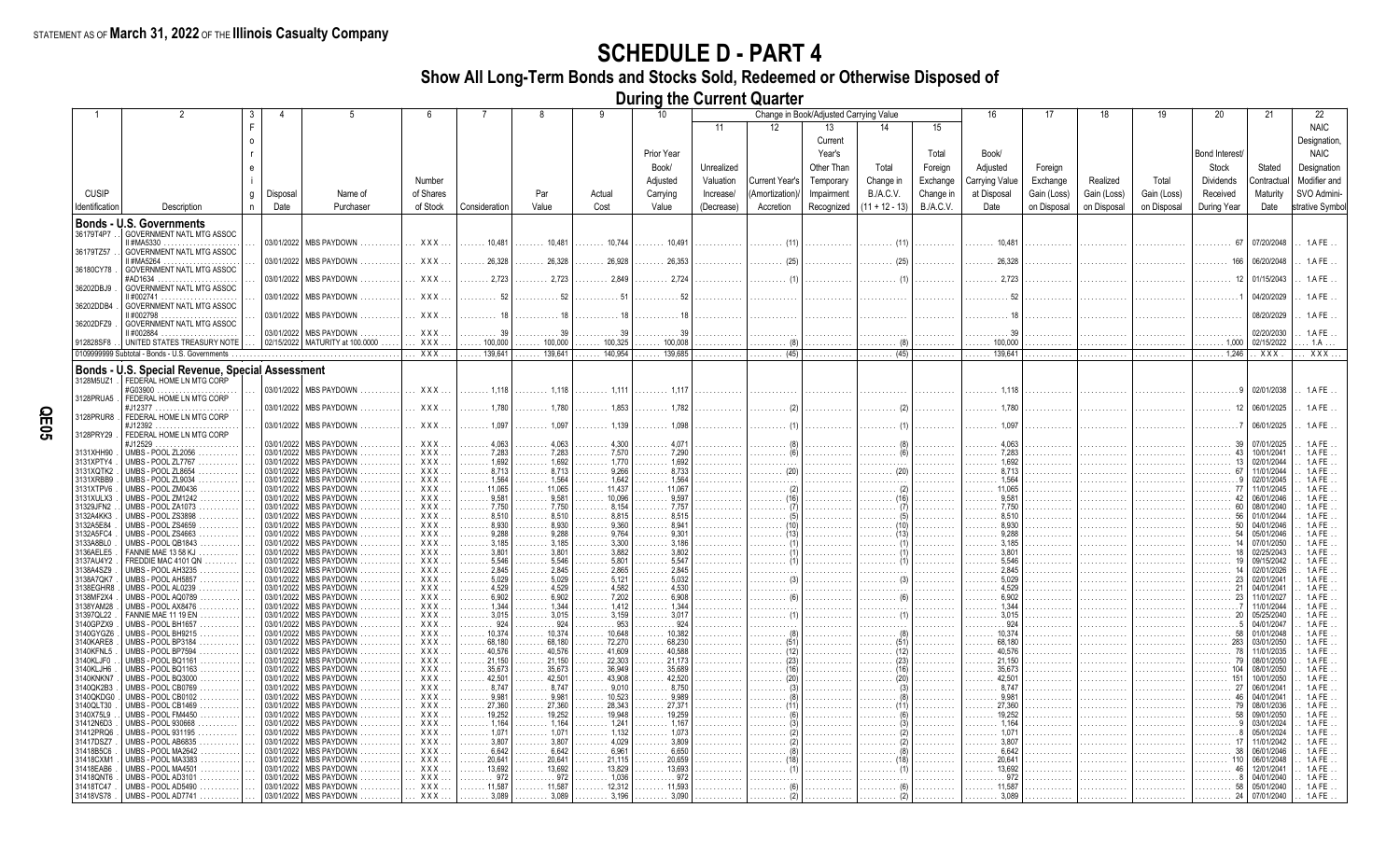**Show All Long-Term Bonds and Stocks Sold, Redeemed or Otherwise Disposed of**

**During the Current Quarter**

|                        |                                                                                                            | 3 |            | -5                                                             |                                 |                                    | 8                                                | q                                   | 10                                  |                                          |                       | Change in Book/Adjusted Carrying Value |                      |                  | 16                                              | 17          | 18                                 | 19                                             | 20                             | 21                | 22               |
|------------------------|------------------------------------------------------------------------------------------------------------|---|------------|----------------------------------------------------------------|---------------------------------|------------------------------------|--------------------------------------------------|-------------------------------------|-------------------------------------|------------------------------------------|-----------------------|----------------------------------------|----------------------|------------------|-------------------------------------------------|-------------|------------------------------------|------------------------------------------------|--------------------------------|-------------------|------------------|
|                        |                                                                                                            | Е |            |                                                                |                                 |                                    |                                                  |                                     |                                     | 11                                       | 12                    | 13                                     | 14                   | 15               |                                                 |             |                                    |                                                |                                |                   | <b>NAIC</b>      |
|                        |                                                                                                            |   |            |                                                                |                                 |                                    |                                                  |                                     |                                     |                                          |                       | Current                                |                      |                  |                                                 |             |                                    |                                                |                                |                   | Designation,     |
|                        |                                                                                                            |   |            |                                                                |                                 |                                    |                                                  |                                     | Prior Year                          |                                          |                       | Year's                                 |                      | Total            | Book/                                           |             |                                    |                                                | Bond Interest/                 |                   | <b>NAIC</b>      |
|                        |                                                                                                            |   |            |                                                                |                                 |                                    |                                                  |                                     | Book/                               | Unrealized                               |                       | Other Than                             | Total                | Foreign          | Adjusted                                        | Foreign     |                                    |                                                | Stock                          | Stated            | Designation      |
|                        |                                                                                                            |   |            |                                                                | Number                          |                                    |                                                  |                                     | Adjusted                            | Valuation                                | <b>Current Year's</b> | Temporary                              | Change in            | Exchange         | Carrying Value                                  | Exchange    | Realized                           | Total                                          | <b>Dividends</b>               | Contractua        | Modifier and     |
| <b>CUSIP</b>           |                                                                                                            | g | Disposal   | Name of                                                        | of Shares                       |                                    | Par                                              | Actual                              | Carrying                            | Increase/                                | (Amortization)        | Impairment                             | <b>B./A.C.V.</b>     | Change in        | at Disposal                                     | Gain (Loss) | Gain (Loss)                        | Gain (Loss)                                    | Received                       | Maturity          | SVO Admini-      |
| Identification         | Description                                                                                                | n | Date       | Purchaser                                                      | of Stock                        | Consideration                      | Value                                            | Cost                                | Value                               | (Decrease)                               | Accretion             | Recognized                             | $(11 + 12 - 13)$     | <b>B./A.C.V.</b> | Date                                            | on Disposal | on Disposal                        | on Disposal                                    | During Year                    | Date              | strative Symbol  |
| 744434CW9              | PUBLIC PWR GENERATION AGY                                                                                  |   |            |                                                                |                                 |                                    |                                                  |                                     |                                     |                                          |                       |                                        |                      |                  |                                                 |             |                                    |                                                |                                |                   |                  |
|                        | NER.                                                                                                       |   |            | 01/01/2022 SINKING FUND REDEMPTION                             | XXX.                            | $\ldots$ 10.000                    | 10,000                                           | $\ldots$ 10.000                     | $\ldots$ 10.000                     | .                                        |                       |                                        |                      |                  | $\ldots$ . 10.000                               |             |                                    | .                                              | . 362                          | 01/01/2041        | 1.GFE            |
|                        | 0909999999 Subtotal - Bonds - U.S. Special Revenue, Special Assessment                                     |   |            |                                                                | XXX.                            | 476,013                            | 476,013                                          | 494.916                             | 476.317                             | .                                        | (303)                 | .                                      | $\ldots$ (303)       |                  | 476.013                                         |             |                                    |                                                | 2.345                          | <b>XXX</b>        | XXX.             |
|                        | <b>Bonds - Industrial and Miscellaneous (Unaffiliated)</b>                                                 |   |            |                                                                |                                 |                                    |                                                  |                                     |                                     |                                          |                       |                                        |                      |                  |                                                 |             |                                    |                                                |                                |                   |                  |
| 05723KAD2<br>12510HAD2 | BAKER HUGHES LLC/CO-OBL<br>CAPITAL AUTOMOTIVE REIT 20-1A                                                   |   |            | 01/10/2022   SECURITY CALLED AT                                | XXX.                            | $\ldots$ 509.727                   | 500,000                                          | 500,000                             | 500,000                             |                                          |                       |                                        |                      |                  | 500,000                                         |             |                                    |                                                | 10.690                         | 12/15/2022        | 1.G FE           |
|                        | A4                                                                                                         |   | 03/15/2022 | MBS PAYDOWN                                                    | $XXX$                           | . 260                              | . 260                                            | . 260                               | $\ldots \ldots 260$                 |                                          |                       |                                        |                      |                  | . 260                                           |             |                                    |                                                |                                | 02/15/2050        | 1.E FE           |
| 21685WDD6<br>21872GAA3 | COOPERATIEVE RABOBANK UA<br>COLONY AMERICAN FINANCE LTD                                                    |   |            | 02/08/2022   MATURITY at 100.0000                              | $XXX$                           | $\ldots$ . 750,000                 | 750,000<br>.                                     | 744,165                             | 749,928                             | .                                        |                       |                                        |                      |                  |                                                 |             |                                    |                                                | . 14,531                       | 02/08/2022        | $1.DFE$ .        |
|                        | 19-2 A <u>.</u> . <u>.</u>                                                                                 |   |            | 03/01/2022 MBS PAYDOWN                                         | XXX.                            | 382.582                            | 382.582                                          | 382.580                             | 382.582                             |                                          |                       |                                        |                      |                  | 382.582                                         |             |                                    |                                                | 13.147                         | 06/15/2052        | 1.AFE            |
| 21873AAA5              | COLONY AMERICAN FINANCE LTD                                                                                |   |            | 03/01/2022   MBS PAYDOWN                                       | XXX.                            | .8.814                             | 8.814                                            | 8,813                               | . 8.814                             |                                          |                       |                                        |                      |                  | 8.81                                            |             |                                    |                                                |                                | 12/15/2052        | 1.AFE            |
| 36167CAA4              | GCAT 19-RPL1 A1                                                                                            |   |            | 03/01/2022 MBS PAYDOWN                                         | XXX.                            | $\ldots$ 27.897                    | $\ldots \ldots 27.897$                           | $\ldots \ldots 27.975$              | 27.899                              |                                          |                       |                                        |                      |                  | 27.897                                          |             |                                    |                                                |                                | 10/25/2068        | 1.AFE            |
| 46185JAA6              | <b>INVITATION HOMES TRUST</b><br>18-SFR1 A                                                                 |   |            | 03/17/2022   MBS PAYDOWN .                                     | XXX                             | $\ldots \ldots 3.277$              | $\cdots$ 3.277                                   | . 3,277                             | . 3.277                             | .                                        |                       |                                        |                      |                  | . 3.27                                          |             |                                    |                                                |                                | 03/17/2037        | 1.AFE            |
| 55818KAV3              | MADISON PARK FUNDING LTD                                                                                   |   |            |                                                                |                                 |                                    |                                                  |                                     |                                     |                                          |                       |                                        |                      |                  |                                                 |             |                                    |                                                |                                |                   |                  |
| 61771QAJ0              | $13-11A AR2$<br>MORGAN STANLEY RESIDENTIAL                                                                 |   |            | 01/23/2022 MBS PAYDOWN                                         | $XXX$                           | . 9.542                            | $\ldots \ldots 9.542$                            | $\ldots \ldots 9.542$               | $\ldots \ldots 9,542$               |                                          |                       |                                        |                      |                  |                                                 |             |                                    |                                                |                                | 07/23/2029        | 1.AFE            |
| 61771QAU5              | MOR 20-1 A2A<br>MORGAN STANLEY RESIDENTIAL                                                                 |   |            | 03/01/2022 MBS PAYDOWN                                         | XXX                             | . 13,429                           |                                                  | $\ldots$ 13,933                     | $\ldots \ldots$ 13.435              | .                                        |                       |                                        |                      |                  | 13.429                                          |             |                                    |                                                |                                | 12/25/2050        | 1.AFE            |
| 82653EAB3              | MOR 20-1 A3A .<br>.<br>SIERRA RECEIVABLES FUNDING                                                          |   |            | 03/01/2022   MBS PAYDOWN                                       | . XXX                           |                                    | 6,715 $\vert$ 6,715                              | $\ldots \ldots 6,929$               | $\ldots \ldots 6,717$               | .                                        |                       |                                        |                      |                  |                                                 |             |                                    |                                                |                                | 12/25/2050        | 1 A FF           |
| 89175MAA1              | $CO 19-1A B$<br>TOWD POINT MORTGAGE TRUST                                                                  |   |            | 03/20/2022   MBS PAYDOWN .                                     | . XXX                           | $\ldots$ . 14,564                  |                                                  | $\ldots \ldots 14,561$              | $\ldots \ldots 14,539$              | .                                        |                       |                                        |                      |                  | $\ldots \ldots 14.564$                          |             |                                    |                                                |                                | 01/20/2036        | 1.FFE            |
|                        |                                                                                                            |   |            | 03/01/2022 MBS PAYDOWN                                         | $XXX$                           | $\ldots$ . 20.397                  | $\ldots \ldots 20.397$                           | $\cdots$ 20,404                     | $\ldots$ . 20,397                   |                                          |                       |                                        |                      |                  | 20.397                                          |             |                                    |                                                |                                | 05/25/2058        | 1 A FF           |
| 89176EAA8              | TOWD POINT MORTGAGE TRUST                                                                                  |   |            | 03/01/2022 MBS PAYDOWN.                                        | $XXX$                           | $\ldots$ . 11.025                  | $\ldots \ldots 11.025$                           | $\ldots \ldots$ 11,018              | $\ldots \ldots 11.024$              |                                          |                       |                                        |                      |                  |                                                 |             |                                    |                                                |                                | 01/25/2058        | 1 A FF           |
| 89177BAA3              | TOWD POINT MORTGAGE TRUST                                                                                  |   |            | 03/01/2022 MBS PAYDOWN                                         | $XXX$                           | $\ldots$ . 18.551                  | $\ldots$ . 18.551                                | $\ldots$ 18.438                     | 18.548                              |                                          |                       |                                        |                      |                  | 18.55'                                          |             |                                    |                                                |                                | 03/25/2058        | 1 A FF           |
| 92939FAT6              | <b>WF-RBS COMMERCIAL</b><br>MORTGAGE TR 14 C21 A4                                                          |   |            | 03/01/2022 MBS PAYDOWN.                                        | XXX.                            | $\ldots$ 28.715                    | $\ldots$ . 28.715                                | . 29.001                            | $\ldots$ . 28.721                   |                                          |                       |                                        |                      |                  | $\ldots$ 28.715                                 |             |                                    |                                                |                                | 08/15/2047        | 1.AFE            |
|                        | 1109999999 Subtotal - Bonds - Industrial and Miscellaneous (Unaffiliated)                                  |   |            |                                                                | $XXX$ .                         | 1,805,495                          | .1,795,768                                       | . 1,790,896                         | . 1,795,683                         | .                                        |                       | .                                      | . 84                 | .                | 1,795,768                                       |             | .                                  | .                                              | .39,210                        | XXX               | XXX              |
|                        | 2509999997 Subtotal - Bonds - Part 4                                                                       |   |            |                                                                | XXX                             | 2,421,149                          | .2,411,422                                       | .2,426,766                          | .2,411,685                          | .                                        | (264)                 |                                        | $\ldots$ (264)       |                  | 2,411,422                                       |             | .                                  |                                                | 42,801                         | XXX               | XXX              |
|                        | 2509999998 Summary Item from Part 5 for Bonds (N/A to Quarterly)                                           |   |            |                                                                | . XXX .                         | XXX.                               | XXX                                              | XXX.                                | XXX                                 | XXX.                                     | XXX.                  | XXX.                                   | XXX.                 | XXX.             | XXX.                                            | XXX.        | XXX.                               | . XXX .                                        | XXX.                           | XXX               | XXX              |
|                        | 2509999999 Subtotal - Bonds                                                                                |   |            |                                                                | $\overline{\ldots$ XXX $\ldots$ | 2,421,149                          | .2,411,422                                       | .2,426,766                          | .2,411,685                          |                                          | (264)                 |                                        | (264)                |                  | 2,411,422                                       |             |                                    |                                                | 42.801                         | $\overline{XXX}$  | XXX              |
|                        | Preferred Stocks - Industrial and Miscellaneous (Unaffiliated) - Perpetual Preferred                       |   |            |                                                                |                                 |                                    |                                                  |                                     |                                     |                                          |                       |                                        |                      |                  |                                                 |             |                                    |                                                |                                |                   |                  |
| 060505229              | BANK OF AMERICA CORP 6.00%                                                                                 |   |            | 02/09/2022 JJANNEY MONTGOMERY                                  |                                 |                                    |                                                  |                                     |                                     |                                          |                       |                                        |                      |                  |                                                 |             |                                    |                                                |                                |                   |                  |
| 48128B648              | JPMORGAN CHASE & CO 6.00%                                                                                  |   | 02/10/2022 | SCOTT LLC.<br>VARIOUS                                          | 6.000.000<br>3.000.000          | 154.889<br>$\ldots \ldots 78,540$  | $\ldots \ldots 125.00$<br>$\ldots \ldots 100.00$ | $157,100$<br>$\ldots \ldots 81.720$ | 159.360<br>$\ldots$ . 81.750        | $\ldots$ (2,260)<br>$\ldots \ldots$ (30) | .                     | .                                      | (2,260)<br>. (30)    | .<br>.           | $\ldots$ . 157,100<br>$\ldots \ldots 81.720$    | .           | (2.211)<br>(3.180)<br>.            | (2,211)<br>$\ldots$ (3,180)                    | 2,250<br>$\ldots \ldots 1.125$ | . XXX<br>XXX      | 2.C FE<br>2.C FE |
| 61761J406              | MORGAN STANLEY 6.375%                                                                                      |   |            | 02/14/2022 JANNEY MONTGOMERY                                   |                                 |                                    |                                                  |                                     |                                     |                                          |                       |                                        |                      |                  |                                                 |             |                                    |                                                |                                |                   |                  |
|                        | 4019999999 Subtotal - Preferred Stocks - Industrial and Miscellaneous (Unaffiliated) - Perpetual Preferred |   |            | SCOTT LLC.                                                     | 5.000.000<br>XXX.               | . 132.079<br>.365.508              | $\ldots$ 75.00<br>XXX.                           | 124.950<br>363.770                  | 141.000<br>382,110                  | (16,050)                                 |                       |                                        | (16.050)<br>(18.340) |                  | 124.950<br>$\ldots$ .363.770                    |             | .7.129<br>$\ldots \ldots 1.738$    | . 1.738                                        | 1.992<br>5.367                 | XXX<br><b>XXX</b> | 2.C FE<br>XXX    |
|                        | 4509999997 Subtotal - Preferred Stocks - Part 4                                                            |   |            |                                                                | XXX                             | 365,508                            | XXX.                                             | .<br>363,770                        | 382,110                             | $\ldots$ (18,340)<br>(18, 340)           | .                     | .                                      | (18,340)             | .                | 363,770                                         | .           | $\ldots \ldots 1.738$              | $\ldots$ . 1,738                               | 5.367                          | XXX               | <b>XXX</b>       |
|                        | 4509999998 Summary Item from Part 5 for Preferred Stocks (N/A to Quarterly).                               |   |            |                                                                | <b>XXX</b>                      | XXX.                               | XXX                                              | . XXX                               | XXX.                                | XXX                                      | XXX.                  | XXX.                                   | XXX.                 | XXX.             | XXX.                                            | XXX.        | XXX.                               | XXX.                                           | XXX                            | XXX               | XXX              |
|                        | 4509999999 Subtotal - Preferred Stocks                                                                     |   |            |                                                                | $XXX$ .                         | .365.508                           | XXX.                                             | 363.770<br>.                        | 382.110                             | (18, 340)                                |                       | .                                      | (18, 340)            |                  | 363,770                                         | .           | 1.738                              | $\ldots$ . 1,738                               | $\ldots 5.367$                 | XXX               | XXX.             |
|                        | Common Stocks - Industrial and Miscellaneous (Unaffiliated) - Publicly Traded                              |   |            |                                                                |                                 |                                    |                                                  |                                     |                                     |                                          |                       |                                        |                      |                  |                                                 |             |                                    |                                                |                                |                   |                  |
| 02079K305              | ALPHABET INC - CLA                                                                                         |   |            | 02/02/2022 FIS US ALGO.<br>.                                   | $\ldots$ . 21.000               | 62.439                             | XXX                                              | 24.816                              | 60.838                              | (36.022)                                 |                       |                                        | (36.022)             | .                | $\ldots$ . 24.816                               |             | 37.623                             | $\ldots$ 37.623                                |                                | XXX               |                  |
| 03076C106<br>053332102 | AMERIPRISE FINANCIAL INC.<br>AUTOZONE INC.                                                                 |   |            | 02/02/2022   FIS US ALGO<br>.<br>02/02/2022 FIS US ALGO        | 125.000<br>46,000               | 38.905<br>94.631                   | XXX<br>XXX                                       | $\ldots \ldots 18.577$<br>66.971    | 37,708                              | (19, 131)<br>(29.463)                    | .                     | .                                      | (19.131)<br>(29.463) | .                | $\ldots \ldots$ 18,577<br>66.971                | .           | 20.328<br>$\cdots$<br>27,660       | $\ldots$ . 20,328<br>$\ldots$ . 27,660         | .                              | XXX<br>XXX        |                  |
| 11135F101              | $BROADCOM INC$                                                                                             |   |            | .<br>02/02/2022   FIS US ALGO<br>.                             | 11.000                          | 6.566                              | XXX                                              | .<br>2.617<br>.                     | $\ldots$ 96.434<br>$\ldots$ . 7.320 | (4,702)                                  |                       |                                        | (4,702)              | .<br>.           | .<br>. 2.617                                    |             | 3.949                              | $\ldots \ldots 3,949$                          |                                | XXX               |                  |
| 20825C104              | CONOCOPHILLIPS                                                                                             |   |            | 02/02/2022   FIS US ALGO<br>.                                  | 172.000                         | 15.739                             | XXX                                              | 7.081<br>.                          | $\ldots$ 12,415                     | (5, 334)                                 |                       |                                        | (5, 334)             | .                | 7,081                                           |             | 8.657                              | $\ldots \ldots 8.657$                          |                                | XXX               |                  |
| 217204106<br>26875P101 | <b>COPART INC</b><br>EOG RESOURCES INC                                                                     |   |            | 02/02/2022   FIS US ALGO<br>.<br>02/02/2022   FIS US ALGO<br>. | 569,000<br>$\ldots$ 83.000      | 74,632<br>9,315                    | XXX<br>XXX                                       | 66.769<br>.<br>3,211<br>.           | $\ldots$ . 86,272<br>$\ldots$ 7,373 | (19, 503)<br>(4, 162)                    | .                     |                                        | (19,503)<br>(4, 162) | .<br>.           | $\ldots \ldots 66,769$<br>$\ldots \ldots 3,211$ | .           | $\ldots$ . 7.863<br>$\ldots 6,104$ | $\ldots \ldots 7,863$<br>$\ldots \ldots 6,104$ |                                | XXX<br>XXX        |                  |
| 437076102<br>45866F104 | HOME DEPOT INC<br>.<br><b>INTERCONTINENTAL EXCHANGE</b>                                                    |   |            | 02/02/2022   FIS US ALGO<br>.                                  | 362,000                         | 134,795                            | XXX                                              | 98.663<br>.                         | 150.234                             | (51, 571)                                |                       |                                        | (51, 571)            |                  | 98,663                                          |             | 36.132                             | 36.132                                         |                                | XXX               |                  |
|                        |                                                                                                            |   | 02/02/2022 | FIS US ALGO                                                    | 713.000                         | 91,885                             | XXX                                              |                                     | 97,517                              | (44, 736)                                |                       |                                        | (44, 736)            |                  |                                                 |             | 39.104                             |                                                |                                | XXX               |                  |
| 49338L103<br>617446448 | KEYSIGHT TECHNOLOGIES INC<br>MORGAN STANLEY                                                                |   |            | 02/02/2022   FIS US ALGO<br>02/02/2022   FIS US ALGO           | 133.000<br>110.000              | $\ldots$ 22,708<br>$\ldots$ 11,393 | XXX<br>XXX                                       | 13.783<br>6,124                     | 27,466<br>10,798                    | (13, 683)<br>(4,673)                     |                       |                                        | (13, 683)<br>(4,673) |                  | 13.783<br>6,124                                 |             | 8,925<br>5,269                     | 8,925<br>5,269                                 | -77                            | XXX<br>XXX        |                  |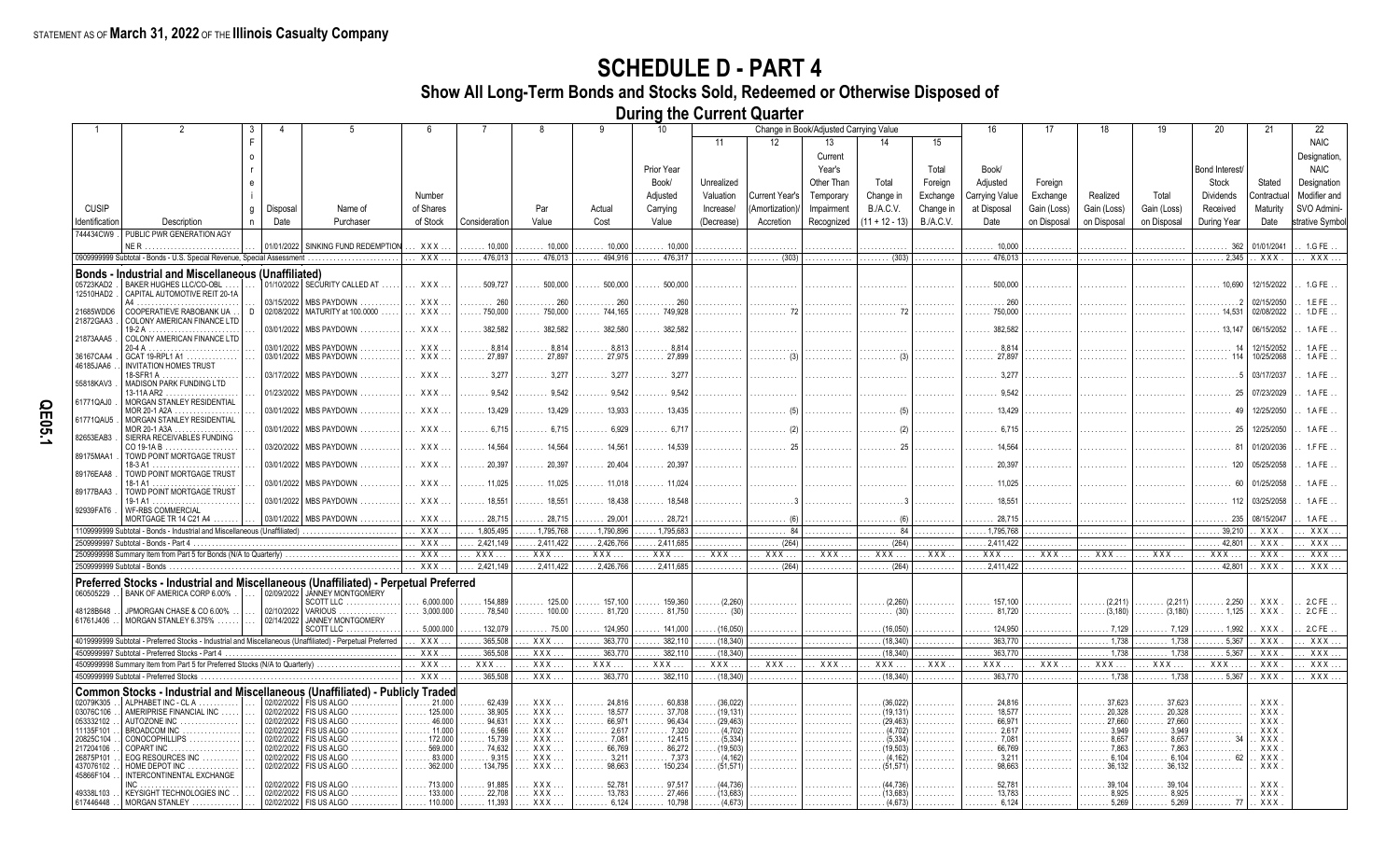#### **Show All Long-Term Bonds and Stocks Sold, Redeemed or Otherwise Disposed of**

**During the Current Quarter**

|                |                                                                                                     |              |                              |           |                         |              |                  |                         |            |                       | Change in Book/Adjusted Carrying Value |                    |           |                         |             |             |                         |                |                   |              |
|----------------|-----------------------------------------------------------------------------------------------------|--------------|------------------------------|-----------|-------------------------|--------------|------------------|-------------------------|------------|-----------------------|----------------------------------------|--------------------|-----------|-------------------------|-------------|-------------|-------------------------|----------------|-------------------|--------------|
|                |                                                                                                     |              |                              |           |                         |              |                  |                         |            |                       |                                        |                    |           |                         |             |             |                         |                |                   |              |
|                |                                                                                                     |              |                              |           |                         |              |                  |                         |            |                       | Current                                |                    |           |                         |             |             |                         |                |                   | Designation  |
|                |                                                                                                     |              |                              |           |                         |              |                  | Prior Year              |            |                       | Year's                                 |                    | Total     | Book/                   |             |             |                         | Bond Interest/ |                   | <b>NAIC</b>  |
|                |                                                                                                     |              |                              |           |                         |              |                  | Book/                   | Unrealized |                       | Other Than                             | Total              | Foreian   | Adjusted                | Foreian     |             |                         | Stock          | Stated            | Designation  |
|                |                                                                                                     |              |                              | Number    |                         |              |                  | Adjusted                | Valuation  |                       | Temporary                              | Change in          | Exchange  | Carrying Value          | Exchange    | Realized    | Total                   | Dividends      | Contractual       | Modifier and |
| <b>CUSIP</b>   |                                                                                                     | Disposal     | Name of                      | of Shares |                         | Par          | Actual           | Carrying                | Increase/  |                       | Impairment                             | <b>B./A.C.V.</b>   | Change in | at Disposal             | Gain (Loss) | Gain (Loss) | Gain (Loss)             | Received       | Maturity          | SVO Admini   |
| Identification | Description                                                                                         | Date         | Purchaser                    | of Stock  | Consideration           | Value        | Cost             | Value                   | Decrease   | Accretion             | Recognized                             | $+12 - 13$         | B.A.C.V.  | Date                    |             | on Disposal | on Disposa              | During Year    |                   |              |
|                |                                                                                                     | 02/02/2022   | US ALGO                      | 46,000    | 26.571                  | <b>XXX</b>   | 23.997           | 29.859                  | (5.862)    |                       |                                        | (5.862)            |           | 23.997                  |             | 2.574       | 2574                    |                | <b>XXX</b>        |              |
| 961214301      | WESTPAC BANKING CORP-SP ADR                                                                         | C 01/01/2022 | <b>I PRIOR PERIOD INCOME</b> |           |                         | x x x<br>XXX |                  |                         |            |                       |                                        |                    |           |                         |             |             |                         | 523 I          | <b>XXX</b><br>XXX |              |
|                | 5019999999 Subtotal - Common Stocks - Industrial and Miscellaneous (Unaffiliated) - Publicly Traded |              |                              | XXX .     | .636,104                | XXX          | 439,985          | 673,834                 | (233, 848) |                       | .                                      | (233,848)          |           | 439.985                 |             | 196.118     | 196,118                 |                | XXX               | $XXX$        |
|                | 5989999997 Subtotal - Common Stocks - Part 4                                                        |              |                              | XXX       | .636,104                | XXX          | $\ldots$ 439,985 | $\ldots 673,834$        | (233, 848) |                       | .                                      | $\ldots$ (233,848) |           | $\ldots$ . 439,985      |             | 196.118     | 196,118                 |                | XXX.              | XXX          |
|                | 5989999998 Summary Item from Part 5 for Common Stocks (N/A to Quarterly).                           |              |                              | XXX.      | XXX                     | XXX          | $XXX$            | XXX                     | XXX.       | XXX                   | XXX                                    | XXX.               | . XXX     | <b>XXX</b> .            | <b>XXX</b>  | XXX         | XXX                     | XXX            | XXX               | $XXX$        |
|                | 5989999999 Subtotal - Common Stocks                                                                 |              |                              | XXX.      | $\ldots \ldots 636,104$ | XXX          | . 439,985        | $\ldots \ldots 673.834$ | (233, 848) |                       | .                                      | (233, 848)         | .         | $\ldots \ldots$ 439,985 |             | 196,118     | 196,118                 | . 696          | XXX               | XXX          |
|                | 5999999999 Subtotal - Preferred and Common Stocks                                                   |              |                              | XXX.      | 1,001,612               | $XXX$        | $\ldots$ 803,755 | 1,055,944               | (252, 188) | .                     | .                                      | (252, 188)         |           | $\ldots \ldots 803,755$ |             | 197.856     | 197.856                 | 6.063          | XXX               | XXX          |
|                | 6009999999 Total - Bonds, Preferred and Common Stocks                                               |              |                              | XXX       | $\ldots$ 3,422,761      | XXX          | 3,230,521        | $\ldots$ . 3,467,629    | (252, 188) | $\ldots \ldots$ (264) |                                        | $\ldots$ (252,452) |           | $\ldots$ . 3,215,177    |             | 197,856     | $\ldots \ldots$ 197,856 | 48,864         | . XXX             | XXX          |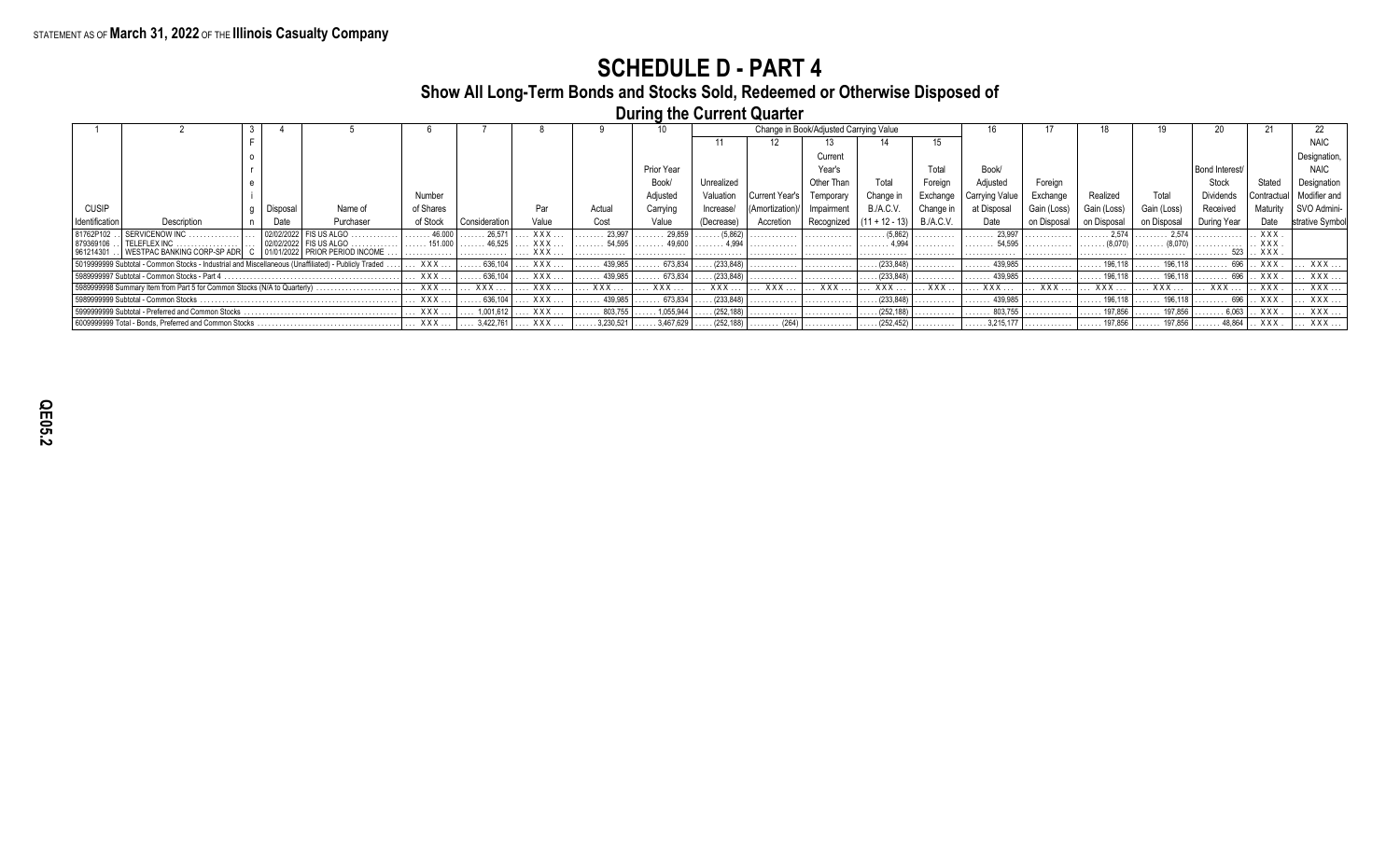|--|--|--|

**E07 Schedule DB Part B Section 1 . . . . . . . . . . . . . . . . . . . . . . . . . . . . . . . . . . . . . . . . NONE**

**E08 Schedule DB Part D Section 1 . . . . . . . . . . . . . . . . . . . . . . . . . . . . . . . . . . . . . . . . NONE**

**E09 Schedule DB Part D Section 2 - Collateral Pledged By Reporting Entity . . . . . . NONE**

**E09 Schedule DB Part D Section 2 - Collateral Pledged To Reporting Entity . . . . . . NONE**

**E10 Schedule DB Part E . . . . . . . . . . . . . . . . . . . . . . . . . . . . . . . . . . . . . . . . . . . . . . . . NONE**

**E11 Schedule DL - Part 1 - Securities Lending Collateral Assets . . . . . . . . . . . . . . . . NONE**

**E12 Schedule DL - Part 2 - Securities Lending Collateral Assets . . . . . . . . . . . . . . . . NONE**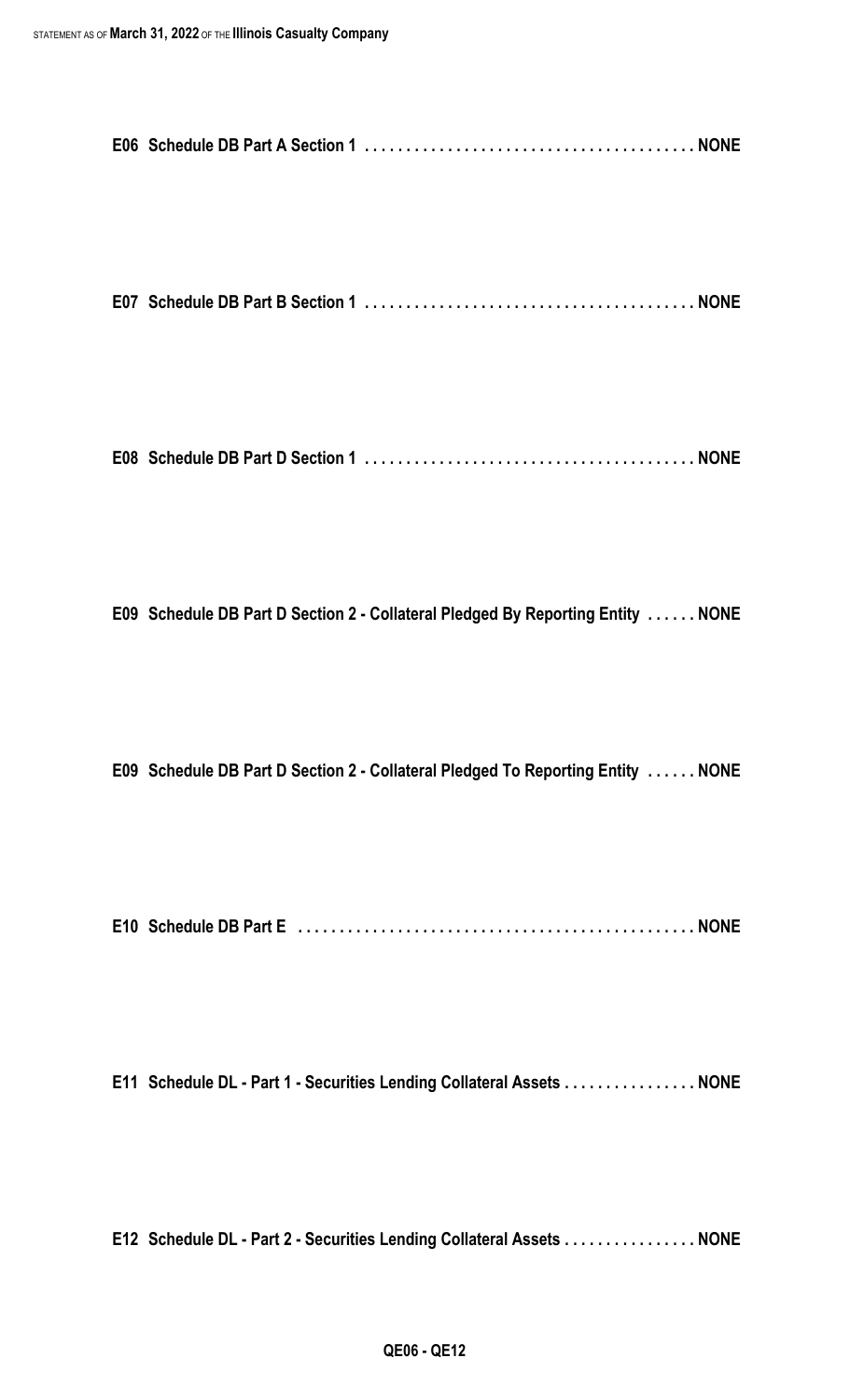### STATEMENT AS OF **March 31, 2022** OF THE **Illinois Casualty Company SCHEDULE E - PART 1 - CASH**

| <b>Month End Depository Balances</b>                                          |            |            |                |            |                                   |                                           |                                   |     |  |
|-------------------------------------------------------------------------------|------------|------------|----------------|------------|-----------------------------------|-------------------------------------------|-----------------------------------|-----|--|
|                                                                               |            |            | 4              | 5          | Book Balance at End of Each Month |                                           |                                   |     |  |
|                                                                               |            |            | Amount         | Amount of  | During Current Quarter            |                                           |                                   |     |  |
|                                                                               |            |            | of Interest    | Interest   | 6                                 |                                           | 8                                 |     |  |
|                                                                               |            |            | Received       | Accrued    |                                   |                                           |                                   |     |  |
|                                                                               |            |            | During         | at Current |                                   |                                           |                                   |     |  |
|                                                                               |            | Rate of    | Current        | Statement  | First                             | Second                                    | <b>Third</b>                      |     |  |
| Depository                                                                    | Code       | Interest   | Quarter        | Date       | Month                             | Month                                     | Month                             |     |  |
| open depositories                                                             |            |            |                |            |                                   |                                           |                                   |     |  |
| Federal Home Loan Bank<br>Chicago, IL.                                        |            |            |                |            |                                   | $27,124$    208,908    27,992   X X X     |                                   |     |  |
| Quad City Bank & Trust                                                        |            |            | $\ldots$ 1,040 |            |                                   | 325,802    1,310,368    3,363,140   X X X |                                   |     |  |
| US Bank                                                                       |            | . 1        |                |            | $20,000$                          |                                           | $19,964$ $19,928$   X X X         |     |  |
| 0199998 Deposits in  0 depositories that do not exceed the                    |            |            |                |            |                                   |                                           |                                   |     |  |
| allowable limit in any one depository (see Instructions) - open depositories. | XXX        | XXX        |                |            |                                   |                                           |                                   | XXX |  |
| 0199999 Totals - Open Depositories.                                           | XXX        | $XXX$      | 1,040          |            | 372,926                           | 1.539.240                                 | $3,411,060$ $\vert$ X X X $\vert$ |     |  |
| 0299998 Deposits in 0 depositories that do not exceed the                     |            |            |                |            |                                   |                                           |                                   |     |  |
| allowable limit in any one depository (see Instructions) - suspended          |            |            |                |            |                                   |                                           |                                   |     |  |
|                                                                               | XXX        | XXX.       |                |            |                                   |                                           |                                   | xxx |  |
|                                                                               | XXX        | XXX.       |                |            |                                   |                                           |                                   | XXX |  |
|                                                                               | <b>XXX</b> | XXX.       | 1,040          |            | 372.926                           | 1,539,240                                 | 3,411,060   X X X                 |     |  |
|                                                                               | XXX        | XXX.       | XXX.           | XXX.       |                                   |                                           |                                   |     |  |
|                                                                               | <b>XXX</b> | <b>XXX</b> | 1,040          |            | $372,053$                         |                                           | $1,537,827$ $3,411,165$   X X X   |     |  |